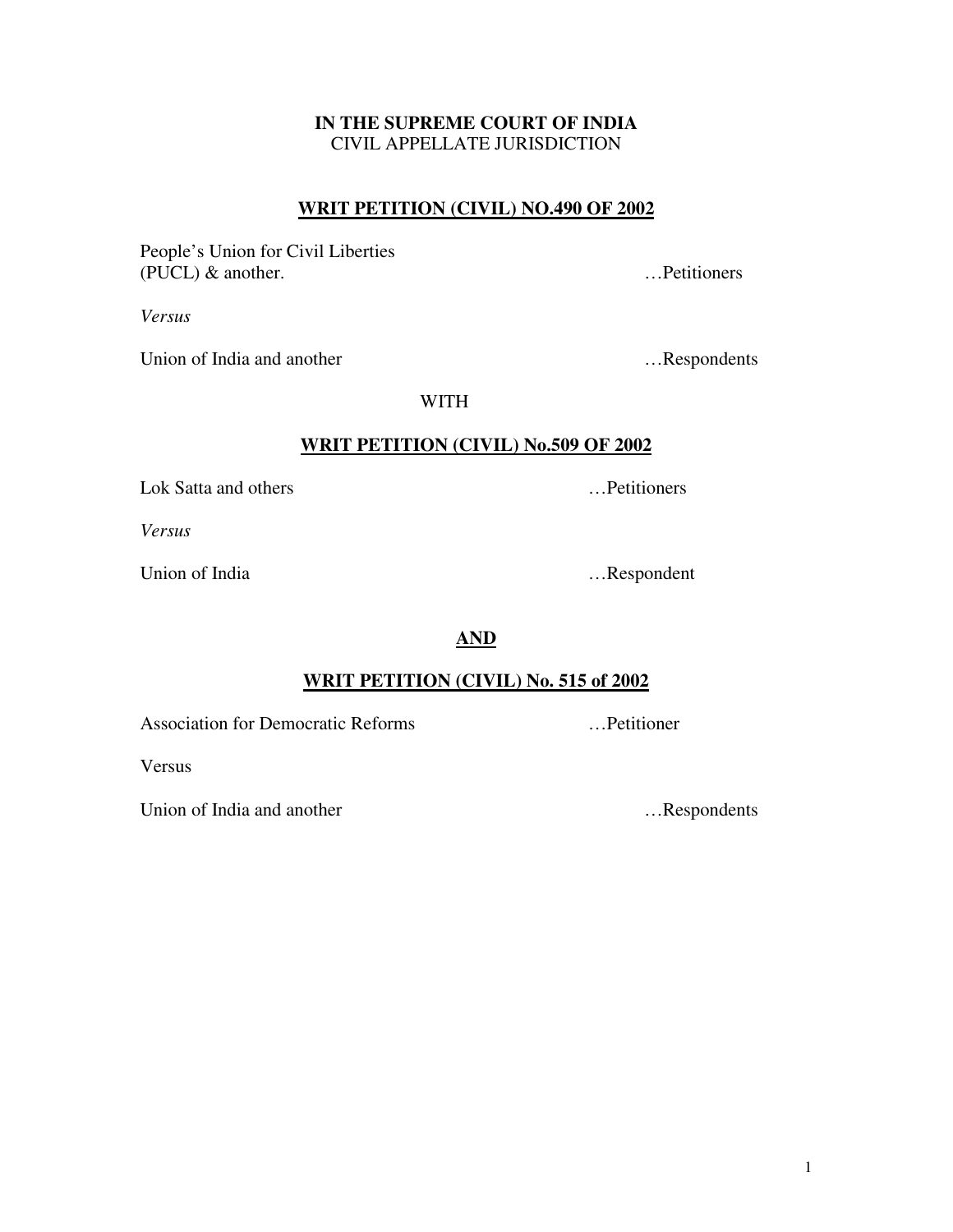## **J U D G M E N T**

#### **Shah J.**

These writ petitions under Article 32 of the Constitution of India have been filed challenging the validity of the Representation of the People (Amendment) Ordinance, 2002 (No.4 of 2002) ("Ordinance" for short) promulgated by the President of India on  $24<sup>th</sup>$  August 2002.

There was an era when a powerful or a rich or a strong or a dacoit aged more than 60 years married a beautiful young girl despite her resistance. Except to weep, she had no choice of selecting her mate. To a large extent, such situation does not prevail today. Now, young persons are selecting mates of their choice after verifying full details thereof. Should we not have such a situation in selecting a candidate contesting elections? In a vibrant democracy • is not required that a little voter should know bio-data of his/her would be Rulers, Law-makers or Destiny-maker of the Nation?

Is there any necessity of keeping in dark the voter that their candidate was involved in criminal cases of murder, dacoity or rape? Or has acquired the wealth by unjustified means? May be that he is acquitted because Investigating Officer failed to unearth the truth or because the witnesses turned hostile. In some cases, apprehending danger to their life, witnesses fail to reveal what was seen by them.

Is there any necessity of permitting candidates or his supporters to use unaccounted money during elections? If assets are declared, would it not amount to having some control on unaccounted election expenditure?

It is equally true that right step in that direction is taken by amending the Representation of People Act, 1951 (hereinafter referred to as `the Act') on the basis of judgment rendered by this Court in *Union of India v. Association for Democratic Reforms*  $((2002) 5 \text{ SCC } 294)$ . Still however, question to be decided is  $\bullet$  whether it is in accordance with what has been declared in the said judgement?

After concluding hearing of the arguments on  $23<sup>rd</sup>$  October, 2002, the matter was reserved for pronouncement of judgment. Before the judgment could be pronounced, the Ordinance was repealed and on  $28<sup>th</sup>$  December 2002, the Representation of the People (3<sup>rd</sup> Amendment) Act, 2002 ("Amended Act" for short) was notified to come into force with retrospective effect. Thereafter, an amendment application was moved before us challenging the validity of Section 33B of the Amendment Act which was granted because there is no change in the cause of action nor in the wording of Section 33B of the Amended Act, validity of which is under challenge. At the request of learned counsel for the respondent-Union of India, time to file additional counter was granted and the matter was further heard on 31<sup>st</sup> January, 2003.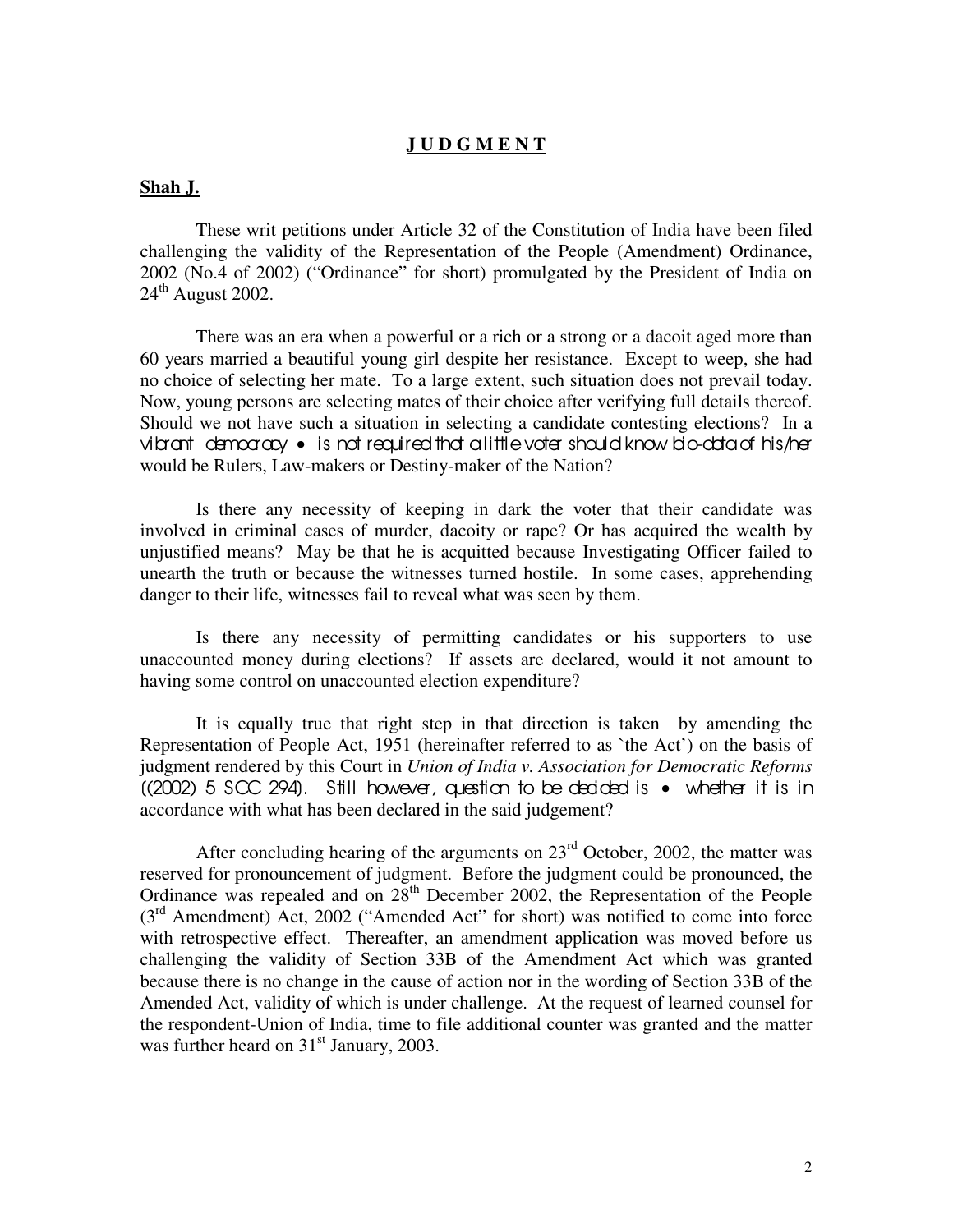It is apparent that there is no change in the wording (even full stop or coma) of Sections 33A and 33B of the Ordinance and Sections 33A and 33B of the Amended Act. The said Sections read as under •

"**33 A. Right to information •** (1) A candidate shall, apart from any information, which he is required to furnish, under this Act or the rules made thereunder, in his nomination paper delivered under sub-section (1) of sedian 33, dso furnish the information as to whether  $\bullet$ 

- (i) He is accused of any offence punishable with imprisonment for two years or more in a pending case in which a charge has been framed by the count of competent jurisdiction;
- (ii) he has been convicted of an offence other than any offence referred to in sub-section (1) or sub-section (2), or covered in sub-section (3) of section 8 and sentenced to imprisonment for one year or more.
- (2) The candidate or his proposer, as the case may be, shall, at the time of delivering to the returning officer the nomination paper under sub-section (1) of section 33, also deliver to him an affidavit sworn by the candidate in a prescribed form verifying the information specified in sub-section (1).
- (3) The returning officer shall, as soon as may be after the furnishing of information to him under sub-section (1), display the aforesaid information by affixing a copy of the affidavit, delivered under sub-section (2) at a conspicuous place at his office for the information of the electors relating to a constituency for which the nomination paper is delivered."

**33B. Candidate to furnish information only under the Act and the rules** • Notwithstanding anything contained in any judgment, decree or order of any court or any direction, order or any other instruction issued by the Election Commission, no candidate shall be liable to disclose or furnish any such information, in respect of his election, which is not required to be disclosed or furnished under this Act or the rules made thereunder".

For the directions, which were issued in *Association for Democratic Reforms (supra)*, it is contended that some of them are incorporated by the statutory provisions but with regard to remaining directions it has been provided therein that no candidate shall be liable to disclose or furnish any such information in respect of his election which is not required to be disclosed or furnished under the Act or the Rules made thereunder, despite the directions issued by this Court. Therefore, the aforesaid Section 33B is under challenge.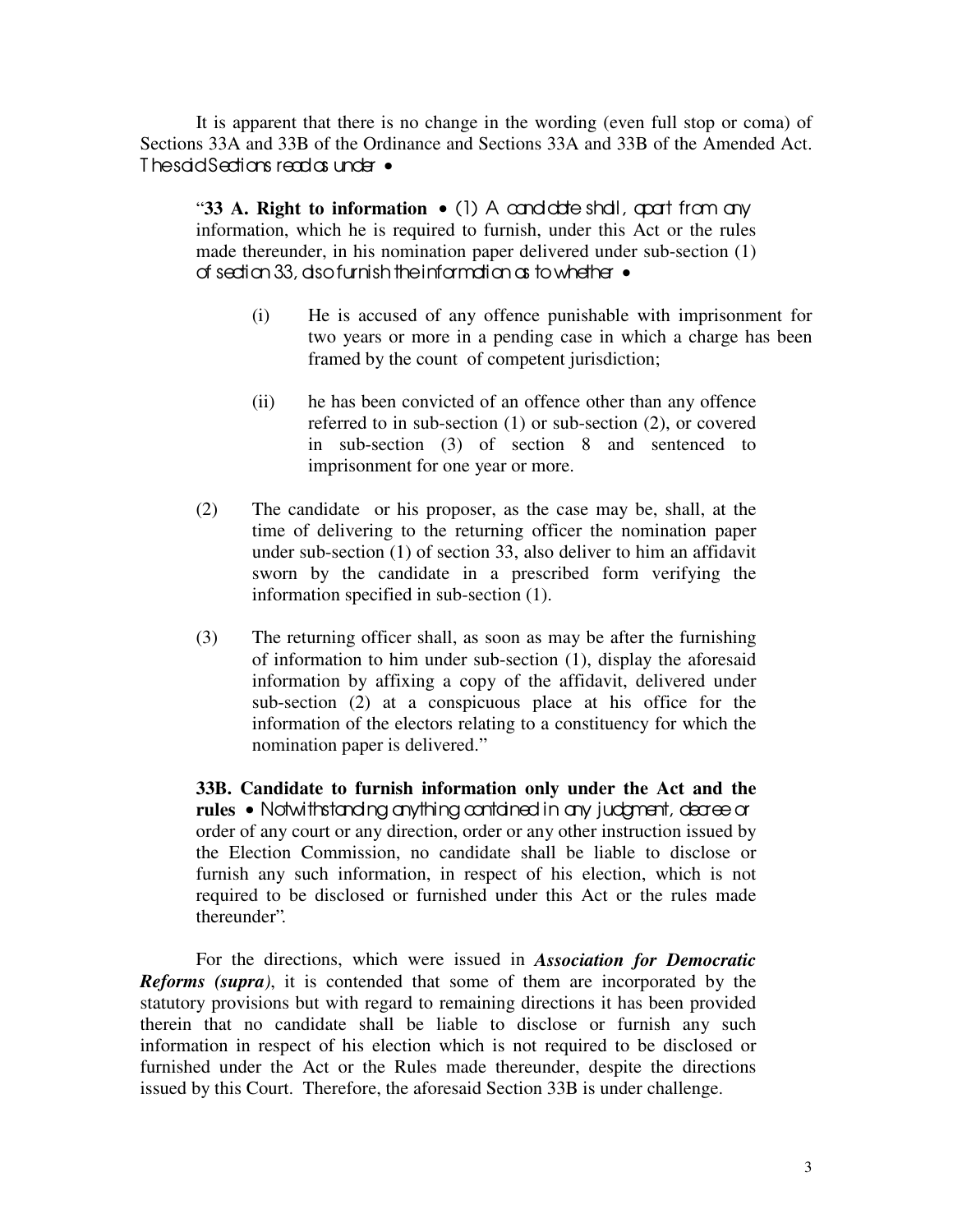At the outset, we would state that such exercise of power by the Legislature giving similar directions was undertaken in the past and this Court in unequivocal words declared that the Legislature in this country has no power to ask the instrumentalities of the State to disobey or disregard the decisions given by the Courts. For this, we would quote some observations on the settled legal position having direct bearing on the question involved in these matters: •

A. Dealing with the validity of Bombay Provincial Municipal Corporation (Gujarat Amendment and Validating Provisions) Ordinance 1969, this Court in *The Municipal Corporation of the City of Ahmedabad and another v. The New Shrock Spg. And Wvg. Co. Ltd.* [(1970) 2 SCC 280] observed thus:-

> "7. *This is a strange provision*. Prima facie that provision appears to command the Corporation to refuse to refund the amount illegally collected despite the orders of this Court and the High Court. The State of Gujarat was not well advised in introducing this provision. That provision attempts to make a direct inroad into the judicial powers of the State. The Legislatures under our Constitution have within the prescribed limits, powers to make laws prospectively as well as retrospectively. *By exercise of those powers, the Legislature can remove the basis of a decision rendered by a competent court thereby rendering that decision ineffective. But no Legislature in this country has power to ask the nstrumentalities of the State to disobey or disregard the decision given by courts…"*

Further, Khanna J. In *Smt. Indira Nehru Gandhi v. Shri Raj Narain* [1975 Supp. SCC 1] succinctly and without any ambiguity obnserved thus:-

"190. A declaration that an order made by a court of *law is void is normally part of the judicial function and is not a legislative function*. Although there is in the Constitution of India no rigid separation of powers, by and large the spheres of judicial function and *legislature function have been demarcated and it is not permissible for the Legislature to encroach upon the judicial sphere. It has accordingly been held that a Legislature while it is entitled to change with retrospective effect the Law which formed the basis of the judicial decision, it is not permissible to the Legislature to declare the judgment of the court to be void or not binding*.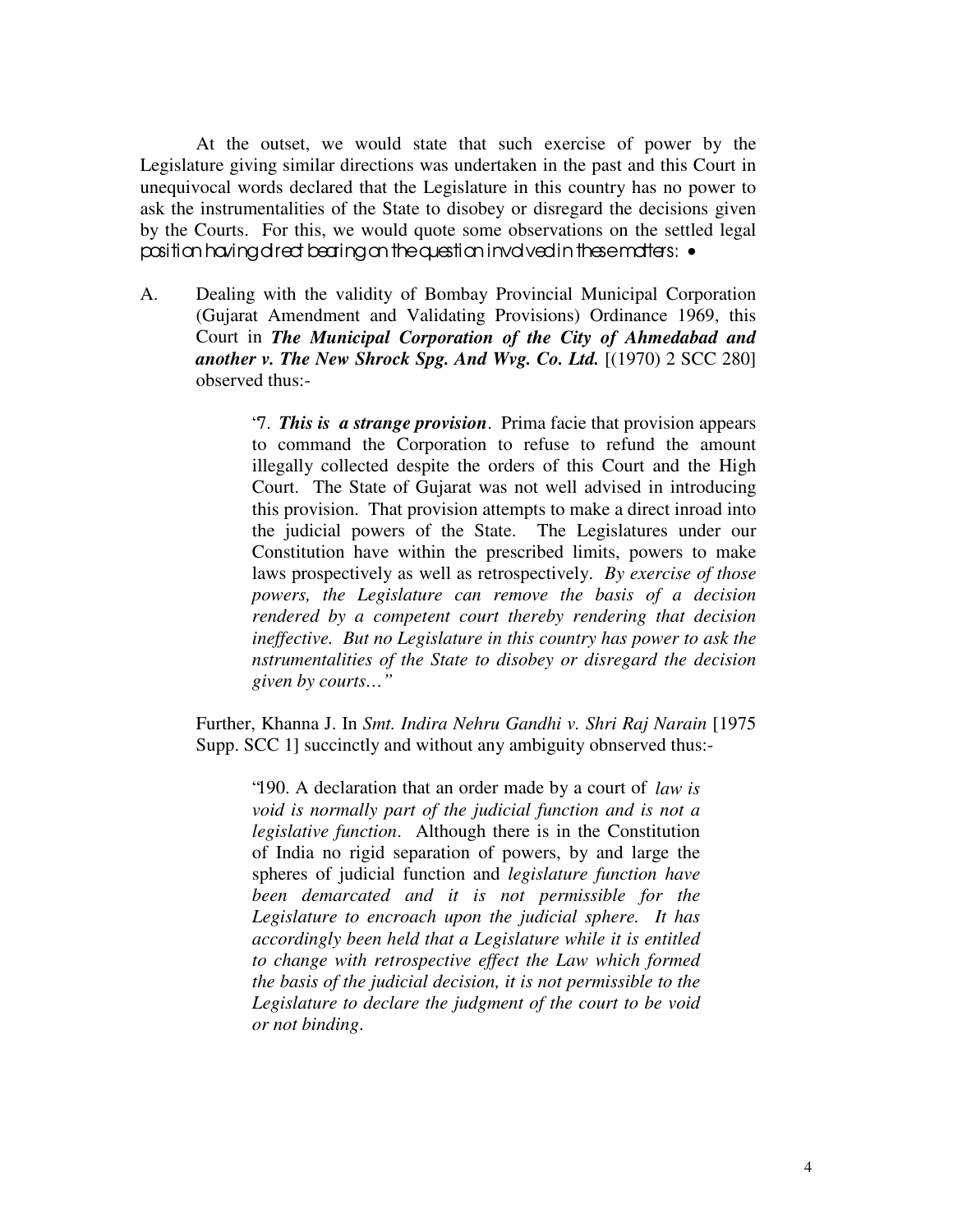It is also settled law that the Legislature may remove the defect which is the cause for invalidating the law by the Court by appropriate legislation if it has power over the subject matter and competence to do so under the Constitution.

B. Secondly, we would reiterate that the primary duty of the Judiciary is to uphold the Constitution and the laws without fear or favour, without being biased by political ideology or economic theory. Interpretation should be in consonance with the Constitutional provisions, which envisage a republic democracy. Survival of democracy depends upon free and fair election. It is true that the elections are fought by political parties, yet election would be a farce if the voters are unaware of antecedents of candidates contesting elections. Their decision to vote either in favour of `A' or `B' candidate would be without any basis. Such election would be neither free nor fair.

For this purpose, we would refer to the observations made by Khanna, J. in *His Holiness Kesavananda Bharati Sripadagalvaru v. State of Kerala and another* [(1973) 4 SCC 225], which read thus •

"That all constitutional interpretations have political consequences should not obliterate the fact that the decision has to be arrived at in the calm and dispassionate atmosphere of the court room, that judges in order to give legitimacy to their decision have to keep aloof from the din and controversy of politics and that the fluctuating fortunes of rival political parties can have for them only academic interest. *Their primary duty is to uphold the Constitution and the laws without fear or favour and in doing so, they cannot allow any political ideology or economic theory, which may have caught their fancy, to colour the decision*."

C. It is also equally settled law that the Court should not shirk its duty from performing its function merely because it has political thicket. Following observations (of **Bhagwati, J**., as he then was) made in *State of Rajasthan v. Union of India* [(1977) 3 SCC 592] were referred to and relied upon by this Court in B.R. Kapur v. State of Tamil Nadu [(2002) 7 SCC 231]:

> " **53**. But merely because the question has a political complexion, that by itself is no ground why the court should shrink from performing its duty under the Constitution if it raises an issue of constitutional determination. Every constitutional question concerns the allocation and exercise of governmental power and no constitutional question can, therefore, fail to be political …. *So long as a question arises whether an authority under the Constitution has acted within the limits of its power or exceeded it, it can certainly be decided by the court. Indeed it would be its constitutional obligation to do so.* It is necessary to assert in the clearest possible terms, particularly in the context of recent history,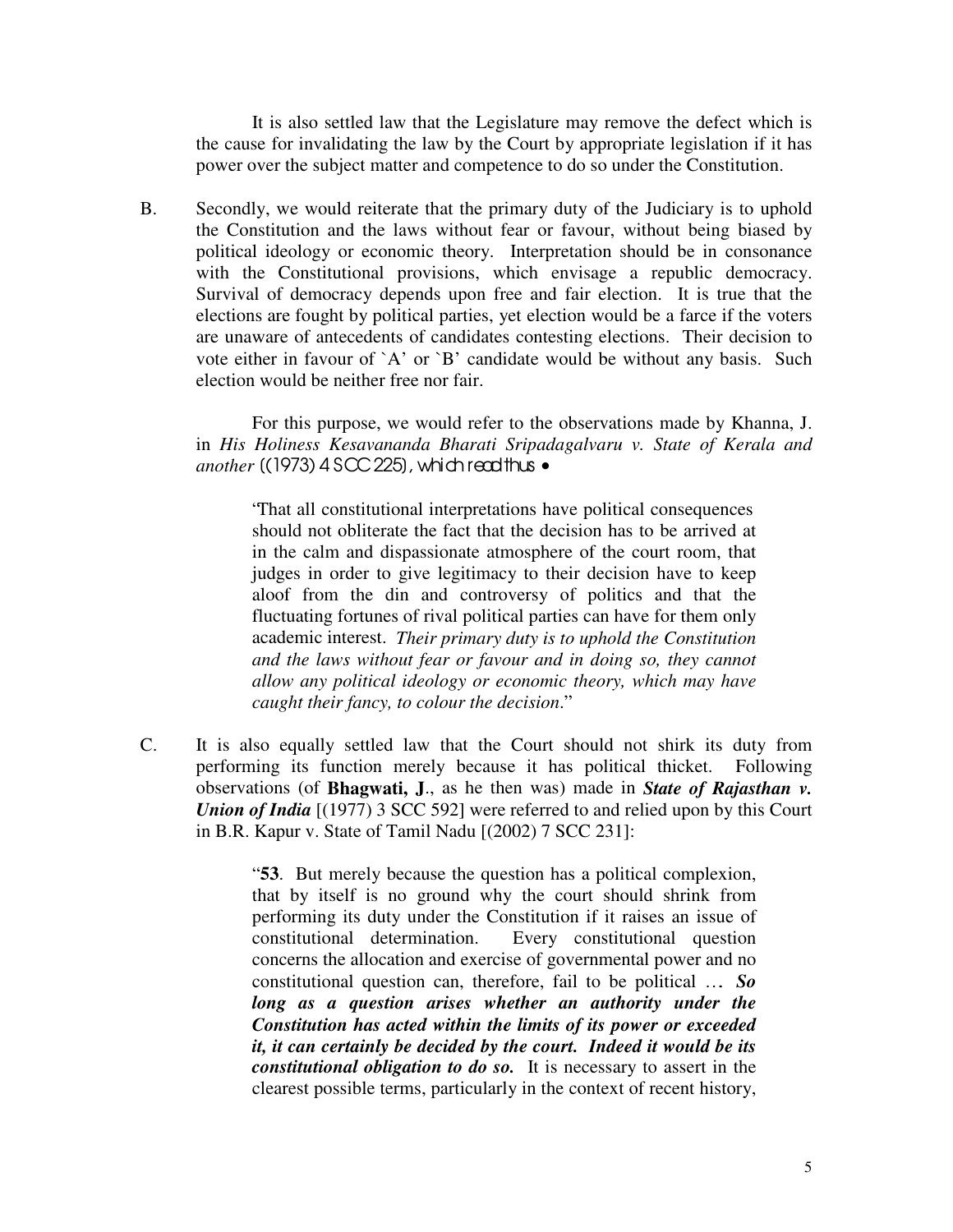that the Constitution is *suprema lex*, the paramount law of the land, and there is no department or branch of government above or beyond it."

#### **SUBMISSIONS:-**

It is contended by learned Senior Counsel Mr. Rajinder Sachar and Mr. Rajinder Sachar and Mr. P.P. Rao for the petitioners that the Section 33B is, on the face of it, arbitrary and unjustifiable. It is their contention that the aforesaid section is on the face of it void as a law cannot be passed which violates abridges the fundamental rights of the citizens/voters, declared and recognized by this Court. It is submitted that without exercise of the right to know the relevant antecedents of the candidate, it will not be possible to have free and fair elections. Therefore, the impugned Section violates the very basic features of the Constitution, namely, republic democracy. For having free and fair elections, anywhere in the territory of this country, it is necessary to give effect to the voters' fundamental right as declared by this Court in the above judgment.

It has been contended that, in our country, at present about 700 legislators and 25 to 30 Members of Parliament are having criminal record. It is also contended that almost all political parties declare that persons having criminal record should not be given tickets, yet for one or other reason, political parties under some compulsion give tickets to some persons having criminal records and some persons having no criminal records get support from criminals. It is contended by learned senior counsel Mr. Sachar that by issuing the Ordinance, the Government has arrogated to itself the power to decide unilaterally for nullifying the decision rendered by this Court without considering whether it can pass legislation which abridges fundamental right guaranteed under Article  $19(1)(a)$ . It is his submission that the Ordinance is issued and thereafter the Act is amended because it appears that the Government is interested in having uninformed ignorant voters.

Contra, learned Solicitor General Mr. Kirit N. Raval and learned senior counsel Mr. Arjun Jaitley appearing on behalf of the intervenor, with vehemence, submitted that the aforesaid Ordinance/Amended Act is in consonance with the judgment rendered by this Court and the vacuum pointed out by the said judgment is filled in by the enactment. It is also contended by learned senior counsel Mr. Jaitley that voters' right to know the antecedents of the candidate is not part of the fundamental rights, but it is a derivative fundamental right on the basis of interpretation of Article 19(1)(a) given by this Court. It is submitted that the Ordinance/Amended Act is in public interest and, therefore, it cannot be held to be illegal or void. In support of their contentions, learned counsel for the parties have referred to various decisions rendered by this Court.

## **WHETHER ORDINANCE/AMENDED ACT COVERS THE DIRECTIONS ISSUED BY THIS COURT:-**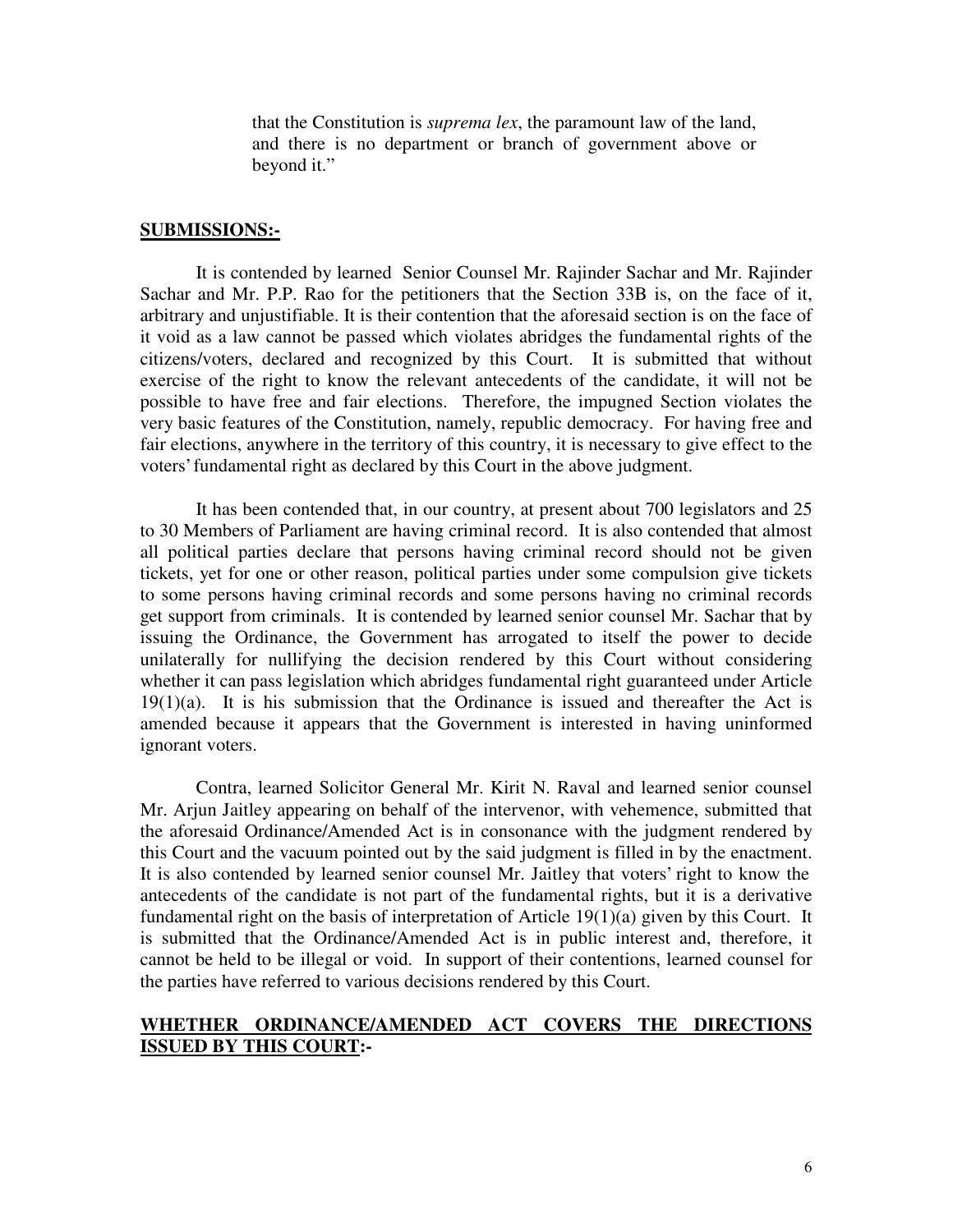Before dealing with the rival submissions, we would refer to the following directions (para 48) given by this Court in *Association for Democratic Reforms* case (supra):

"T he Election Commission is directed to call for information on affidavit by issuing necessary order in exercise of its power under Article 324 of the Constitution of India from each candidate seeking election to Parliament or a State Legislature as a necessary part of his nomination paper, furnishing therein, information on the following aspects in relation to his/her candidature:-

- (1) Whether the candidate is convicted/acquitted/discharged of any criminal offences in the post•if any, whether he is punished with imprisonment or fine?
- (2) Prior to six months of filing of nomination, whether the candidate is accused in any pending case, of any offence punishable with imprisonment for two years or more, and in which charge is framed or cognizance is taken by the Court of law. If so, the details thereof?
- (3) The assets (immovable, movable, bank balance etc.) of a candidate and of his/her spouse and that of dependants.
- (4) Liabilities, if any, particularly whether there are any over dues of any public financial institution or Government dues.
- (5) The educational qualifications of the candidate."

The learned counsel for the respondent submitted that the directions issued by this Court are, to a large extent, implemented by the aforesaid Amended Act. It is true that some part of the directions issued by this Court are implemented. Comparative Chart on the basis of Judgment and Ordinance would make the position clear:-

| Subject                     | Discussion in Judgment dt                                                                                        | Provisions under Impugned                                                                                                       |
|-----------------------------|------------------------------------------------------------------------------------------------------------------|---------------------------------------------------------------------------------------------------------------------------------|
|                             | 2.5.2002                                                                                                         | Ordinance/Amended Act                                                                                                           |
| <b>Past Criminal Record</b> | Para 48 (1)<br>All past convictions/<br>acquittals/discharges,<br>whether punished with<br>imprisonment or fine. | S. $33 A(1)$ (ii)<br>Conviction of any offence<br>(except S.8 offence) and<br>sentenced to imprisonment<br>of one year or more. |
|                             |                                                                                                                  | No such declaration in case<br>of acquittals or discharge.                                                                      |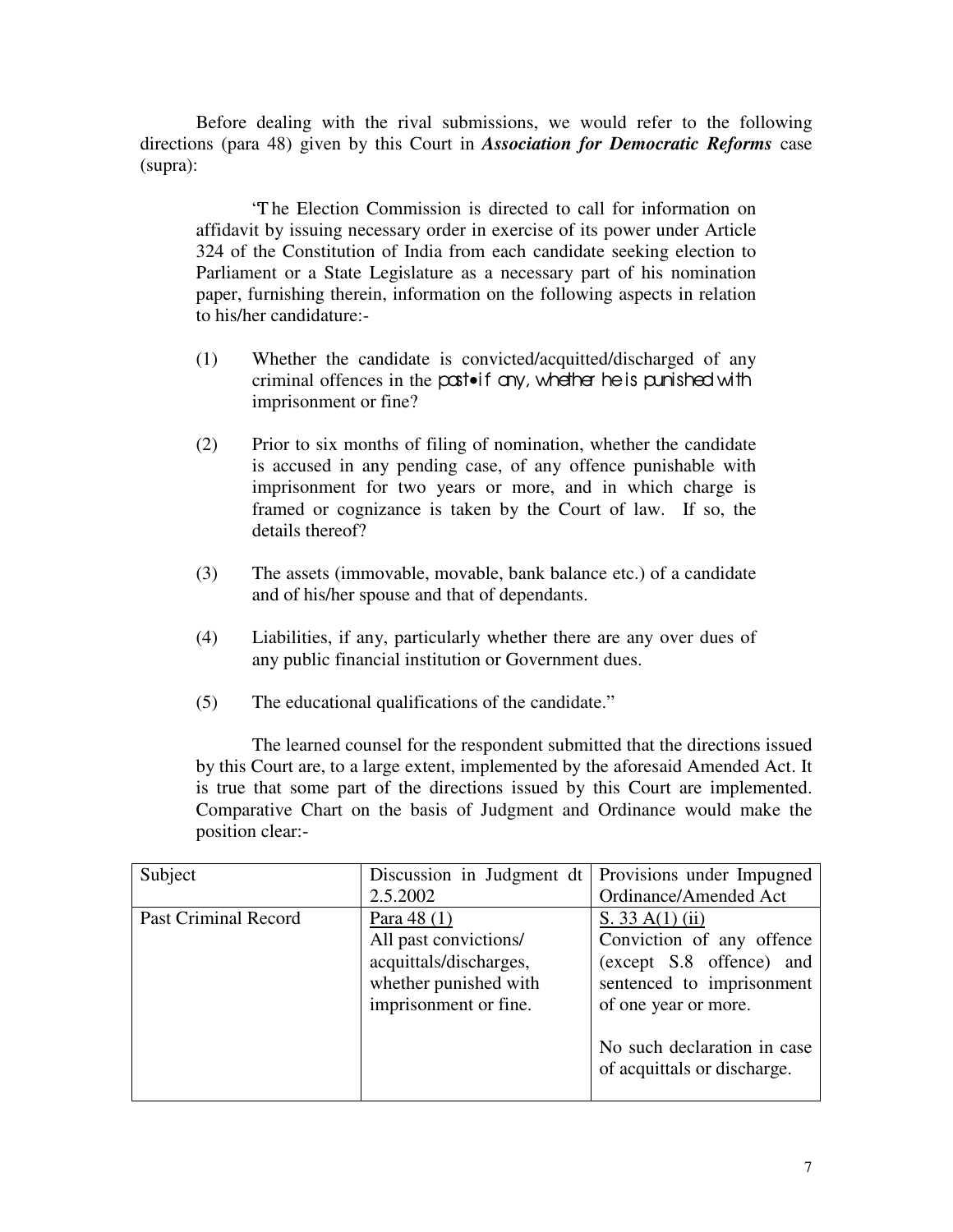| Pending criminal cases                                           | Para $48(2)$<br>Prior to six months of filing<br>of nomination, whether the<br>candidate has been accused<br>of any criminal offence<br>punishable with<br>imprisonment of two years<br>or more, and charge framed<br>or cognizance taken. | offences to<br>$(S. \quad 8$<br>be<br>in<br>disclosed<br>nomination<br>paper itself)<br>S. 33 A(1) (I)<br>Any case in which the<br>candidate has been accused<br>offence<br>any criminal<br>of<br>punishable<br>with<br>imprisonment of two years<br>or more, and charge framed.                                                                                                                                                                                                                          |
|------------------------------------------------------------------|--------------------------------------------------------------------------------------------------------------------------------------------------------------------------------------------------------------------------------------------|-----------------------------------------------------------------------------------------------------------------------------------------------------------------------------------------------------------------------------------------------------------------------------------------------------------------------------------------------------------------------------------------------------------------------------------------------------------------------------------------------------------|
| Assets and liabilities                                           | Para 48 (3)<br>Assets of candidate<br>(contesting the elections)<br>spouse and dependents.<br>Para 48 (4)<br>Liabilities, particularly to<br>Government and public<br>financial institutions.                                              | S. 75 A<br>No such declaration by a<br>candidate who is contesting<br>election.<br>After election,<br>elected<br>candidate<br><i>is</i><br>required<br>furnish<br>to<br>information relating to him<br>as well as his spouse and<br>dependent children's assets<br>to the Speaker of the House<br>of People.<br>No provision is made for<br>candidate<br>the<br>contesting<br>election.<br>after<br>election,<br>However,<br>Section 75 A I1) (ii) $\&$ (iii)<br>provides<br>for<br>elected<br>candidate. |
| <b>Educational Qualifications</b><br><b>Breach of Provisions</b> | No direction regarding<br>consequences of non-<br>compliance.                                                                                                                                                                              | No provisions<br><u>S. 125A</u><br>offence<br>Creates<br>an<br>punishable by imprisonment<br>for six months or fine for<br>failure to furnish affidavit in<br>accordance with S. 33A, as<br>for<br>falsity<br>well<br>as<br><b>or</b><br>concealment in affidavit or<br>nomination paper.                                                                                                                                                                                                                 |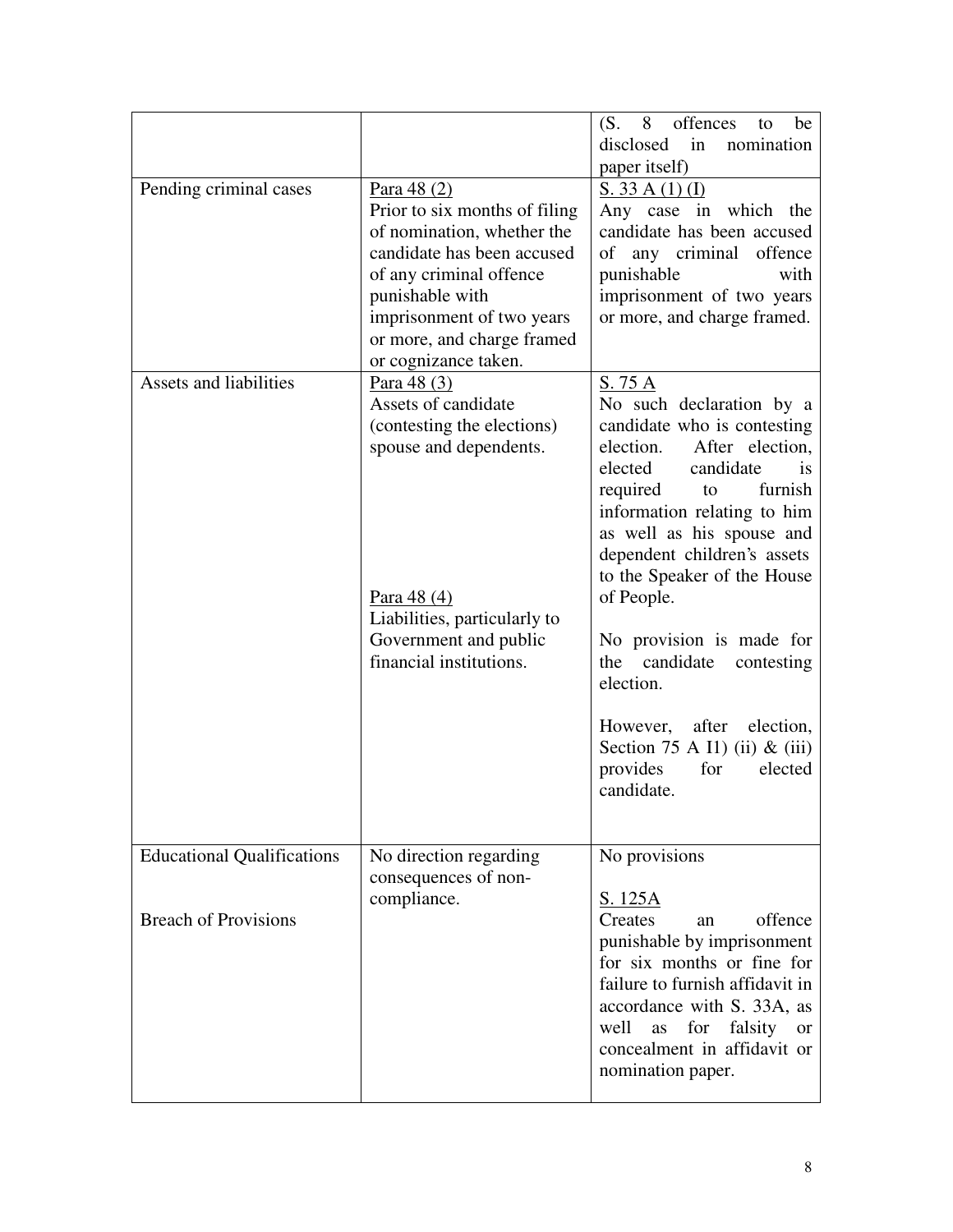| S.75A(5)                     |
|------------------------------|
| Wilful contravention of      |
| Rules regarding asset        |
| disclosure may be treated as |
| breach of privilege of the   |
| House.                       |

From the aforesaid chart, it is clear that the candidate is not required to disclose (a) the cases in which he is acquitted or discharged of criminal offence(s); (b) his assets and liabilities; and (c) his educational qualifications. With regard to assets, it is sought to be contended that under the Act the candidate would be required to disclose the same to the Speaker after being elected. It is also contended that once then person is acquired or discharged of any criminal offence, there is no necessity of disclosing the same to the voters.

# FINALITY OF THE JUDGMENT:-

Firstly, it is to be made clear that the judgment rendered by this Court in *Association for Democratic Reforms (Supra)* has attained finality. The voters' right to know the antecedents of the candidates is based on interpretation of Article 19(1)(a) which provides that all citizens of this country would have fundamental right to "freedom of speech and expression" and this phrase is construed to include fundamental right to know relevant antecedents of the candidate contesting the elections.

Further, even though we are not required to justify the directions issued in the aforesaid judgement, to make it abundantly clear that it is not *ipse dixit* and is based on sound found dign, it can be stated thus•

- Democratic Republic is part of the basic structure of the Constitution.
- For this, free and fair periodical elections based on adult franchise are must.
- For having unpolluted healthy democracy, citizens-voters should be well-informed.

So, the foundation of a healthy democracy is to have well-informed citizensvoters. The reason to have right of information with regard to the antecedents of the candidate is that voter can judge and decide in whose favour he should cast his vote. It is voter's discretion whether to vote in favour of an illiterate or literate candidate. It is his choice whether to elect a candidate against whom criminal cases for serious or non-serious charges were filed but is acquitted or discharged. He is to consider whether his candidate may or may not have sufficient assets so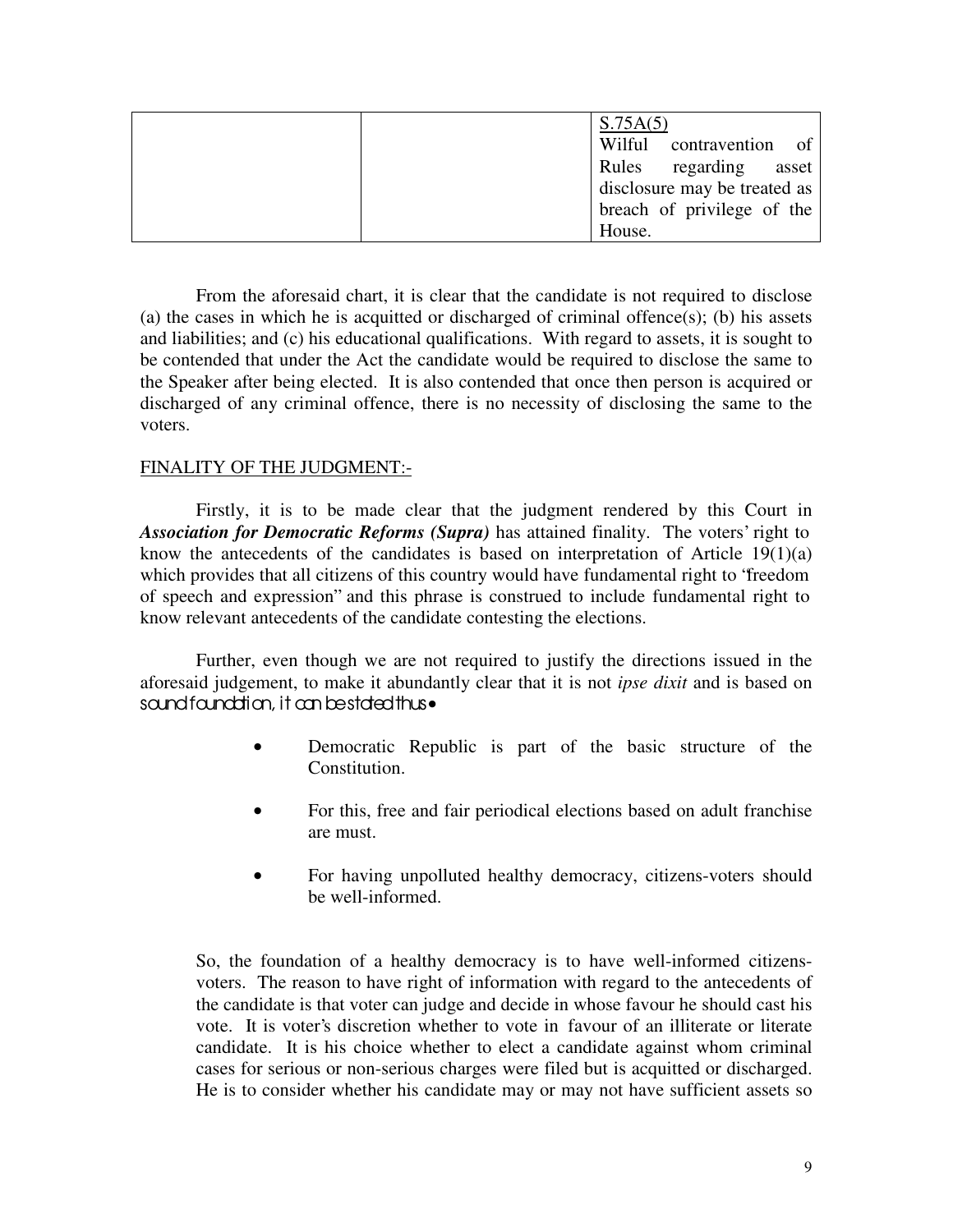that he may not be tempted to indulge in unjustified means for accumulating wealth. For assets or liability, the voter may exercise his discretion in favour of a candidate whose liability is minimum and/or there are no over-dues of public financial institution or government dues. From this information, it would be, to some extent, easy to verify whether unaccounted money is utilized for contesting election and whether a candidate is contesting election for getting rich or after being elected to what extent he became richer. Exposure to public scrutiny is one of the known means for getting clean and less polluted persons to govern the country. A little man • a ditizen • a voter is the master of his vote. He must have necessary information so that he can intelligently decide in favour of a candidate who satisfies his criterion of being elected as M.P. or M.L.A. On occasions, it is stated that we are not having such intelligent voters. This is no excuse. This would be belittling a little citizen/voter. He himself may be illiterate but still he would have guts to decide in whose favour he should cast his vote. In any case, for having free and fair election and not to convert democracy into a mobocracy and mockery or a farce, information to voters is the necessity.

Further, in context of Section 8 of the Act, the Law Commission in its Report submitted in 1999 observed as under:-

"5.1 The Law Commission had proposed that in respect of offences provided in sub-section (1) (except the offence mentioned in clause (b) of sub-section (1), a mere framing of charge should serve as a disqualification. This provision was sought to be made in addition to existing provision which provides for disqualification arising on account of conviction. The reason for this proposal was that most of the offences mentioned in sub-section (1) are either election offences or serious offences affecting the society and that the persons committing these offences are mostly persons having political clout and influence. Very often these elements are supported by unsocial persons or group of persons, with the result that no independent witness is prepared to come forward to depose against such persons. In such a situation, it is proving extremely difficult to obtain conviction of these persons. *It was suggested that inasmuch as charges were framed by a court* **on the basis of the material placed before it by the** *prosecution including the material disclosed by the charge-sheet, providing for disqualification on the ground of framing of the charge-sheet would be neither unjust nor unreasonable or arbitrary."*

The Law Commission also observed:-

6.3.1. There has been mounting corruption in all walks of public life. *People are generally lured to enter politics or contest elections for getting rich overnight. Before allowing people to enter public life the public has a right to know the antecedents of such persons***.** The existing conditions in which people can freely enter the political arena without demur,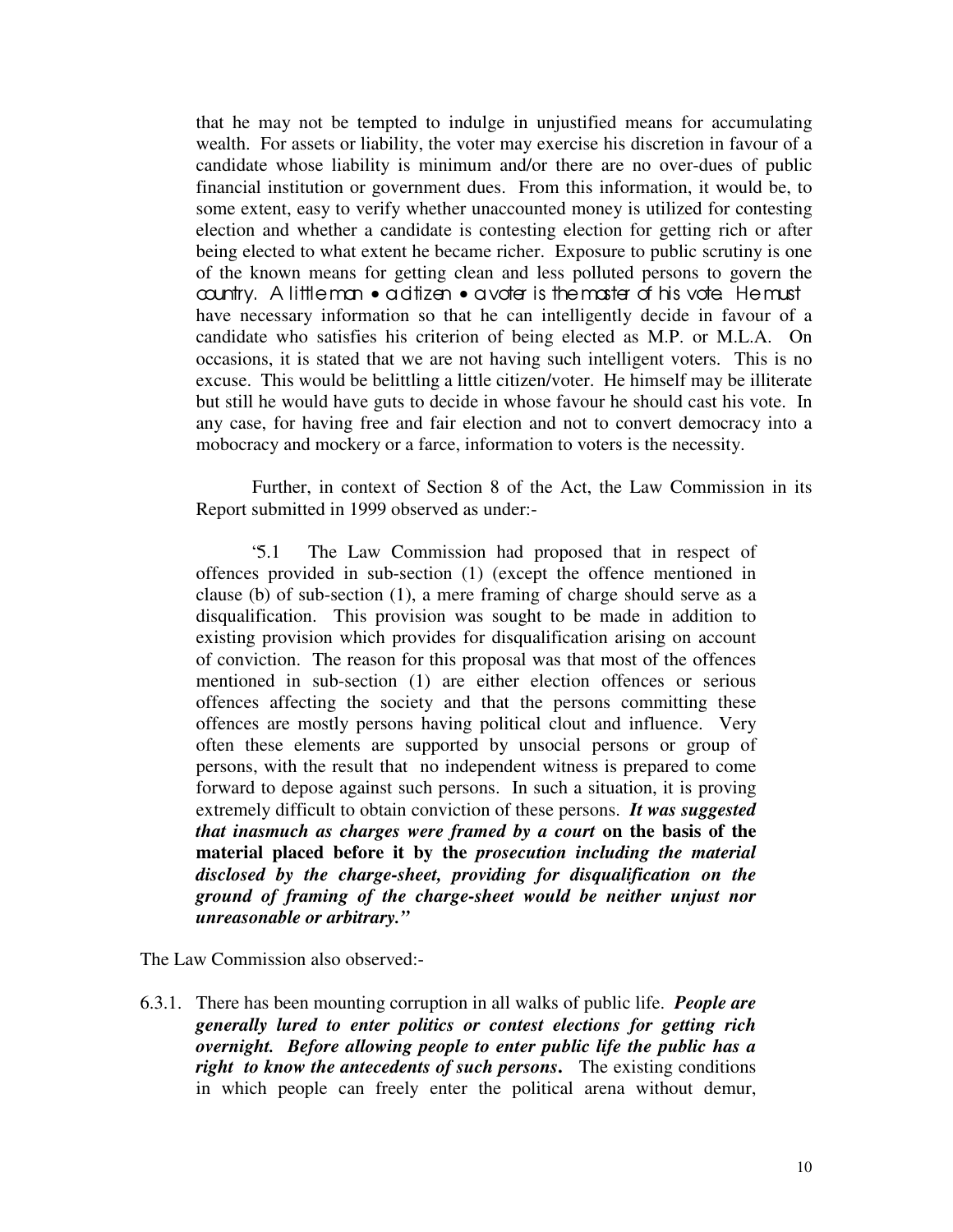especially without the electorate knowing about any details of the assets possessed by the candidate are far from satisfactory. *It is essential by law to provide that a candidate seeking election, shall furnish the details of all his assets (movable/immovable) possessed by him/her, wife-husband, dependant relations, duly supported by an affidavit*.

- 6.3.2. Further, in view of recommendations of the Law Commission for debarring a candidate from contesting an election if charges have been framed against him by a Court in respect of offences mentioned in the proposed section 9-B of the Act, it is also necessary for a candidate seeking to contest election to furnish details regarding criminal case, if any pending against him, including a copy of the FIR complaint and any order made by the concerned court.
- 6.3.3. In order to achieve the aforesaid objectives, it is essential to insert a new section 4-A after the existing section 4 of the Representation of the People Ad,  $1951$ , as follows  $\bullet$

"4-A. Qual ification for membership of the House of the People, the Council of States, Legislature Assembly of a State or Legislative Council.

A person shall not be qualified to file his nomination for contesting any election for a seat in the House of the People, the Council of States Legislature Assembly or Legislative Council of a State unless he or she files •

- (a) a declaration of all his assets (movable/immovable) possessed by him/her, his/her spouse and dependent relations, duly supported by an affidavit, and
- (b) a declaration as to whether any charge in respect of any offence referred to in section 8B has been framed against him by any Criminal Court."

It is to be stated that similar views are expressed in the report submitted in March 2002 by **the National Commission to Review the Working of the Constitution** appointed by the Union Government for reviewing the working of the Constitution. Relevant recommendations are as under:-

## " **Successes and Failures**

*4.4* During the last half-a –century, there have been thirteen general elections to Lok Sabha and a much large number to various State Legislative Assembles. We can take legitimate pride in that these have been successful and generally acknowledged to be free and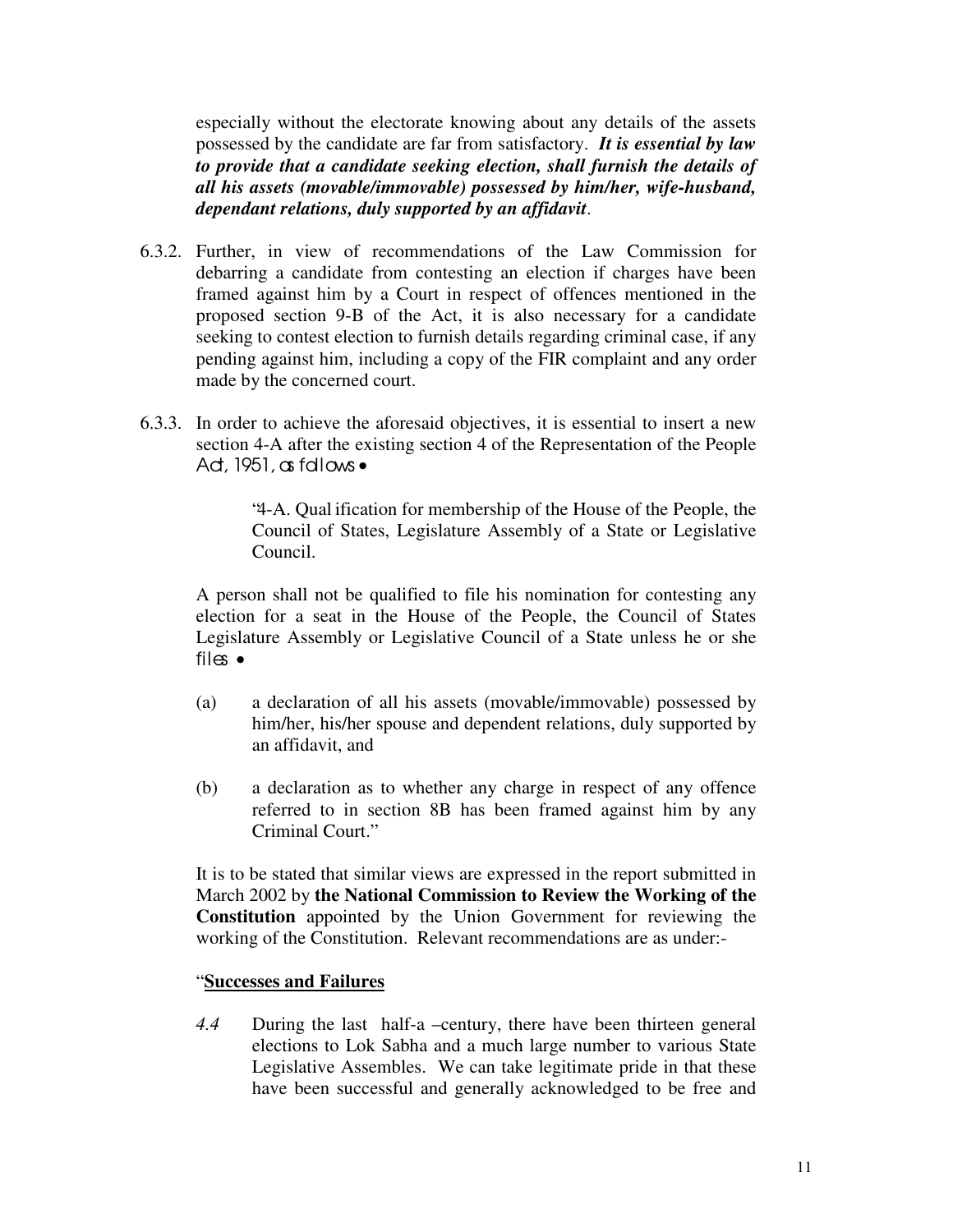fair. *But, the experience has also brought to fore many distortions, some very serious, generating a deep concern in many quarters. There are constant reference to the unhealthy role of money power, muscle power and mafia power and to criminalisation, corruption, communalism and casteism.*

## 4.12 **Criminalisation**•

4.12.2 The Commission recommends that the Representation of the People Act be amended to provide that any person charged with *any offence punishable with imprisonment of a maximum term of five years or more, should be disqualified for being chosen as, or for being, a member of Parliament or Legislature of a State on the expiry of a period of one year from the date the charges were framed against him by the Court in that offence and unless cleared during that one year period*, he shall continue to remain so disqualified till the conclusion of the trial for that offence. In case a person is convicted of any offence by a court of law and sentenced to imprisonment for six months or more the bar should apply during the period under which the convicted person is undergoing the sentence and for a further period of six years after the completion of the period of the sentence. If any candidate violates this provision, he should be disqualified. Also, if a party puts up such a candidate with knowledge of his antecedents, it should be derecognised and deregistered.

4.12.3 Any person convicted for any heinous crime like murder, rape, smuggling, dacoity etc. should be permanently debarred from contesting for any political office.

4.12.8 The Commission feels that the proposed provision laying down that a person charged with an offence punishable with imprisonment which may extend to five years or more should be disqualified from contesting elections after the expiry of a period of one year from the date the charges were framed in a Court of law should equally be applicable to sitting members of Parliament and State Legislatures as to any other such person.

## 4.14 **High Cost of Elections and Abuse of Money Power**.

4.14.1 One of the most critical problems in the matter of electoral reforms is the hard reality that for contesting an election one needs large amounts of money. The limits of expenditure prescribed are meaningless and almost never adhered to*. As a result, it becomes difficult for the good and the honest to enter legislatures. It also creates a high degree of compulsion for corruption in the political arena.* This has progressively polluted the entire system. Corruption, because it erodes performance, becomes one of the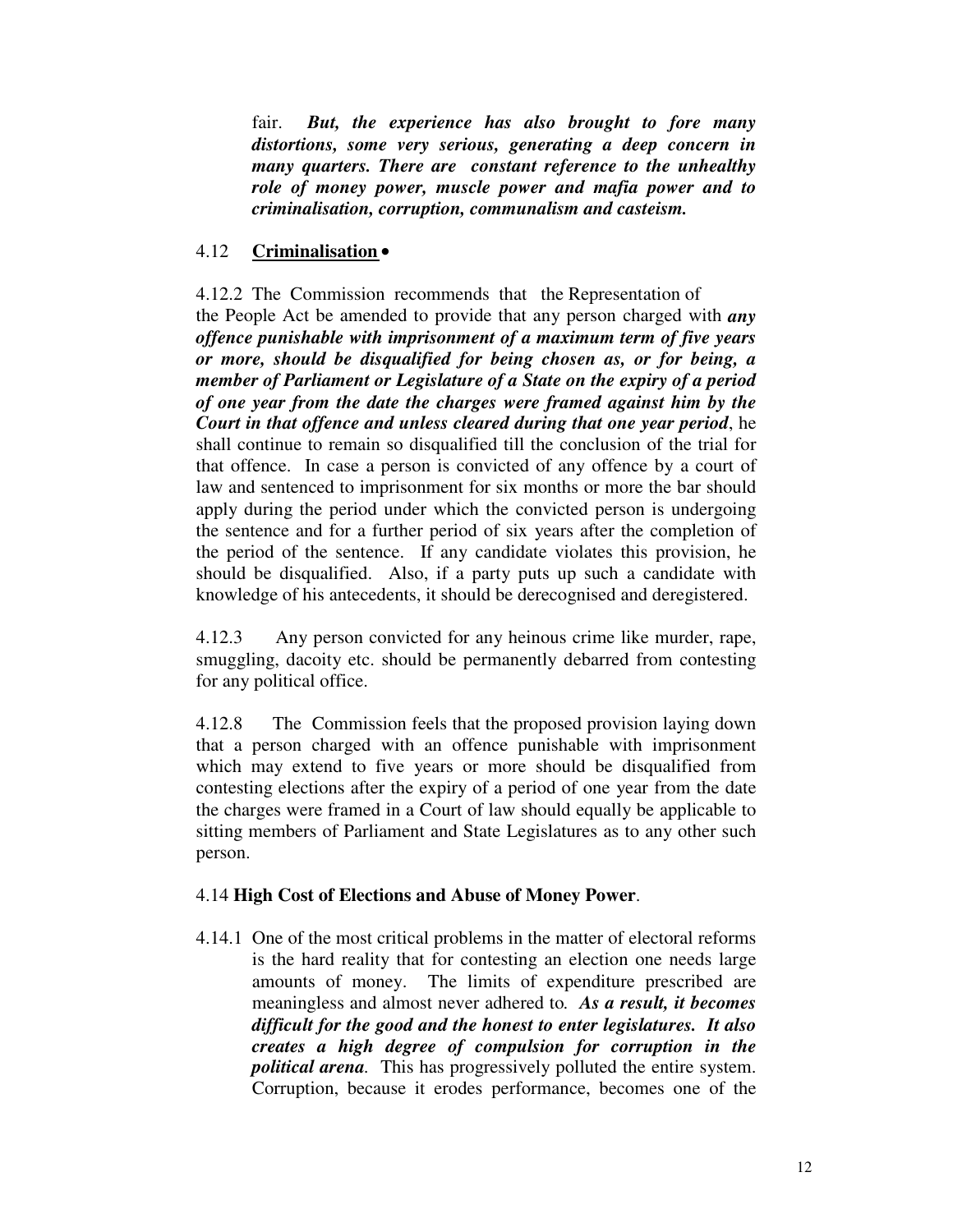leading reasons for non-performance and compromised governance in the country. *The sources of some of the election funds are believed to be unaccounted criminal money in return for protection, unaccounted funds from business groups who expect a high return on this investment, kickbacks or commissions on contracts etc.* No matter how we look at it, citizens are directly affected because apart from compromised governance, the huge money spent on elections pushes up the cost of everything in the country. It also leads to unbridled corruption and the consequences of wide spread corruption are even more serious than many imagine. Electoral compulsions for funds become the foundation of the whole super structure of corruption.

4.14.3. Transparency in the context of election means both the sources of finance as well as their utilization as are listed out in an audited statement. If the candidates are required to list the sources of their income, this can be checked back by the income tax authorities. *The Commission recommends that the political parties as will as individual candidates be made subject to a proper statutory audit of the amounts they spend. These accounts should be monitored through a system of checking and cross-checking through the income-tax returns filed by the candidates, parties and their well-wishers. At the end of the election each candidate should submit an audited statement of expenses under specific heads.* The EC should devise specific formats for filing such statements so that fudging of accounts becomes difficult. Also, the audit should not only be mandatory but it should be enforced by the Election Commission.

Any violation or misreporting should be dealt with strongly.

*4.14.4 The Commission recommends that every candidate at the time of election must declare his assets and liabilities along with those of his close relatives. Every holder of a political position must declare his assets and liabilities along with those of his close relations annually. Law should define the term `close relatives.'*

*4.14.6. All candidates should be required under law to declare their assets and liabilities by an affidavit and the details so given by them should be made public.* Further, as a follow up action, the particulars of the assets and liabilities so given should be audited by a special authority created specifically under law for the purpose. *Again the legislators should be required under law to submit their returns about their liabilities every year and a final statement in this regard at the end of their term of office.*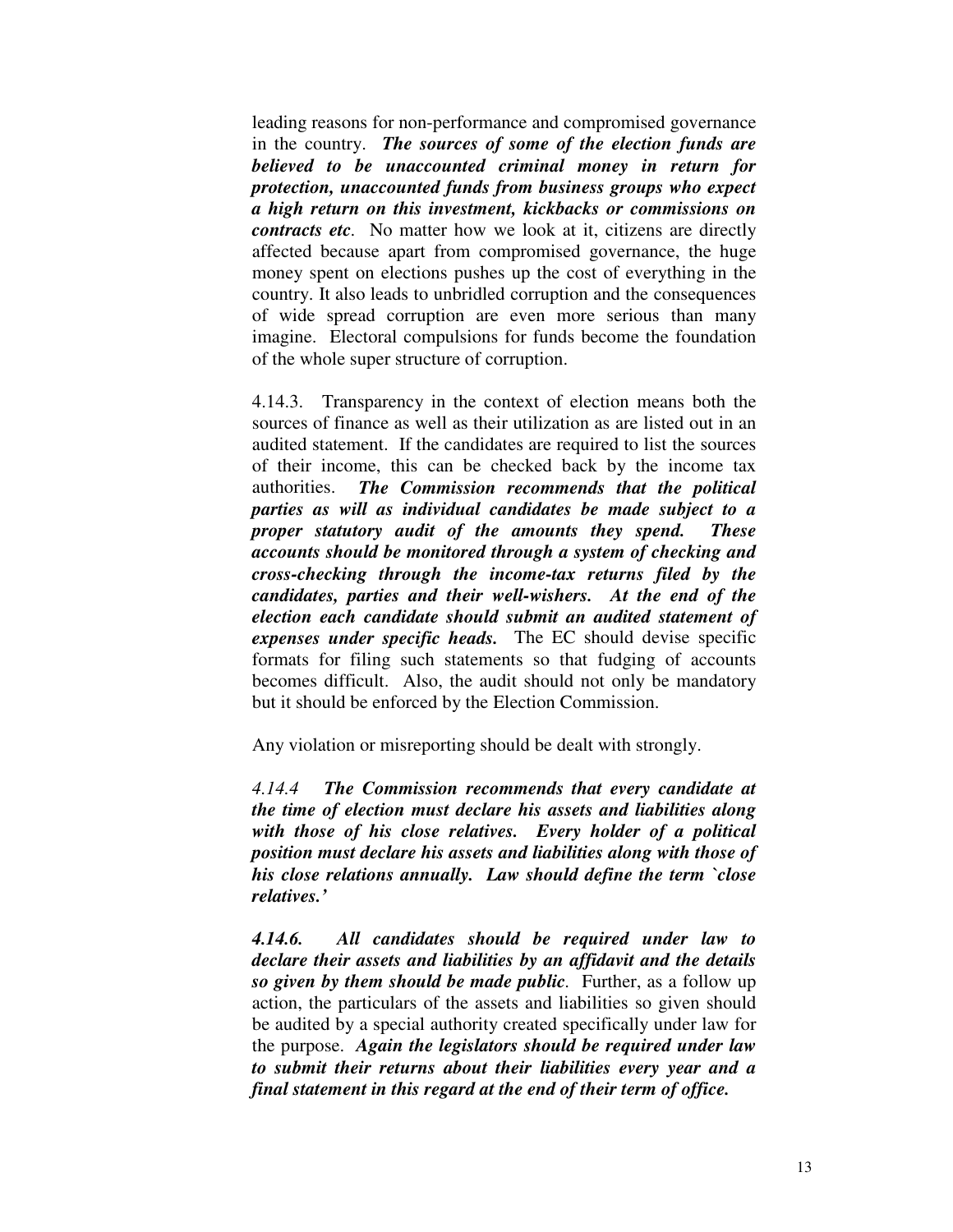## **Candidates owning Government Dues**

4.23 *It is recommended that all candidates should be required to clear government dues before their candidatures are accepted***.** This pertains to payment of taxes and bills and unauthorised occupation of accommodation and availing of telephones and other government facilities to which they are no longer entitled. The fact that matters regarding Government dues in respect of the candidate are pending before a Court of Law should be no excuse.

Mr. P.P. Rao, learned senior counsel has drawn our attention to the *`Ethics Manual for Members, Officers and Employees of the U.S. House of Representatives'*, which *inter alia* provides as under •

*"Financial interests and investments of Members and employees, as well as those of candidates for the House of Representatives, may present conflicts of interest with official duties*. Members and employees need not, however, divest themselves of assets upon assuming their positions, nor must Members disqualify themselves from voting on issues that generally affect their personal financial interests. Instead, public financial disclosure provides a means of monitoring and deterring conflicts.

All Members, officers, and employees are prohibited from improperly using their official positions for personal gain. Members, officers, candidates, and certain employees must file annual Financial Disclosure Statements, summarizing financial information concerning themselves, their spouses, and dependent children. Such statements must indicate outside compensation, holdings and business transactions, generally for the calendar year preceding the filing date.

#### **Who must File**

The following individuals must file Financial Disclosure Statements:-

- ♣ Members of the House of Representatives;
- ♣ Candidates for the House of Representatives;

## **When to File**

Candidates who raise or spend more than \$5,000 for their campaigns must file within 30 days of doing so, or by May 15, whichever is later, but in any event at least 30 days prior to the elections in which they run.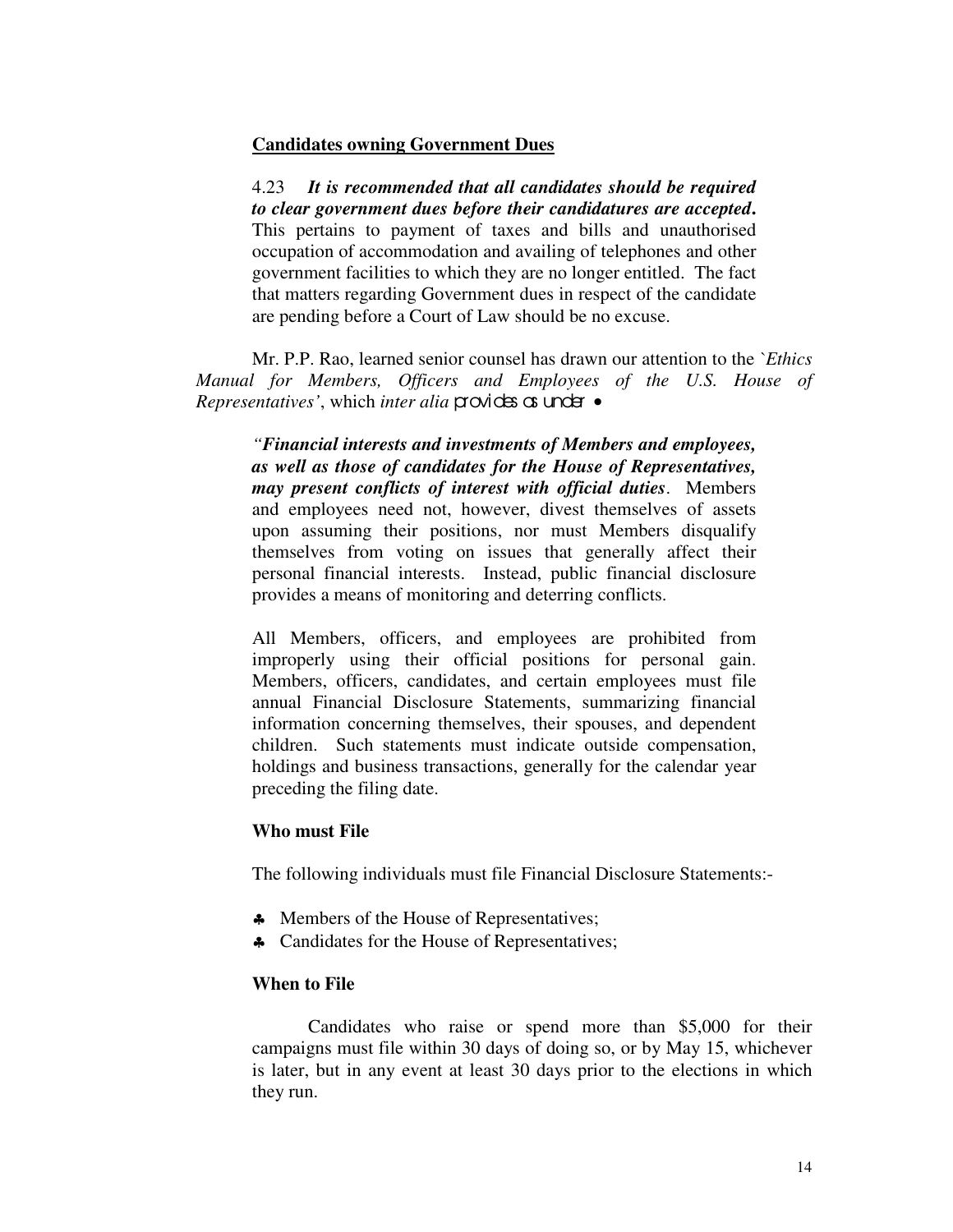Termination reports must be filed within 30 days of leaving government employment by Members, officers, and employees who file Financial Disclosure Statements.

#### **POLICIES UNDERLYING DISCLOSURES**

Members, officers, and certain employees must annually disclose personal financial interests, including investments, income, and liabilities. *Financial disclosure provisions were enacted to monitor and to deter possible conflicts of interest due to outside financial holdings.* Proposals for divestiture of potentially conflicting assets and mandatory disqualification of Members from voting rejected as impractical or unreasonable. *Such disqualification could result in the disenfranchisement of a Member's entire constituency on particular issues.* A Member may often have a community of interests with his constituency, may arguably have been elected because of and to serve these common interests, and thus would be ineffective in representing the real interests of his constituents if he were disqualified from voting on issues touching those matters of mutual concern. In rare instances, the House Rule on abstaining from voting may apply where a direct personal interest in a matter exists.

At the other extreme, a conflict of interest becomes corruption when an official uses his position of influence to enhance his personal financial interests. Between these extremes are those ambiguous circumstances which may create a real or potential conflict of interest. The problem is identifying those instances in which an official allows his personal economic interests to impair his independence of judgment in the conduct of his public duties.

*The House has required public financial disclosure by rule since 1968 and by statute since 1978*.

#### **SPECIFIC DISCLOSURE REQUIREMENTS**

The Ethics in Government Act of 1978 mandated annual financial disclosure by all senior Federal personnel, including all Members and some employees of the House. The Ethics Reform Act of 1989 totally revamped these provisions and condensed what had been different requirements for each branch into one uniform title covering the entire Federal Government. Financial Disclosure Statements must indicate outside compensation, holdings, and business transactions, generally for the calendar year preceding the filing date. In all instances, filers may disclose addition information or explanation at their discretion."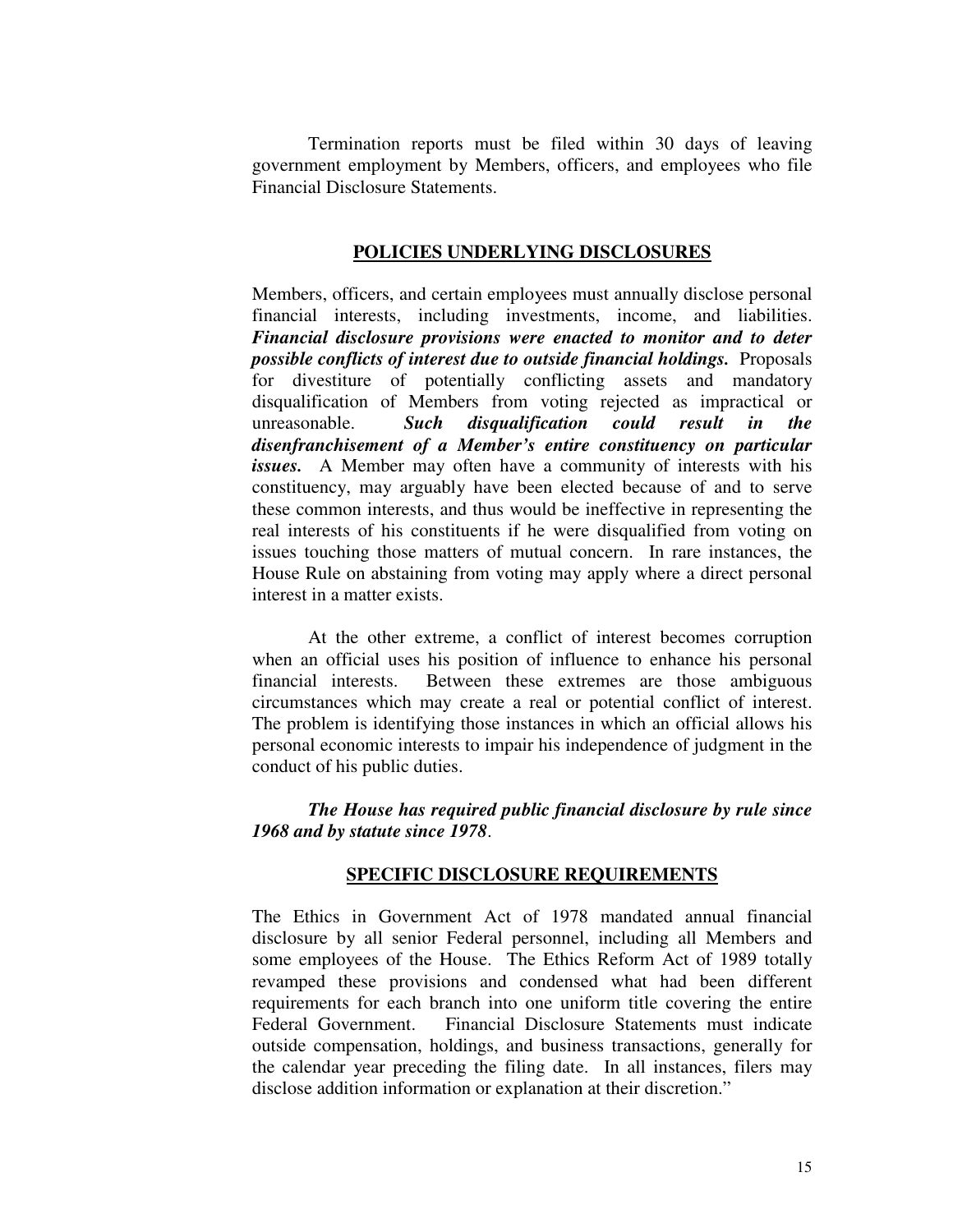At this stage, it would be worth-while to note some observations made by the Committee on State Funding of Elections headed by Shri Indrajit Gupta as Chairman and others, which submitted its reports in 1998. In the concluding portion, it has mentioned as under  $\bullet$ 

#### "CONCLUSION:-

1. Before concluding, the Committee cannot help expressing its considered view that its recommendations being limited in nature and confined to only one of the aspects of the electoral reforms may bring about only some cosmetic changes in the electoral sphere. *What is needed however, is an immediate overhauling of the electoral process whereby elections are freed from evil influence of all vitiating factors, particularly, criminalisation of politics. It goes without saying that money power and muscle power go together to vitiate the electoral process and it is their combined effect which is sullying the purity of electoral contests and effecting free and fair elections.* Meaningful electoral reforms in other spheres of electoral activity are also urgently needed if the present recommendations of the Committee are to serve the intended useful purpose".

From the aforesaid reports of the Law Commission, National Commission to Review the Working of the Constitution, Conclusion drawn in the report of Shri Indrajit Gupta and Ethics Manual applicable in an advance democratic country, it is apparent that for saving the democracy from the evil influence of criminalisation of politics, for saving the election from muscle and money power, for having true democracy and for controlling corruption in politics, the candidate contesting the election should be asked to disclose his antecedents including assets and liabilities. Thereafter, it is for the voters to decide in whose favour he should cast his vote.

Further, we would state that this Court has construed `freedom of speech and expression' in various decisions and on basis of tests laid therein, directions were issued. In short, this aspect is discussed in paragraphs 31, 32 and 33 of our earlier judgment which read  $\alpha$  under:  $\bullet$ 

"31. In *State of Uttar Pradesh v. Raj Narain and Others* [(1975) 4 SCC 428], the Constitution Bench considered a question – whether privilege can be claimed by the Government of Uttar Pradesh under Section 123 of the Evidence Act in respect of what has been described for the sake of brevity to be the Blue Book summoned from the Government of Uttar Pradesh and certain documents summoned from the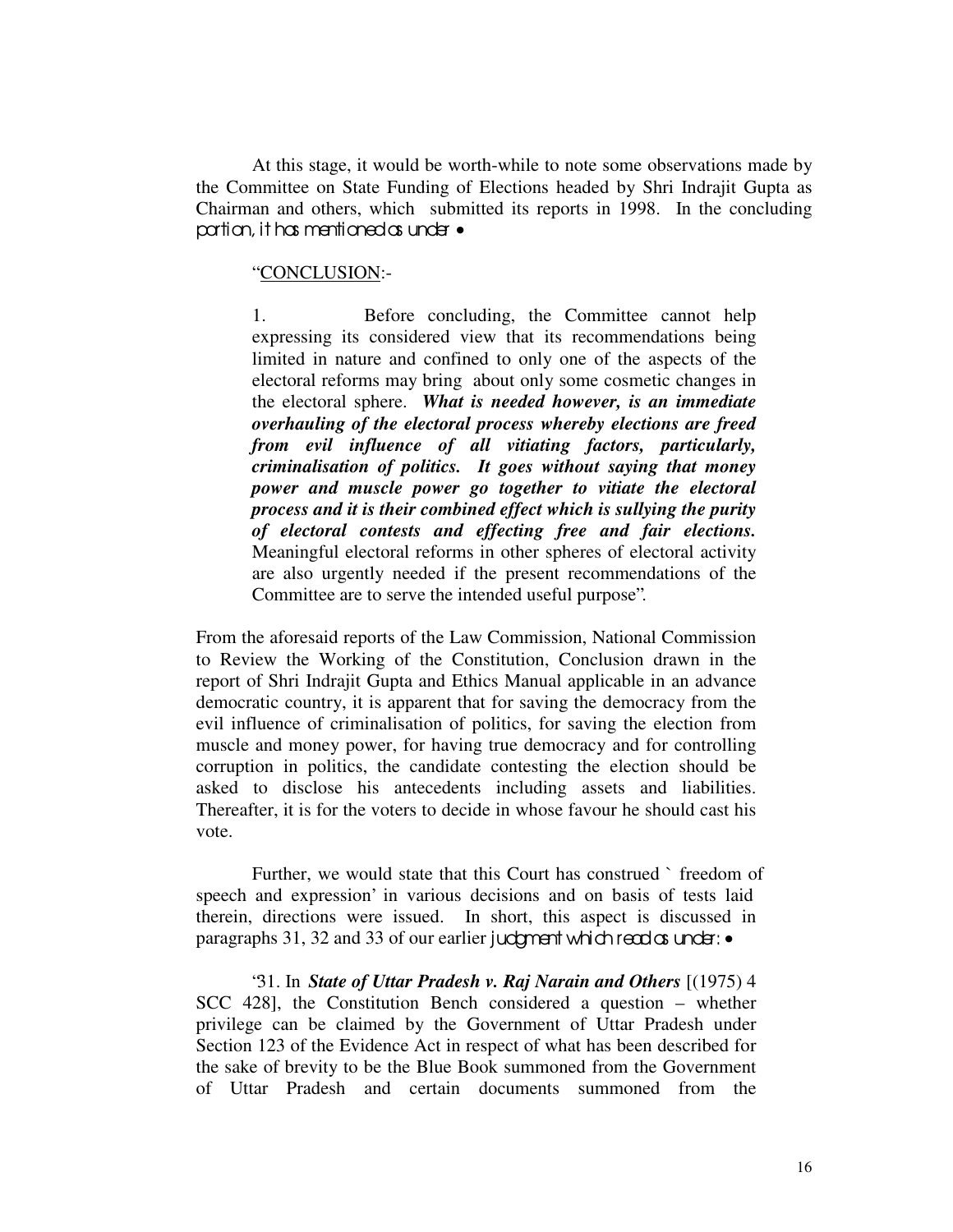Superintendent of Police, Rae Bareli, Uttar Pradesh? The Court obsersed that "the right to know which is derived from the concept of freedom of speech, though not absolute, is a factor which should make one wary, when secrecy is claimed for transactions which can, at any rate, have no repercussion on public security." The Court pertinently observed as under:-

"In a Government of responsibility like ours, where all the agents of the public must be responsible for their conduct, there can be but few secrets. *The people of this country have a right to know every public act, everything that is done in a public way, by their public functionaries*. They are entitled to know the particulars of every public transaction in all its bearing…"

32. In *Indian Express Newspapers (Bombay) Private Ltd. and Others etc. v. Union of India and others*. [(1985) 1 SCC 641], this Court dealt with the validity of customs duty on the newsprint in context of Article  $19(1)(a)$ . The Court observed (in para 32) thus:

"The purpose of the press is to advance the public interest by publishing facts and … opinions without which a democratic country cannot make responsible judgements…"

33. The Court further referred (in para 35) to the following observations made by this Court *in Romesh Thappar v. State of Madras* (1950 SCR 594):-

> "…(The freedom) lay at the foundation of all democratic organisations, for without free political discussion, no public education, so essential for the proper functioning of the processes of popular government is possible. A freedom of such amplitude might involve risks of abuse… (But) " it is better to leave a few of its noxious branches to their luxuriant growth, than, by pruning them away, to injure the vigour of those yielding the proper fruits".

Again the paragraphs 68, the Court observed:-

*"…The public interest in freedom of discussion (of which the freedom of the press is one aspect) stems from the requirement that members of a democratic society should be sufficiently informed that they may influence intelligently the decisions which*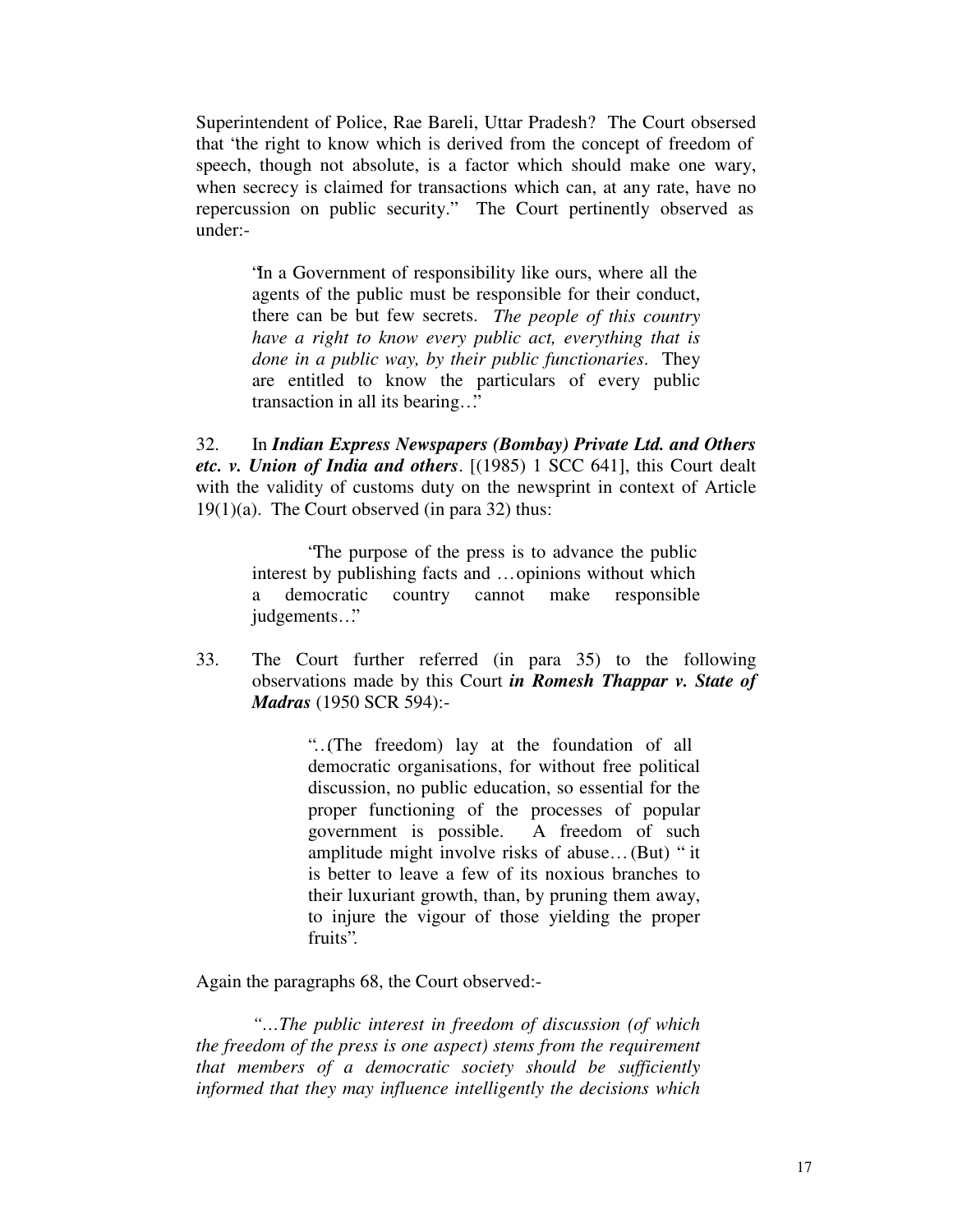*may affect themselves* (Per Lord Simon of Glaisdale in *Attorney-General v. Times Newspapers Ltd.* (1973) 3 All ER 54). Freedom of expression, as learned writers have observed, has four broad social purposes to serve: (i) it helps an individual to attain selffulfillment, (ii) it assists in the discovery of truth, (iii) *it strengthens the capacity of an individual in participating in decision-making* and (iv) it provides a mechanism by which it would be possible to establish a reasonable balance between stability and social change. *All members of society should be able to form their own beliefs* and communicate them freely to others. In sum, the fundamental principle involved here is the people's right to know. *Freedom of speech and expression should, therefore, receive a generous support from all those who believe in the participation of people in the administration…"*

Even with regard to telecasting of events such as cricket, football and hockey etc., this Court in *Secretary, Ministry of Information and Broadcasting, Govt. of India v. Cricket Association of Bengal* [(1995) 2 SCC 161] held that "the right to freedom of speech and expression also includes right to educate, to inform and to entertain and also the right to be educated, informed and entertained." The Court further held as under:-

"82. *True democracy cannot exist unless all citizens have a right to participate in the affairs of the polity of the country. The right to participate in the affairs of the country is meaningless unless the citizens are well informed on all sides of the issues, in respect of which they are called upon to express their views. One-sided information, disinformation, misinformation and non-information all equally create an uninformed citizenry which makes democracy a farce when medium of information is monopolised either by a partisan central authority or by private individuals or oligarchic organisations.* This is particularly so in a country like ours where about 65 per cent of the population is illiterate and hardly 1 ½ per cent of the population has an access to the print media which is not subject to precensorship…."

The aforesaid passage leaves no doubt that right to participate by casting vote at the time of election would be meaningless unless the voters are well informed about all sides of the issues, in respect of which they are called upon to express their views by casting their votes. Disinformation, misinformation, noninformation all equally create an uninformed citizenry which would finally make democracy a mobocracy and farce. On this aspect, no further discussion is required. However, we would narrate some observations made by **Bhagwati, J.** (as he then was) in *S.P. Gupta v. Union of India* [1981 Supp. SCC 87], while dealting with the contention of right to secrecy that • " *there can be little doubt*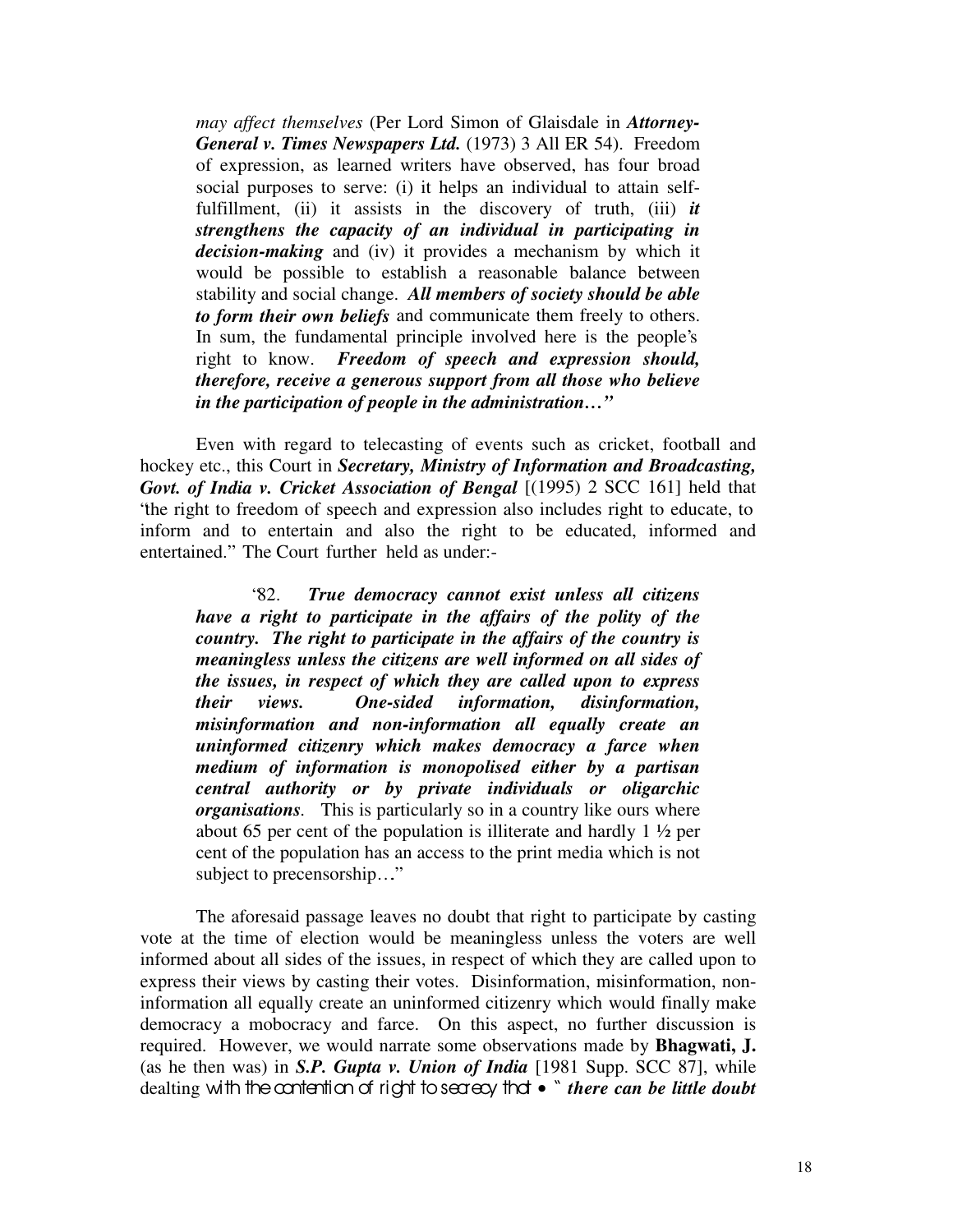*that exposure to public gaze and scrutiny is one of the surest means of achieving a clean and healthy administration*". Further, it has been explicitly and lucidly held thus: •

"64. Now it is obvious from the Constitution that we have adopted a democratic form of Government. Where a society has chosen to accept democracy as its credal faith, it is elementary that the citizens ought to know what their government is doing. *The citizens have a right to decide by whom and by what rules they shall be governed and they are entitled to call on those who govern on their behalf to account for their conduct. No democratic Government can survive without accountability and the basic postulate of accountability is that the people should have information about the functioning of the government.* It is only if people know how government is functioning that they can fulfil the role which democracy assigns to them and make democracy a really effective participatory democracy. "Knowledge" said James Madison, "will for ever govern ignorance and a people who mean to be their own governors must arm themselves with the power knowledge gives. A popular government without popular information or the means of obtaining it, is but a prologue to a farce or tragedy or perhaps both." The citizens' right to know the facts, the true facts, about the administration of the country is thus one of the pillars of a democratic State. And that is why the demand for openness in the government is increasingly growing in different parts of the world.

65. The demand for openness in the government is based principally on two reasons. It is now widely accepted that democracy does not consist merely in people exercising their franchise once in five years to choose their rulers and, once the vote is cast, then retiring in passivity and not taking any interest in the government. Today it is common ground that democracy has a more positive content and its orchestration has to be continuous and pervasive*. This means inter alia that people should not only cast intelligent and rational votes but should also exercise sound judgment on the conduct of the government and the merits of public policies, so that democracy does not remain merely a sporadic exercise in voting but becomes a continuous process of government – an attitude and habit of mind. But this important role people can fulfil in a democracy only if it is an open government where there is full access to information in regard to the functioning of the government."*

It was further observed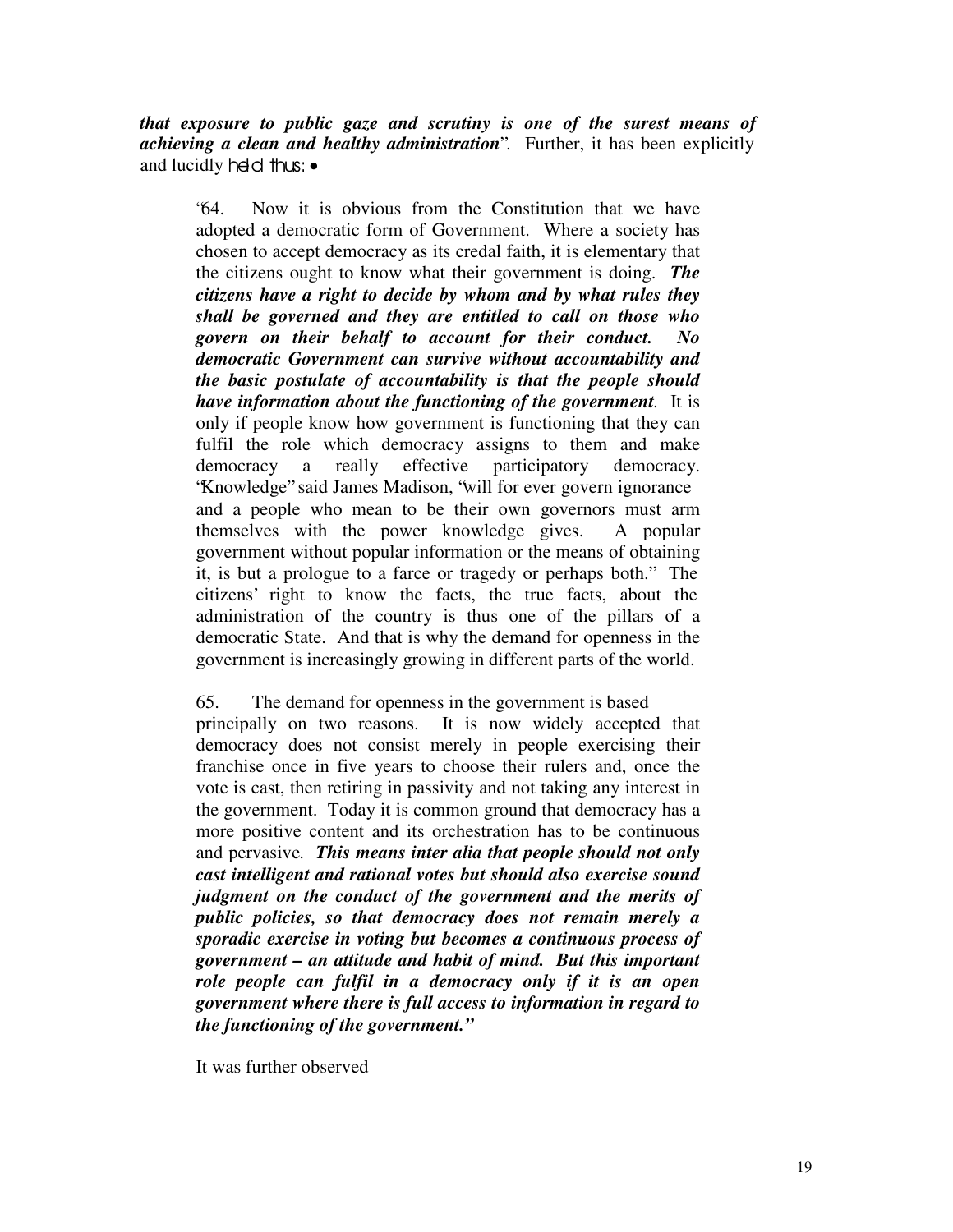"67…. The concept of an open government is the direct emanation from the right to know which seems to be implicit in the right of free speech and expression guaranteed under Article 19(1)(a)… The approach of the court must be to attenuate the area of secrecy as much as possible consistently with the requirement of public interest, bearing in mind all the time that disclosure also serves an important aspect of public interest. It is in the context of this background that we must proceed to interpret Section 123 of the Indian Evidence Act."

From the aforesaid discussion it can be held that it is expected by all concerned and as has been laid down by various decisions of this Court that for survival of true democracy, the voter must be aware of the antecedents of his candidate. Voter has to cast intelligent and rational vote according to his own criteria. A well informed voter is the foundation of democratic structure. That information to a voter, who is the citizen of this country, is one facet of the fundamental right under Article 19(1)(a).

## **ARTICLE 145 (3) OF THE CONSTITUTION OF INDIA**

Mr. Arun Jaitley, learned senior Counsel and Mr. Kirit N. Raval, learned Solitictor General submitted that the question involved in these petitions is a substantial question of law as to the interpretation of the Constitution and, therefore, the matter may be referred to a Bench consisting of Five Judges.

In our view, this contention is totally misconceived. Article  $19(1)(a)$  is interpreted in numerous judgments rendered by this Court. After considering various decisions and following tests laid therein, this court in *Association for Democratic Reforms (supra)* arrived at the conclusion that for survival of the democracy, right of the voter to know antecedents of a candidate would be part and parcel of his fundamental right. It would be the basis for free and fair election which is a basic structure of the Constitution. Therefore, the question relating to interpretation of Article  $19(1)(a)$  is concluded and there is no other question which requires interpretation of Constitution.

Dealing with the similar contention, Five Judge Bench of this Court in *State of Jammu & Kashmir and others v. Thakur Gnaga Singh and another* [(1960) 2 SCR 346] succinctly held thus:—

"What does interpretation of a provision mean? Interpretation is the method by which the true sense or the meaning of the word is understood. The question of interpretation can arise only if two or more possible constructions are sought to be placed on a provision—one party suggesting one construction and the other a different one. But where the parties agree on the true interpretation of a provision or do not raise any question in respect thereof it is not possible to hold that the case involves any question of law as to the interpretation of the Constitution. On an interpretation of Art. 14, a series of decisions of this Court evolved the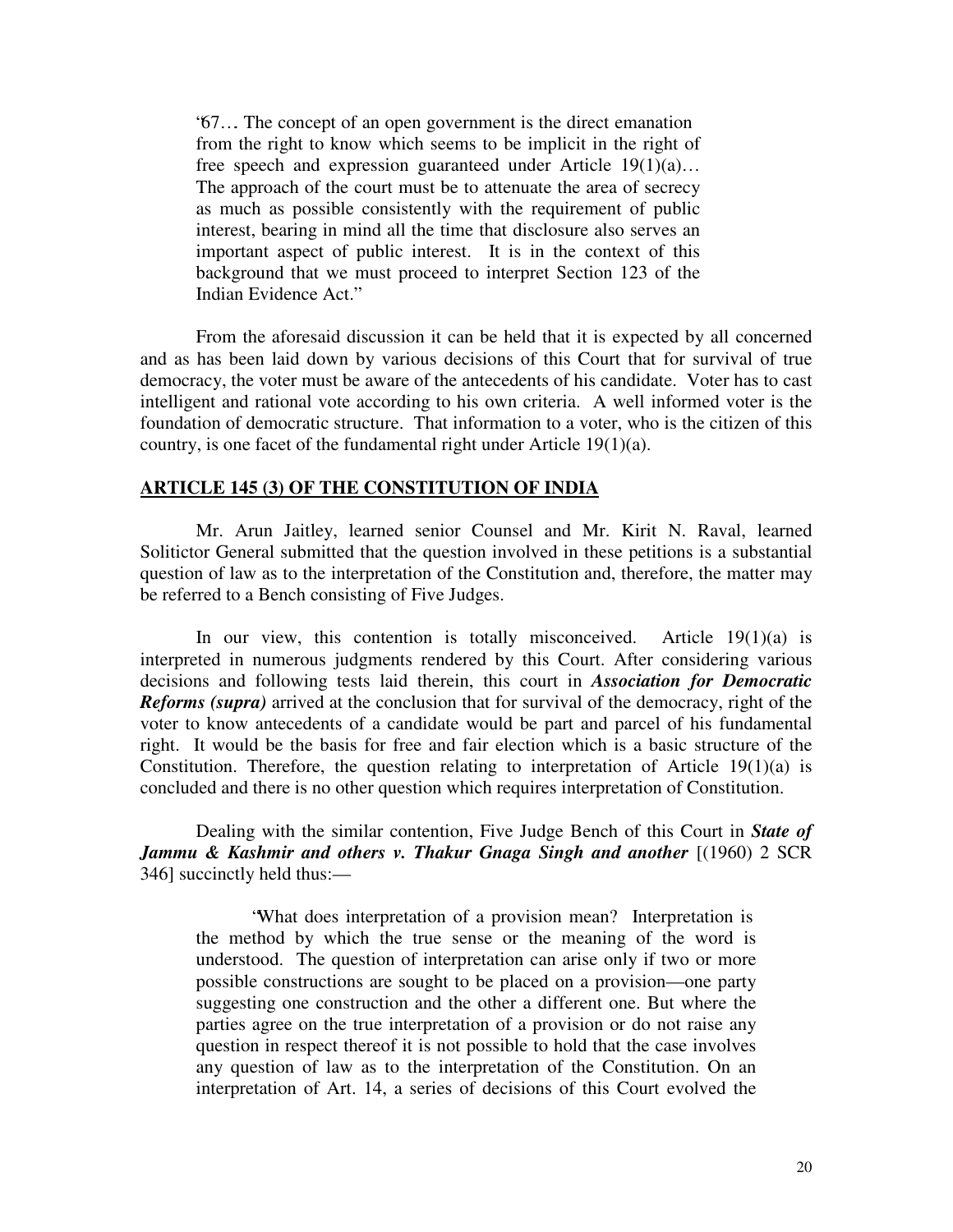doctrine of classification. As we have pointed out, at no stage of the proceedings either the correctness of the interpretation of Art. 14 or the principles governing the doctrine of classification have been questioned by either of the parties. Indeed accepting the said doctrine, the appellants contended that there was a valid classification under the rule while the respondents argued contra. The learned Additional Solicitor General contended, for the first time, before us that the appeal raised a new facet of the doctrine of equality, namely, whether an artificial person and a natural person have equal attributes within the meaning of the equality clause, and, therefore, the case involves a question of interpretation of the Constitution. This argument, if we may say so, involves the same contention in a different garb. If analysed, the argument only comes to this: as an artificial person and a natural person have different attributes, the classification made between them is valid. *This argument does not suggest a new interpretation of Art. 14 of the Constitution, but only attempts to bring the rule within the doctrine of classification.* We, therefore, hold that the question raised in this case does not involve any question of law as to the interpretation of the Constitution."

The aforesaid judgment is referred to and relied upon in *Sardar Sardul Singh Caveeshar v. State of Maharashtra* [(1964) 2 SCR 378].

From the judgment rendered by this Court in *Association for Democratic Reforms (supra)*, it is apparent that no such contention was raised by the learned Solicitor General, who appeared in appeal filed on behalf of the Union of India that question involved in that matter was required to be decided by five-Judge Bench, as provided under Article 145(3) of the Constitution. The question raised before us has been finally decided and no other substantial question of law regarding the interpretation of the Constitution survives. Hence, the matter is not required to be referred to five-Judge Bench.

## **WHETHER IMPUGNED SECTION 33-B CAN BE CONSIDERED AS VALIDATING PROVISION:-**

The learned counsel for the respondent submitted that by the impugned legislation, most of the directions issued by the Court are complied with and vacuum pointed out is filled in by the legislation. It is their contention that the Legislature did not think it fit that the remaining information as directed by this Court is required to be given by a contesting candidate.

This submission, is on the face of it, against well settled legal position. In a number of decisions rendered by this Court, similar submission is negatived. The legislature has no power to review the decision, and set it at naught except by removing the defect which is the cause pointed out by the decision rendered by the court. If this is permitted it would sound the death knell of the rule of law as observed by this Court in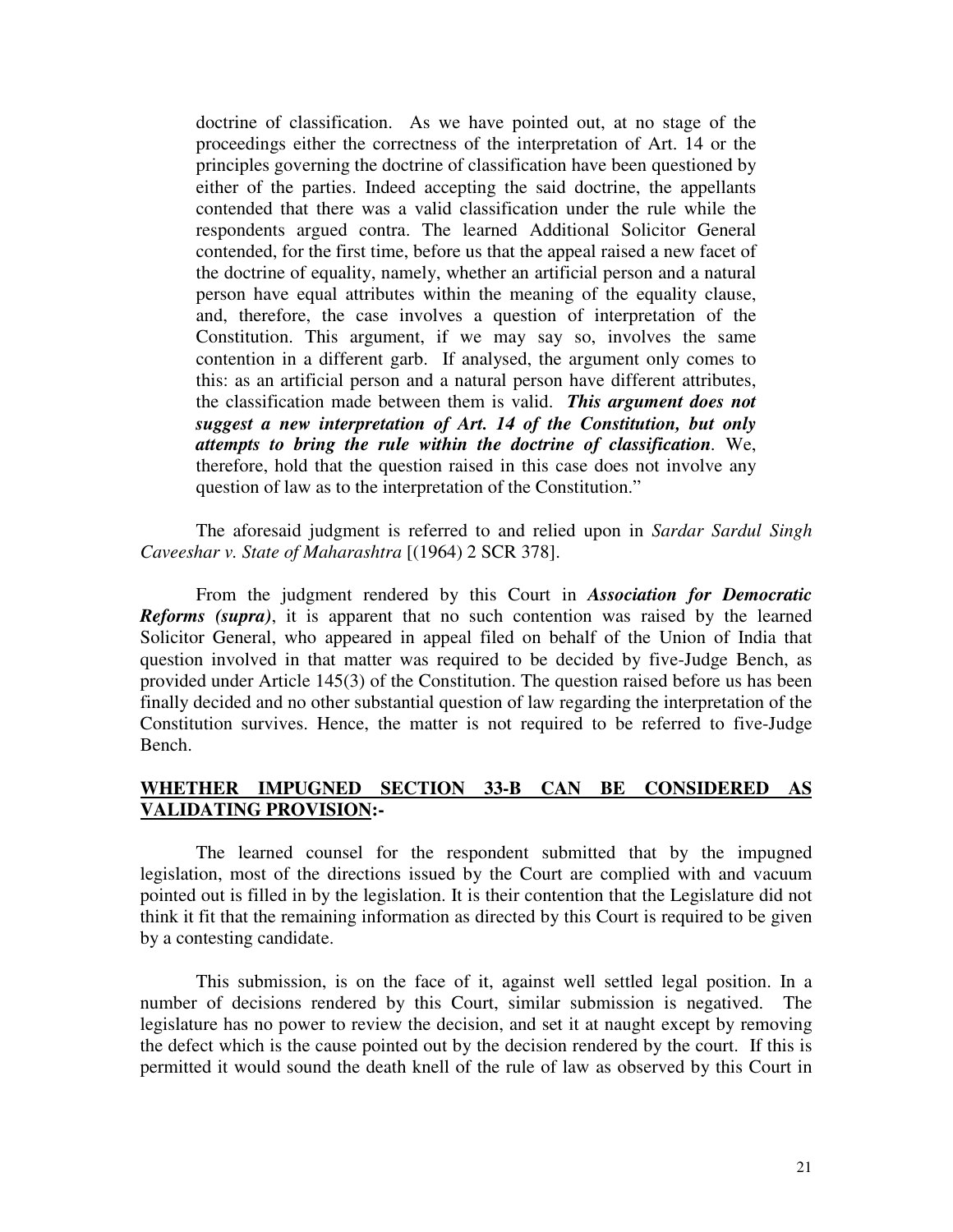various decisions. In *P. Sambamurthy v. State of A.P.* [(1987) 1 SCC 363] this Court observed:—

" 4 ….. it is basic principle of the rule of law that the exercise of power by the executive or any other authority must not only be conditioned by the Constitution but must also be in accordance with law and the power of judicial review is conferred by the Constitution with a view to ensuring that the law is observed and there is compliance with the requirement of law on the part of the executive and other authorities. It is through the power of judicial review conferred on an independent institutional authority such as the High Court that the rule of law is maintained and every organ of the State is kept within the limits of the law. *Now if the exercise of the power of judicial review can be set at naught by the State Government by overriding the decision given against it, it would sound the death-knell of the rule of law. The rule of law would cease to have any meaning, because then it would be open to the State Government to defy the law and yet to get away with it. The provisio to clause (5) of Article 371-D is, therefore, clearly violative of the basic structure doctrine."*

In *Re. Cauveri Water Disputes Tribunal* [1993 Supp (1) SCC 96 (II)] the Court referred to and relied upon the decision in *P. Sambamurthy (supra)*. In that case, the Court dealt with the validity of the Karnataka Cauvery Basin Irrigation Protection Ordinance, 1991 issued by the Government of Karnataka giving overriding effect that notwithstanding anything contained in any order, report or decision of any Court or Tribunal except the final decision under the provisions of sub-Section (2) of Section 5 read with Section 6 of the Inter-State Water Disputes Act, 1956 shall have any effect and held that the Ordinance in question which seeks directly to nullify the order of the Tribunal impinges on the judicial power of the State and is, therefore, ultra vires. After referring to the earlier decisions, the Court observed thus:—

"74 ….. it would be unfair to adopt legislative procedure to undo a settlement which had become the basis of a decision of the High Court. *Even if legislation can remove the basis of a decision, it has to do it by alteration of general rights of a class but not by simply excluding the specific settlement which had been held to be valid and enforceable* by a High Court. *The object of the Act was in effect to take away the force of the judgment* of the High Court. The rights under the judgment would be said to arise independently of Article 19 of the Constitution.

76. The principle which emerges from these authorities is that the legislature can change the basis on which a decision is given by the Court and thus change the law in general, which will affect a class of persons and events at large. It cannot, however, set aside an individual decision inter parties and affect their rights and liabilities alone. *Such an act on the part of the legislature amounts to exercising the judicial power of the State and to functioning as an appellate court or tribunal."*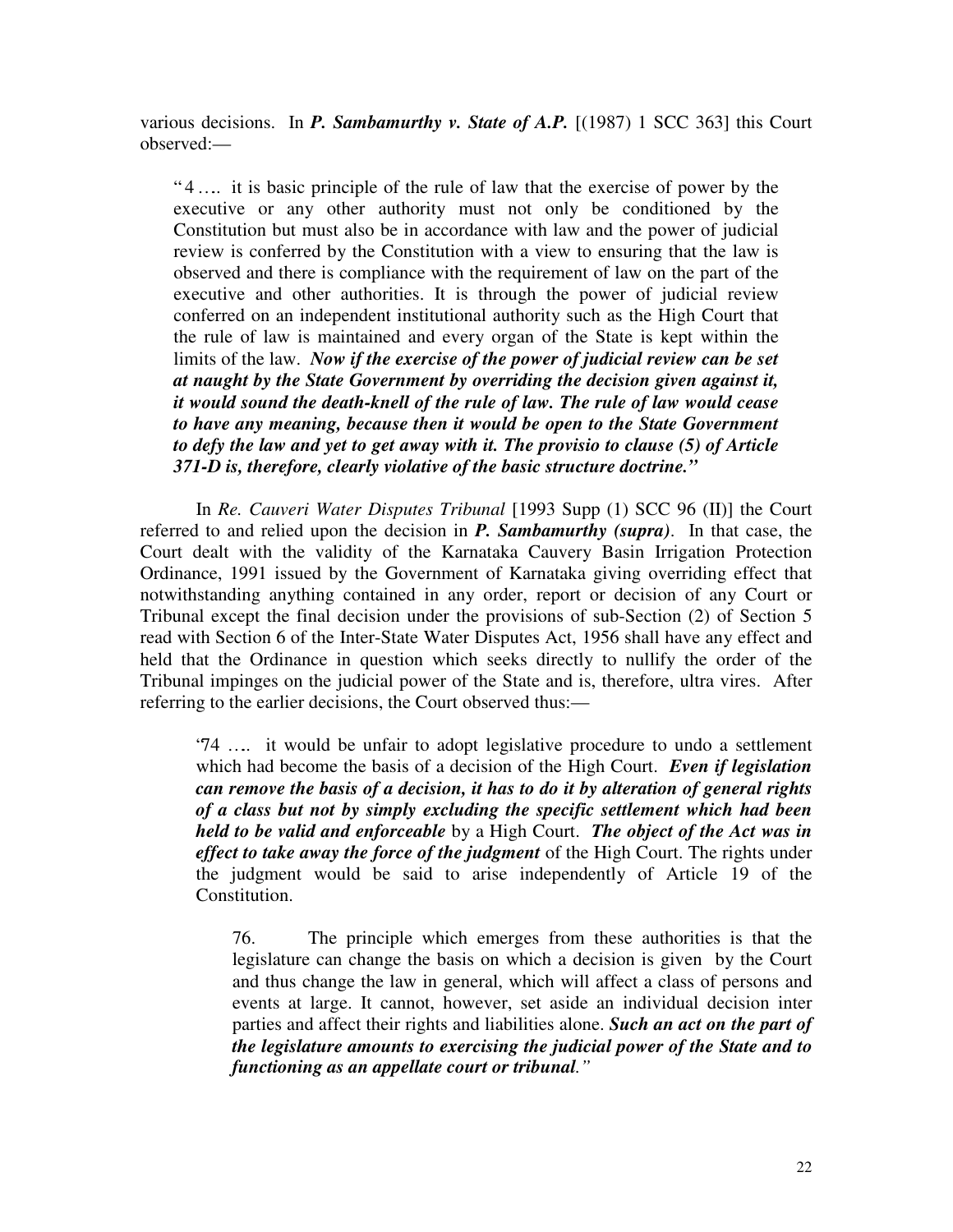Further, in *The Municipal Corporation of the City of Ahmedabad and another* etc. etc. v. The New Shrock Spg. And Wvg. Co. Ltd. etc. etc. [(1970) 2 SCC 280] this Court (in para 7) held thus:—

"…. But no Legislature in this country has power to ask the instrumentalities of the State to disobey or disregard the decisions given by courts. The limits of the power of Legislatures to interfere with the directions issued by courts were considered by several decisions of this Court. In *Shri Prithvi Cotton Mills ltd. and Another v. The Broach Borough Municipality and others* ([(1969) 2 SCC 283], our present Chief Justice speaking for the Constitution Bench of the Court observed:

"Before we examine Section 3 to find out whether it is effective in its purpose or not we may say a few words about validating statutes in general. When a Legislature sets out to validate a tax declared by a court to be illegally collected under an ineffective or an invalid law, the cause for ineffectiveness or invalidity must be removed before validation can be said to take place effectively. The most important condition of course, is that the Legislature must possess the power to impose the tax for, if it does not, the action must ever remain ineffective and illegal. *Granted legislative competence, it is not sufficient to declare merely that the decision of the court shall not bind for that is tantamount to reversing the decision in exercise of judicial power which the Legislature does not possess or exercise. A court's decision must always bind unless the conditions on which it is based are so fundamentally altered that the decision could not have been given in the altered circumstances.* Ordinarily, a court holds a tax to be invalidly imposed because the power to tax is wanting or the statute or the rules or both are invalid or do not sufficiently create the jurisdiction. Validation of a tax so declared illegal may be done only if the grounds of illegality or invalidity are capable of being removed and are in fact removed and the tax thus made legal. Sometime this is done by providing for jurisdiction where jurisdiction had not been properly invested before. Sometimes this is done by re-enacting retrospectively a valid and legal taxing provision and then by fiction making the tax already collected to stand under the re-enacted law."

In *Mahal Chand Sethia v. State of West Bengal* [Crl. A. No.75 of 1969, decided on 10.9.1969] Mitter, J., speaking for the Court stated the legal position in these words:

"The argument of counsel for the appellant was that *although it was open to the State* legislature by an Act and the Governor by an Ordinance *to amend* the West Bengal Criminal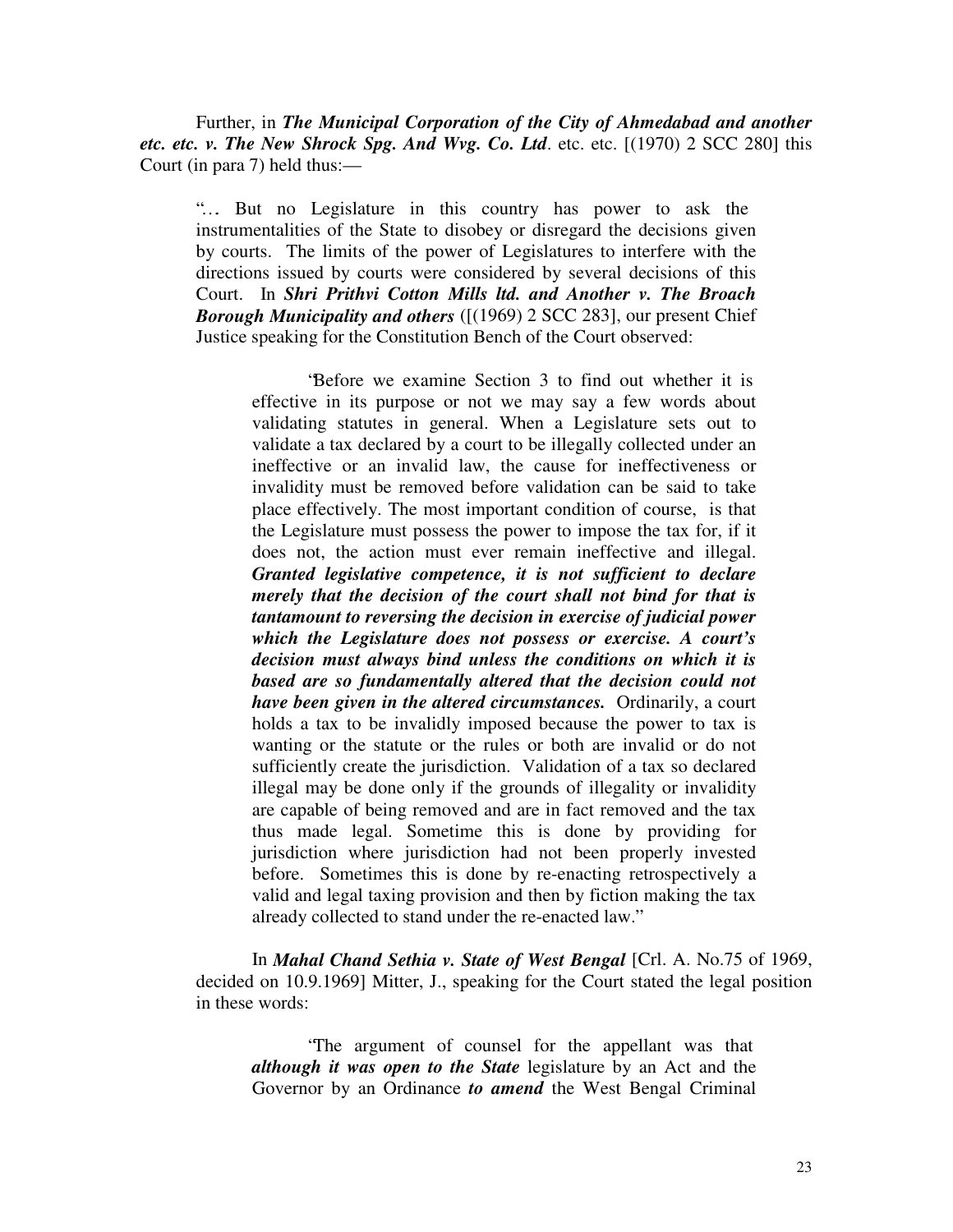Law Amendment (Special Courts) Act, 1949, *it was incompetent for either of them to validate an order of transfer which had already been quashed* by the issue of a writ of certiorari by the High Court and the order of transfer being virtually dead, could not be resuscitated by the Governor or the Legislature and the validating measures could not touch any adjudication by the Court.

*…… A court of law can pronounce upon the validity of any law and declare the same to be null and void if it was beyond the legislative competence of the Legislature or if it infringed the rights enshrined in Part III of the Constitution. Needless to add it can strike down or declare invalid any act or direction of a State Government which is not authorised by law. The position of a Legislature is however different. It cannot declare any decision of a court of law to be void or of not effect."*

For the purpose of deciding these petitions, the principles emerging from various decisions rendered by this Court from time to time can *inter alia* be summarised thus:—

— the legislature can change the basis on which a decision is rendered by this Court and change the law in general. However, this power can be exercised subject to Constitutional provision, particularly, legislative competence and if it is violative of fundamental rights enshrined in Part-III of the Constitution, such law would be void as provided under Article 13 of the Constitution. Legislature also cannot declare any decision of a Court of law to be void or of no effect.

As state above, this Court has held that Article 19(1) (a) which provides for freedom of speech and expression would cover in its fold right of the voter to know specified antecedents of a candidate, who is contesting election. Once it is held that voter has a fundamental right to know antecedents of his candidate, that fundamental right under Article 19(1)(a) could be abridged by passing such legislation only as provided under Article 19(2) which provides as under:

"19. Protection of certain rights regarding freedom of speech, etc.— $(2)$ ) Nothing in sub-clause (a) of clause (1) shall affect the operation of any existing law, or prevent the State from making any law, in so far as such law imposes reasonable restrictions on the exercise of the right conferred by the said sub-clause in the interests of the sovereignty and integrity of India the security of the State, friendly relations with Foreign States, public order, decency or morality or in relation to contempt of court, defamation or incitement to an offence."

So legislative competence to interfere with a fundamental right enshrined in Article 19(1)(a) is limited as provided under Article 19(2).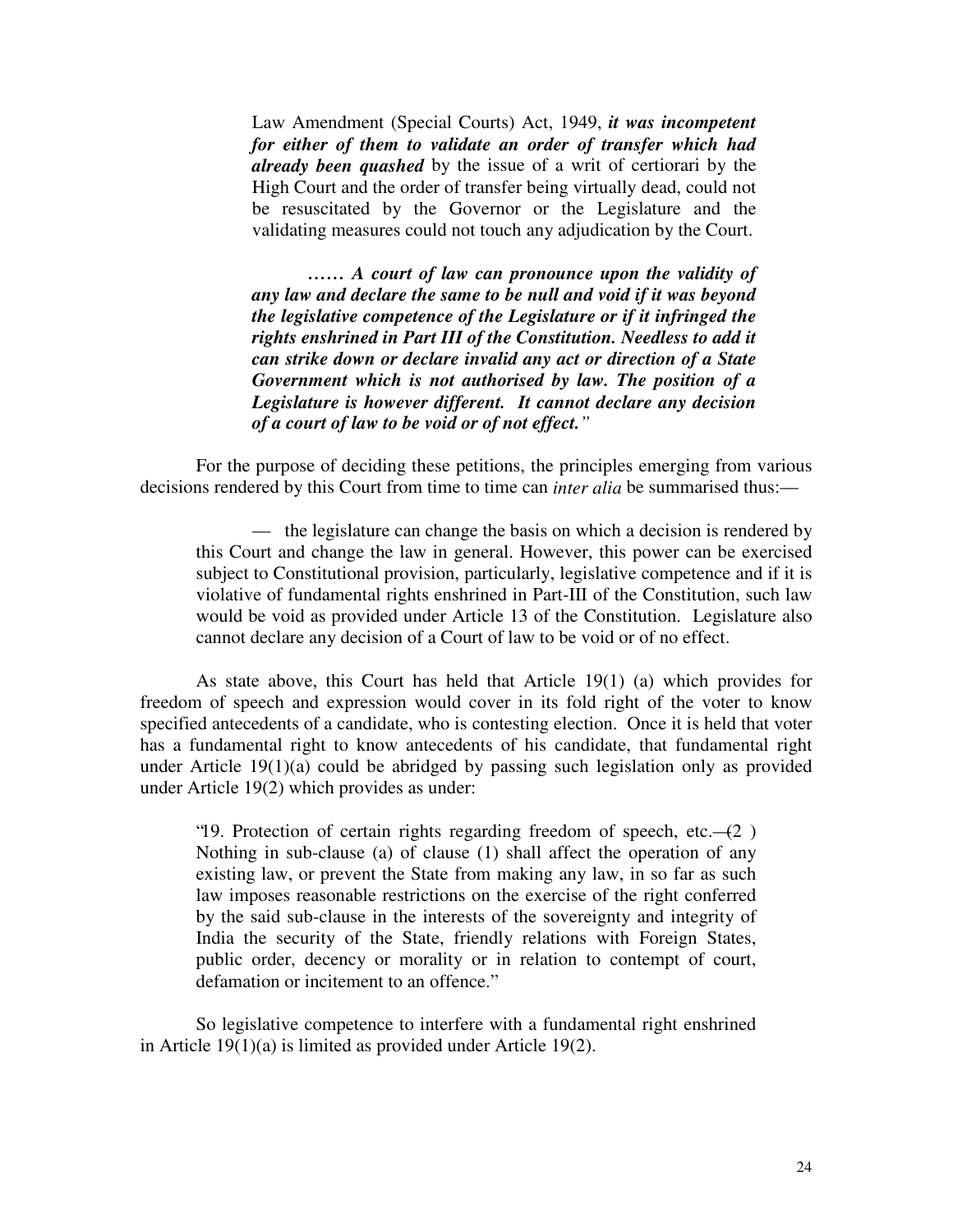Learned counsel for the respondents have not pointed out how the impugned legislation could be justified or saved under Article 19(2).

#### **DERIVATIVE FUNDAMENTAL RIGHT—**

Learned senior counsel Mr. Jaitley developed an ingenious submission that as there is no specific fundamental right of the voter to know antecedents of a candidate, the declaration by this Court of such fundamental right can be held to be derivative, therefore, it is open to the Legislature to nullify it by appropriate legislation.

In our view, this submission requires to be rejected as there is no such concept of derivative fundamental rights. Firstly, it should be properly understood that the fundamental rights enshrined in the Constitution such as, right to equality and freedoms have no fixed contents. From time to time, this Court has filled in the skeleton with soul and blood and made it vibrant. Since last more than 50 years, this Court has interpreted Articles 14, 19 and 21 and given meaning and colour so that nation can have a truly republic democratic society. This cannot be undone by such an Ordinance/Amended Act. For this**,** *and Others v. State of Andhra Pradesh and others* [(1993) 1 SCC 645], while considering the ambit of Article 21, he succinctly placed it thus:—

- "25. In *Kesavananda Bharati v. State of Kerala* [(1973) 4 SCC 225], Mathew J stated therein that the *fundamental rights themselves have no fixed content, most of them are empty vessels into which each generation must pour its content in the light of its experience*. It is relevant in this context to remember that in building up a just social order it is sometimes imperative that the fundamental rights should be subordinated to directive principles.
- 26. In *Pathumma v. State of Kerala* [(1978) 2 SCC 1], it has been stated that:

*"The attempt of the court should be to expand the reach and ambit of the fundamental rights rather than accentuate their meaning and content by process of judicial construction … Personal liberty in Article 21 is of the widest amplitude*."

*27.* In this connection, it is worthwhile to recall what was said of the American Constitution in *Missouri v. Holland* [252 US 416, 433]:

> "When we are dealing with words that also are constituent act, like the Constitution of the United States,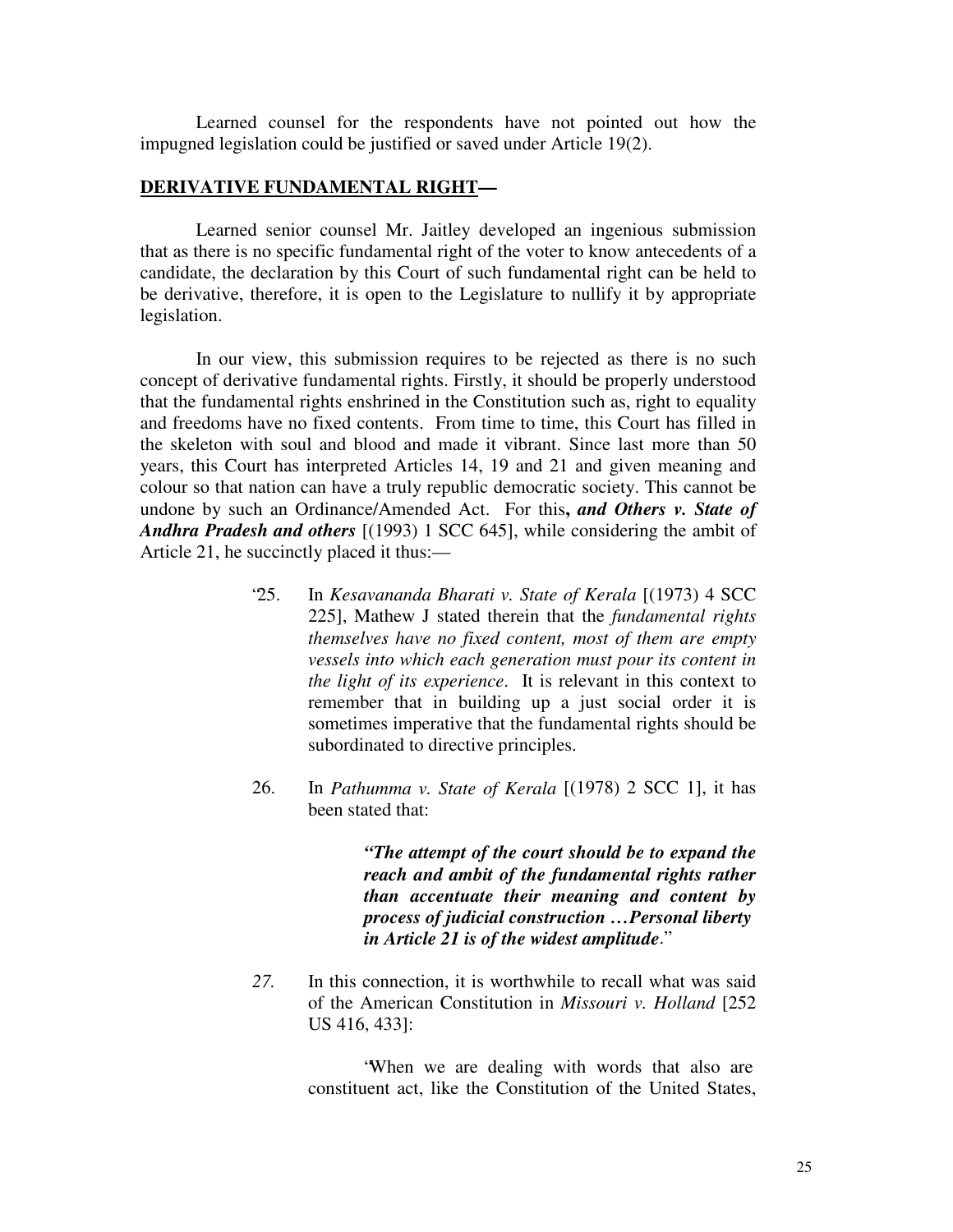we must realize that they have called into life a being the development of which could not have been foreseen completely by the most gifted of its begetters."

Thereafter, the Court pointed out that several unenumerated rights fall within the ambit of Article 21 since personal liberty is of widest amplitude and categorized them (in para 30) thus:—

"(1) The right to go abroad. *Satwant Singh Sawhney v. D. Ramarathnam A.P.O., New Delhi* [91967) 3 SCR 525]

(2) The right to privacy, *Gobind v. State of M.P. [(1975) 2 SCC 148].* In this case reliance was placed on the American decision in *Griswold v. Connecticut* [381 US 479, 510].

(3) The right against solitary confinement. *Sunil Batra v. Delhi Administration* [(1978) 4 SCC 494, 545].

(4) The right against bar fetters. *Charles Sobraj v. Supdt. Central Jail* [(1978) 4 SCC 104].

(5) The right to legal aid. *M.H. Hoskot v. State of Maharashtra* [(1978) 3 SCC 544].

(6) The right to speedy trial. *Hussainara Khatoon v. Home Secretary, State of Bihar* [(1980) 1 SCC 81].

(7) The right against handcuffing. *Prem Shankar Shukla v. Delhi Administration* [(1980) 3 SCC 526].

(8) The right against delayed execution. T.V. Vatheeswaran v. State of T.N. [(1983) 2 SCC 68].

(9) The right against custodial violence. *Sheela Barse v. State of Maharashtra* [(1983) 2 SCC 96].

(10)The right against public hanging. A.G. of India v. Lachma Devi [1989 Supp (1) SCC 264].

(11)Doctor's assistance. *Parmanand Katra v. Union of India* [(1989) 4 SCC 286].

(12)*Shelter, Shantistar Builders v. N.K. Totame* [91990) 1 SCC 520]."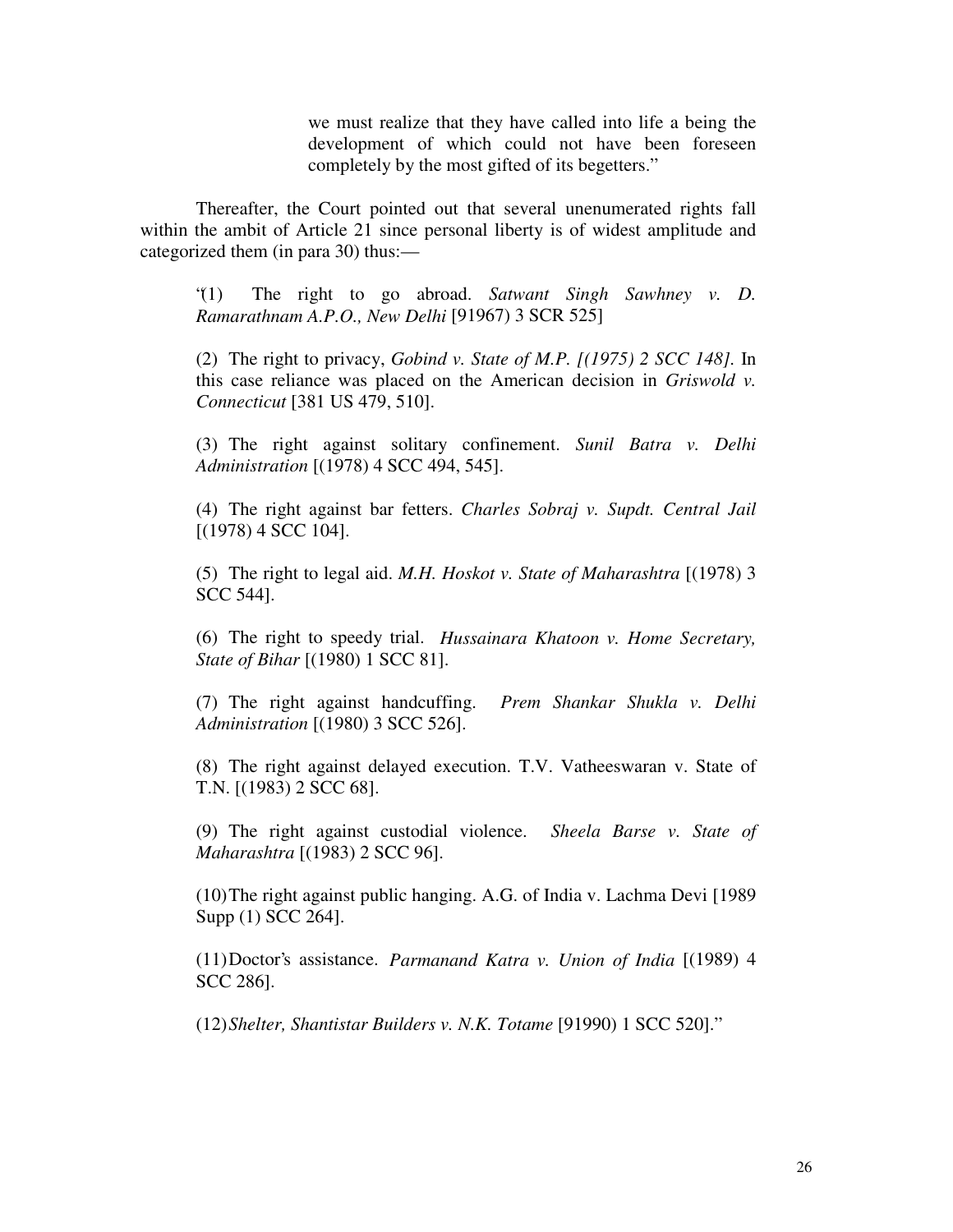Further, learned senior counsel Mr. Sachhar referred to the following decisions of this Court giving meaning to the phrase "freedom of speech and expression":—

- "(1) *Romesh Thappar v. State of Madras* [AIR, 1950 SC 124]. Freedom of speech and expression includes freedom of propagation of ideas which is ensured by freedom of circulation. [Head note (ii)]
- (2) *Brij Bhushan and Another v. The State of Delhi* [AIR 1950 SC 129]

Pre-censorship of a journal is restriction on the liberty of press.

(3) *Hamdard Dawakhana and Another etc. v. Union of India* [AIR 1960 SC 554]

**Advertisements** meant for propagation of ideas or furtherance of literature or human thought is a part of Freedom of Speech and Expression.

(4) *Sakal Papers (P) Ltd. and Others etc. v. Union of India* [AIR 1962 SC 305]

Freedom of Speech and Expression carries with it the right **to publish** and circulate one's ideas, opinions and views.

- (5) *Bennet Coleman and Co. and Ors. Etc. v. Union of India and Others* [1972 (2) SCC 788] Freedom of Press means right of citizens to speak, **publish and express their view as well as right of people to read**. (para 45)
- (6) *Indian Express Newspaper's (Bombay) (P) Ltd. and Others v. Union of India and Others* [1985 (1) SCC 641]

"Freedom of expression, as learned writers have observed, has four broad social purposes to serve: (i) it helps an individual to attain self fulfillment, (ii) it assists in the discovery of truth, (iii) it strengthens the capacity of an individual in participating in decision-making and (iv) it provides a mechanism by which it would be possible to establish a reasonable balance between stability and social change."

(7) *Odyssey Communications P. Ltd. v. Lokvidayan Sanghatana and Others* [1988 (3) SCC 410]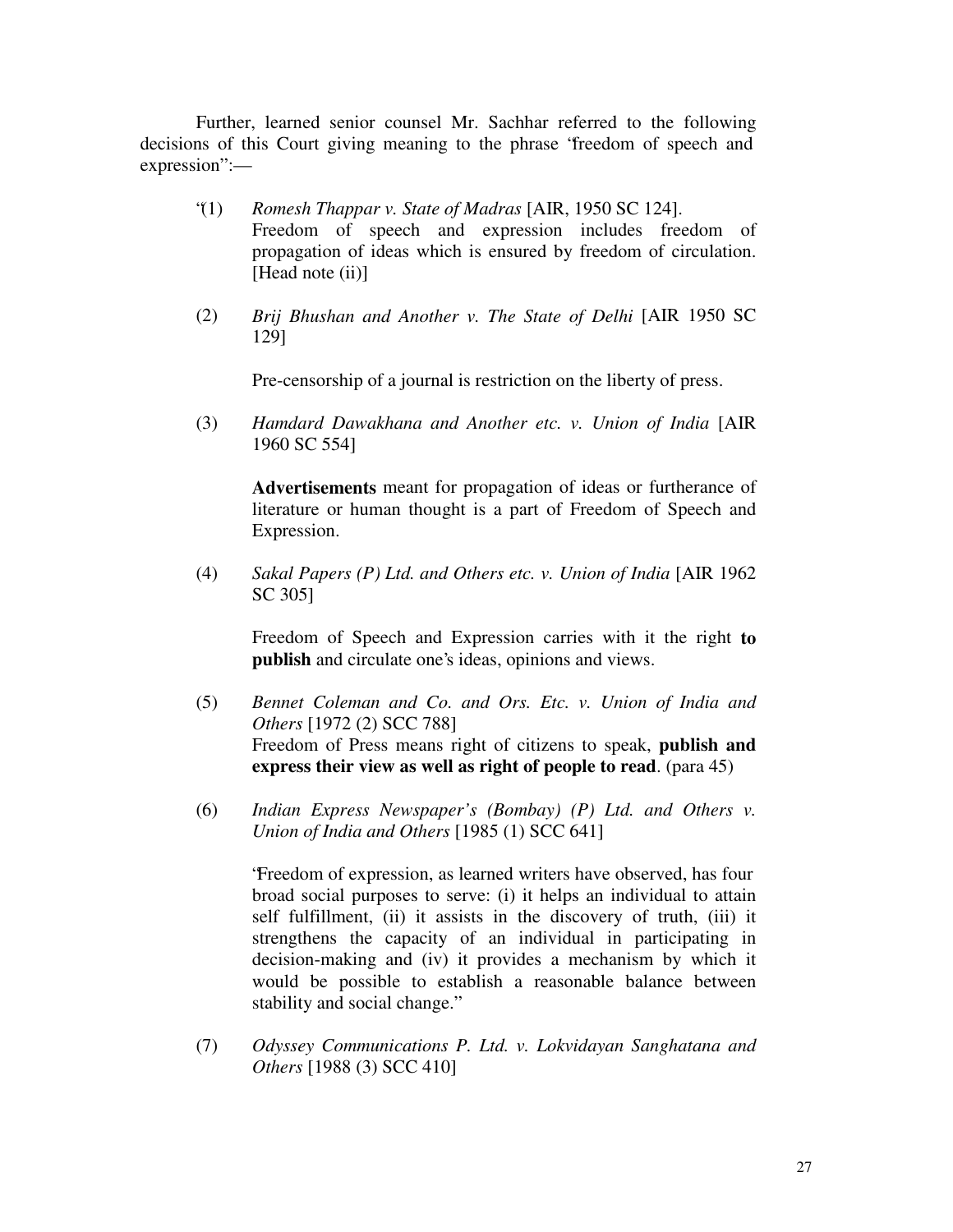Freedom of Speech and Expression includes right of **citizens to exhibit film on doordarshan**.

(8) *S. Rangarajan v. P. Jagjivan Ram and Others* [1989 (2) SCC 574]

Freedom of Speech and Expression means the right to express one's opinion by words of mouth, writing, printing, picture **or in any other manner**. It would thus include the freedom of communication and the right to propagate or publish opinions.

(9) *LIC v. Manubhai D. Shah* [1992 (3) SCC 637]

**Freedom of speech and expression is a natural right which a human being acquires by birth. It is, therefore, a basic human right** (Art. 19 of Universal Declaration of Human Rights relied on). Every citizen, therefore, has a right to air his or her views through the printing and/or electronic media or through any communication method.

(10) *Secy. Ministry of Information and Broadcasting, Govt. of India and Others v. Cricket Association of Bengal and Others* [1995 (2) SCC 161]

"The right to freedom of speech and expression includes the right to receive and impart information. For ensuring the free speech right of the citizens of this country, it is necessary that the citizens have the benefit of plurality of views and a range of opinions on all public issues. **A successful democracy posits an 'aware' citizenry.** Diversity of opinions, views, ideas and ideologies is essential to enable the citizens to arrive at informed judgement on all issues touching them."

(11) *S.P. Gupta v. Union of India and another* [1981 Suppl. SCC 87 at 273]

Right to know is implicit in right of free speech and expression. **Disclosure of information regarding functioning of the government must be the rule**.

(12) *State of U.P. v. Raj Narain and Others* [1975 (4) SCC 428]

Freedom of speech and expression includes the right to know every public act, everything that is done in a public way, by their public functionaries.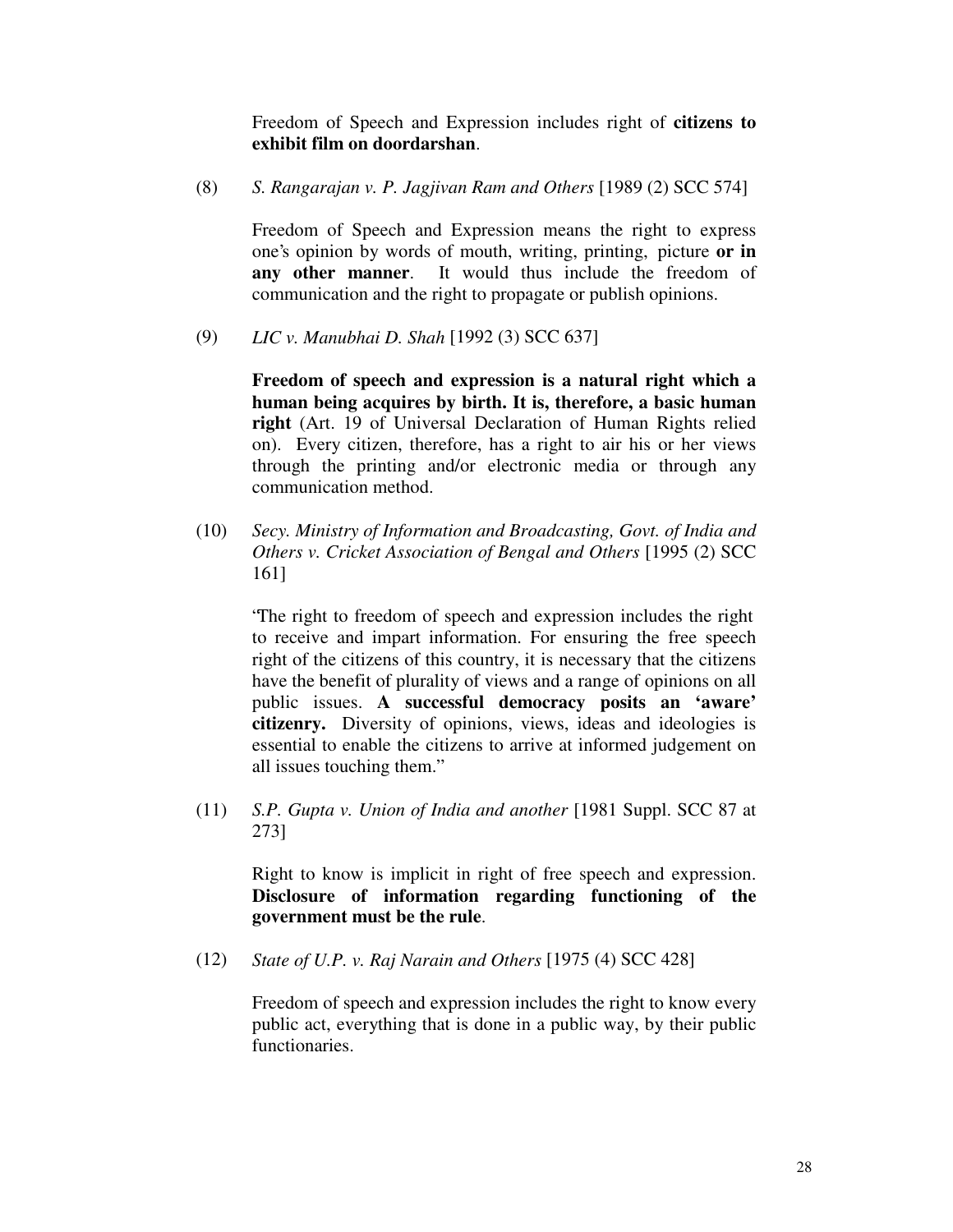(13) *Dinesh Trivedi, MP and others v. Union of India and others*  $[(1997)$  4 SCC 306]

## Freedom of speech and expression **includes right to the citizens to known about the affairs of the Government**."

The are many other judgments which are not required to be reiterated in this judgment. All these developments of law giving meaning to freedom of speech and expression or personal liberty are not required to be re-considered nor there could be legislation so as to nullify such interpretation except as provided under the exceptions to Fundamental Rights.

Learned counsel for the respondents relied upon *R. Rajagopal alias R.R. Gopal and another v. State of T.N. and others* [(1994) 6 SCC 632] and submitted that in the said case the Court observed that right to privacy is not enumerated as fundamental right in our Constitution but has been inferred from Article 21. In that case, reliance was placed **on** *Kharak Singh v. State of UP* [(1994) 1 SCR 332]. *Gobind v. State of M.P.* [(1975) 2 SCC 148] and other decisions of English and American Courts and thereafter, the Court held that petitioners have a right to publish what they alleged to be a life story/autobiography of Auto Shankar insofar as it appears from the public records, even without his consent or authorisation. But if they go beyond that and publish his life story, they may be invading his right to privacy for the consequences in accordance with law. For this purpose, the Court held that a citizen has a right to safeguard the privacy of his own, his family, marriage, procreation, motherhood, child-bearing and education among other matters. None can publish anything concerning the above mattes without his consent—whether truthful or otherwise and whether laudatory or critical. Position may, however, be different, if a person voluntarily thrusts himself into controversy or voluntarily invites or raises a controversy. The Court also pointed out an exception namely:—

"This is for the reason that once a matter becomes a matter of public record, the right to privacy no longer subsists and it becomes a legitimate subject for comment by press and media among others. We are, however, of the opinion that in the interests of decency [Article 19(2)] an exception must be carved out to this rule, viz., a female who is the victim of a sexual assault, kidnap, abduction or a like offence should not further be subjected to the indignity of her name and the incident being publicised in press/media.

From the aforesaid observations learned Solicitor General Mr. Raval and learned senior counsel Mr. Jaitley contended that rights which are derivatives would be subject to reasonable restriction. Secondly, it was sought to be contended that by insisting for declaration of assets of a candidate, right to privacy is affected. In our view, the aforesaid decision nowhere supports the said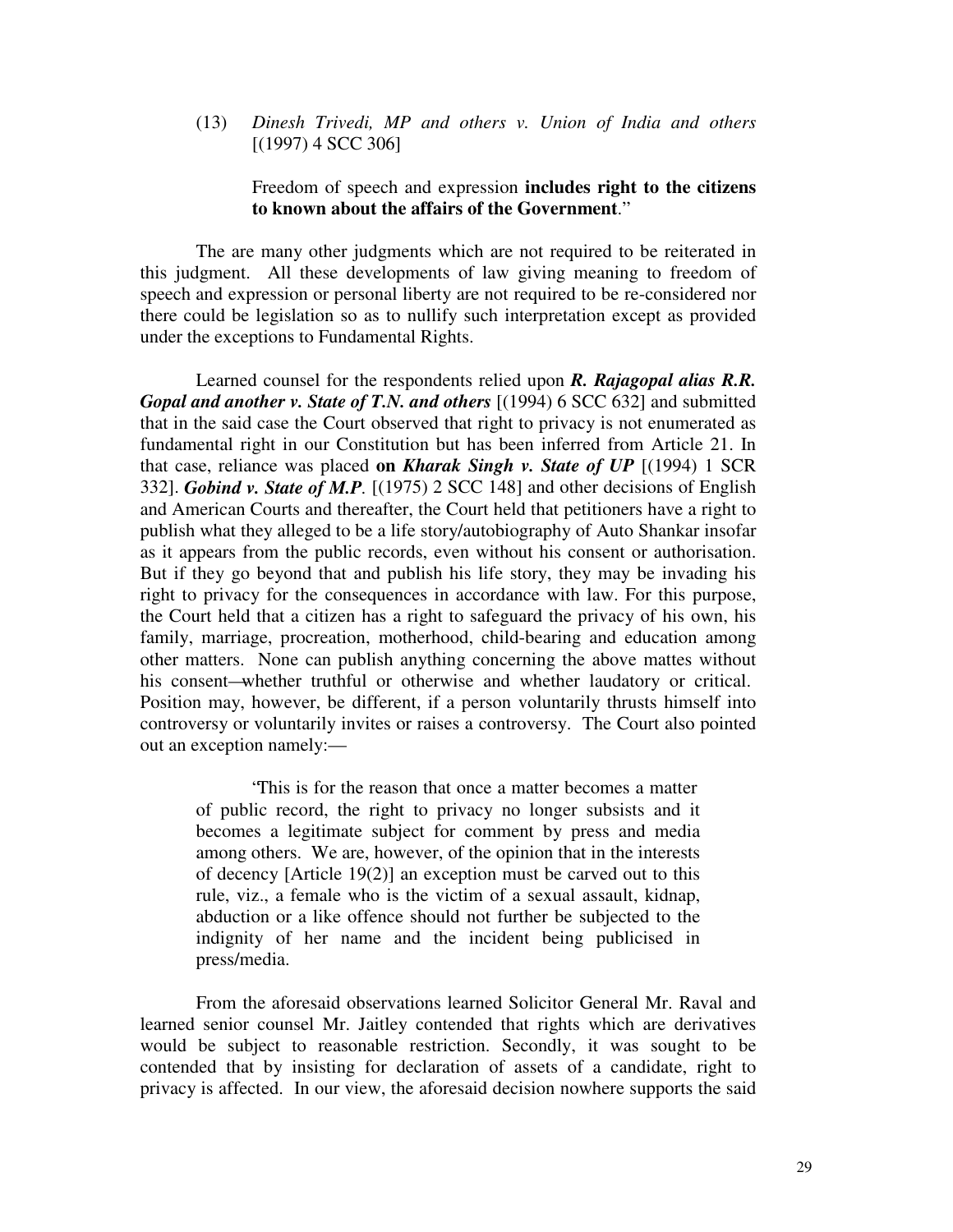contention. This Court only considered—to what extent a citizen would have right to privacy under Article 21. The court itself has carved out the exceptions and restrictions on absolute right of privacy. Further, by declaration of a fact, which is a matter of public record that a candidate was involved in various criminal cases, there is no question of infringement of any right of privacy. Similarly, with regard to the declaration of assets also, a person having assets or income is normally required to disclose the same under the Income Tax Act or such similar fiscal legislation. Not only this, but once a person becomes a candidate to acquire public office, such declaration would not affect his right of privacy. This is the necessity of the day because of statutory provisions of controlling wide spread corrupt practices as repeatedly pointed out by all concerned including various reports of Law Commission and other Committees as stated above.

Even the Prime Minister of India in one of his Speeches has observed to the same effect. This has been reproduced in *B.R. Kapur's case (supra) by Pattanaik, J.* (as he then was) (in Para 74) as under:—

"....Mr. Diwan in course of his arguments, had raised some submissions on the subject—" Criminalisation of Politics" and participation of criminals in the electoral process as candidates and in that connection, he had brought to our notice the order of the Election Commission of India dated 28.8.1997 …— "Whither" Accountability," published in The Pioneer, Shri Atal Behari Vajpayee had called for a national debate on all the possible alternatives for systematic changes to cleanse our democratic governing system of its present mess. He has expressed his dissatisfaction that neither Parliament nor the State Vidhan Sabhas are doing, with any degree of competence or commitment, what they are primarily meant to do: legislative function. According to him, barring exceptions, those who get elected to these democratic institutions are neither trained, formally or informally, in law making nor do they seem to have an inclination to develop the necessary knowledge and competence in their profession. He has further indicated that those individuals in society who are generally interested in serving the electorate and performing legislative functions are finding it increasingly difficult to succeed in today's electoral system and the *electoral system has been almost totally subverted by money power, muscle power, and vote bank considerations of castes and communities.* Shri Vajpayee also had indicated that the corruption in the governing structures has, therefore, corroded the very core of elective democracy. According to him, the certainty of scope of corruption in the governing structure has heightened opportunism and unscrupulousness among political parties, causing them to marry and divorce one another at will, seek opportunistic alliances and coalitions often without the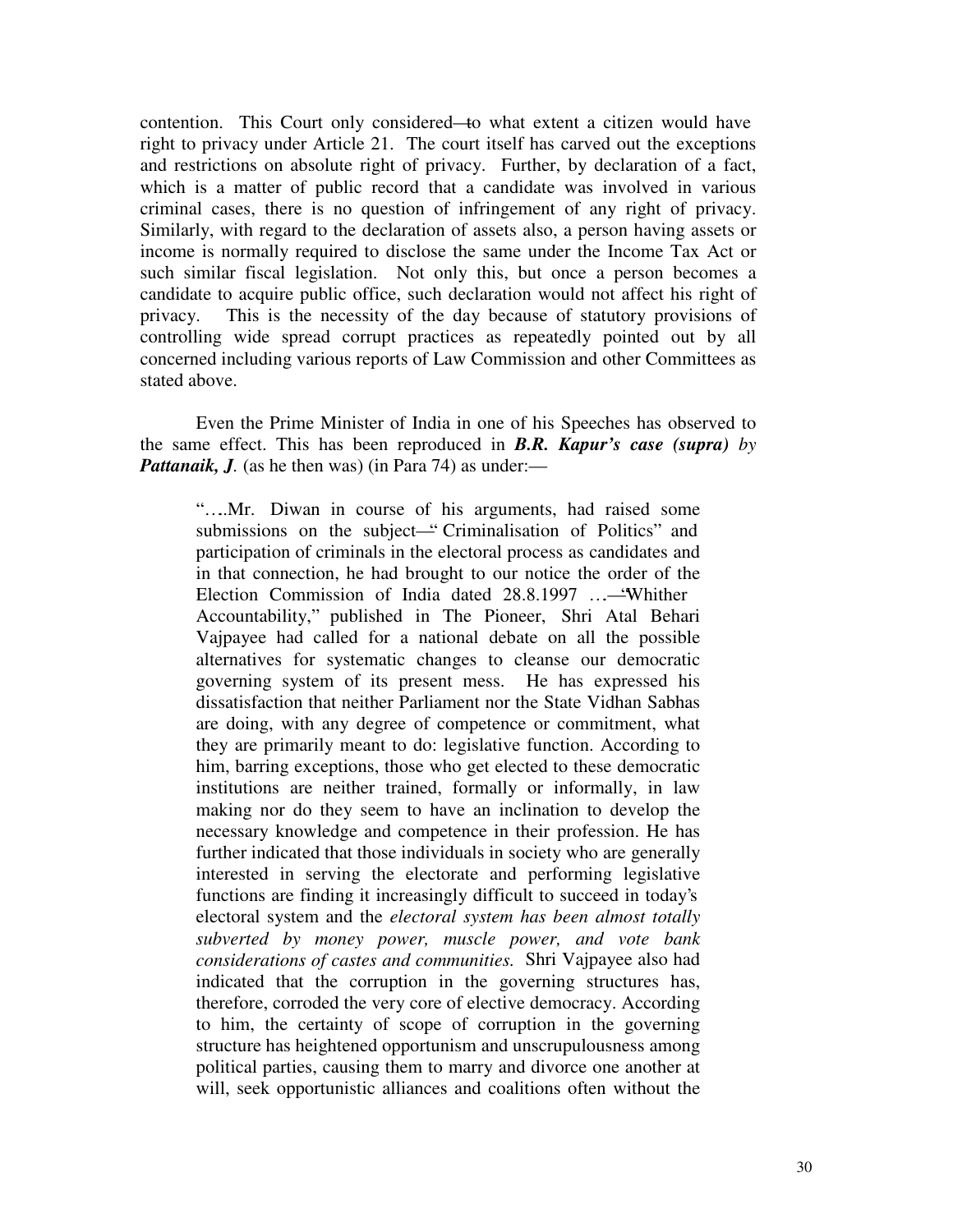popular mandate. *Yet they capture and survive in power due to inherent systematic flaws*. He further stated that casteism, corruption and politicisation have eroded the integrity and efficacy of our civil service structure also. *The manifestos, policies, programmes of the political parties have lost meaning in the present system of governance due to lack of accountability*."

Further, this Court while dealing with the election expenses observed in *Common Cause v. Union of India and others* [(1996) 2 SCC 752] observed thus:—

"18 … Flags go up, walls are painted and hundreds of thousands of loudspeakers play out the loud exhortations and extravagant promises. VIPs and VVIPs come and go, some of them in helicopters and air-taxies**.** *The political parties in their quest for power spend more than one thousand crore of rupees on the General Election (Parliament alone), yet nobody accounts for the bulk of the money so spent and there is no accountability anywhere. Nobody discloses the source of the money. There are no proper accounts and not audit. From where does the money come nobody knows.* In a democracy where rule of law prevails this type of naked display of black money, by violating the mandatory provisions of law, cannot be permitted."

To combat this naked display of unaccounted/black money by the candidate, declaration of assets is likely to have check of violation of the provisions of the Act and other relevant Acts including Income Tax Act.

Further, the doctrine of the Parliamentary sovereignty as it obtains in England does not prevail here except to the extent and in the fields provided by the Constitution. The entire scheme of the Constitution is such that it ensures the sovereignty and integrity of the country as a Republic and the democratic way of life by parliamentary institutions based on free and fair elections.

In *P.V. Narasimha Rao v. State (CBI/SPE)* [(1998) 4 SCC 626], this Court observed thus—

"47 … Parliamentary democracy is part of the basic structure of the Constitution. It is settled law that in interpreting the constitutional provision the Court should adopt a construction which strengthens the foundational features and basic structure of the Constitution. [See: *Sub-Committee on Judicial Accountability v. Union of India* [(1991) 4 SCC 699]."

In *C. Narayanaswamy v. C.K. Jaffer Sharief and others* [1994 Supp. (3) SCC 170] the Court observed (in para 22) thus: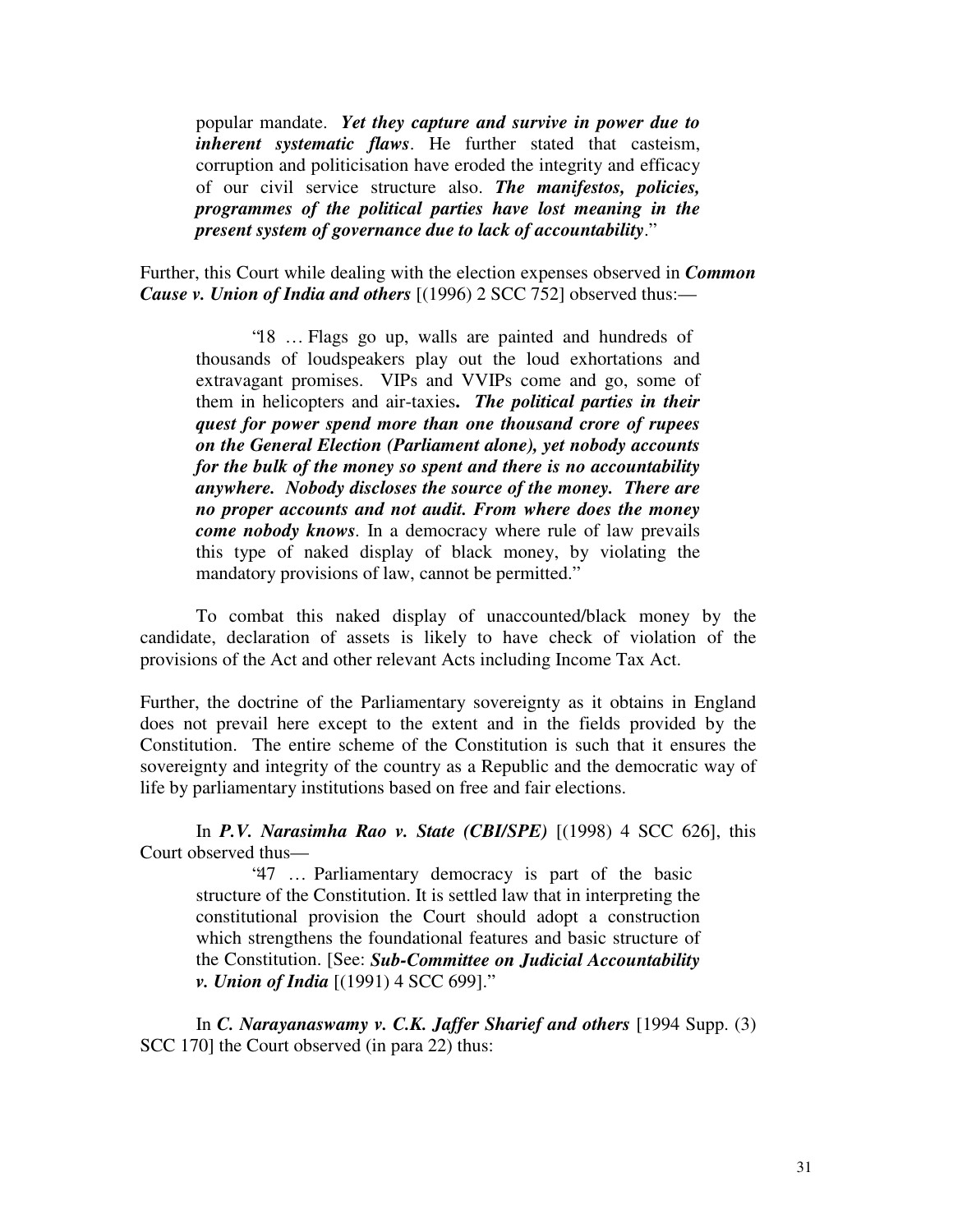"… If the call for "purity of elections" is not to be reduced to a lip service or a slogan, then the person investing funds, in furtherance of the prospect of the election of a candidate must be identified and located. The candidate should not be allowed to plead ignorance about the persons who have made contributions and investments for the success of the candidate concerned at the election. But this has to be taken care of by Parliament.

In *T.N. Seshan, CEC of India v. Union of India and others* [(1995) 4 SCC 611], this Court observed thus—

"10. The Preamble of our Constitution proclaims that we are a Democratic Republic. Democracy being the basic feature of our constitutional set-up, there can be no two opinions that free and fair elections to our legislative bodies alone would guarantee the growth of a healthy democracy in the country."

As observed in *Kesavananda Bharati's case (supra)*, the fundamental rights themselves have no fixed content and it is also to be stated that the attempt of the Court should be to expand the reach and ambit of the fundamental rights. The Constitution is required to be kept young, energetic and alive. In this view of the matter, the contention raised by the learned counsel for the respondents, that as the phrase 'freedom of speech and expression' is given the meaning to include citizens' right to know the antecedents of the candidates contesting election of MP or MLA, such rights could be set at naught by legislature, requires to be rejected.

#### **RIGHT TO VOTE IS STATUTORY RIGHT**:—

Learned counsel for the respondent vehemently submitted that right to elect or to be elected is pure and simple statutory right and in the absence of statutory provision neither citizen has a right to elect nor had he a right to be elected because such right is neither fundamental right nor a common law right. It is, therefore, submitted that it cannot be held that a voter has any fundamental right of knowing the antecedents/assets of a candidates contesting the election. Learned Solicitor General Mr. Raval also submitted that on the basis of the decision rendered by this Court, the Act is amended by the impugned Ordinance/Amendment Act. However, for the directions which are left out, the presumptions would be—it is deliberate omission on the part of Legislature and, therefore, there is no question of it being violative of Article  $19(1)(a)$ . He submitted that law pertaining to election depends upon statutory provisions. Right to vote, elect or to be elected depends upon statutory rights. For this purpose, he referred to the decision in *N.P. Punnuswami v. Returning Officer* [(1952 SCR 218], *G.N. Narayanswami v. G. Pannerselvam and others* [(1972) 3 SCC 717] and *C. Narayanaswamy v. C.K. Jaffer Sharief and others* [1994 Supp. (3) SCC 170].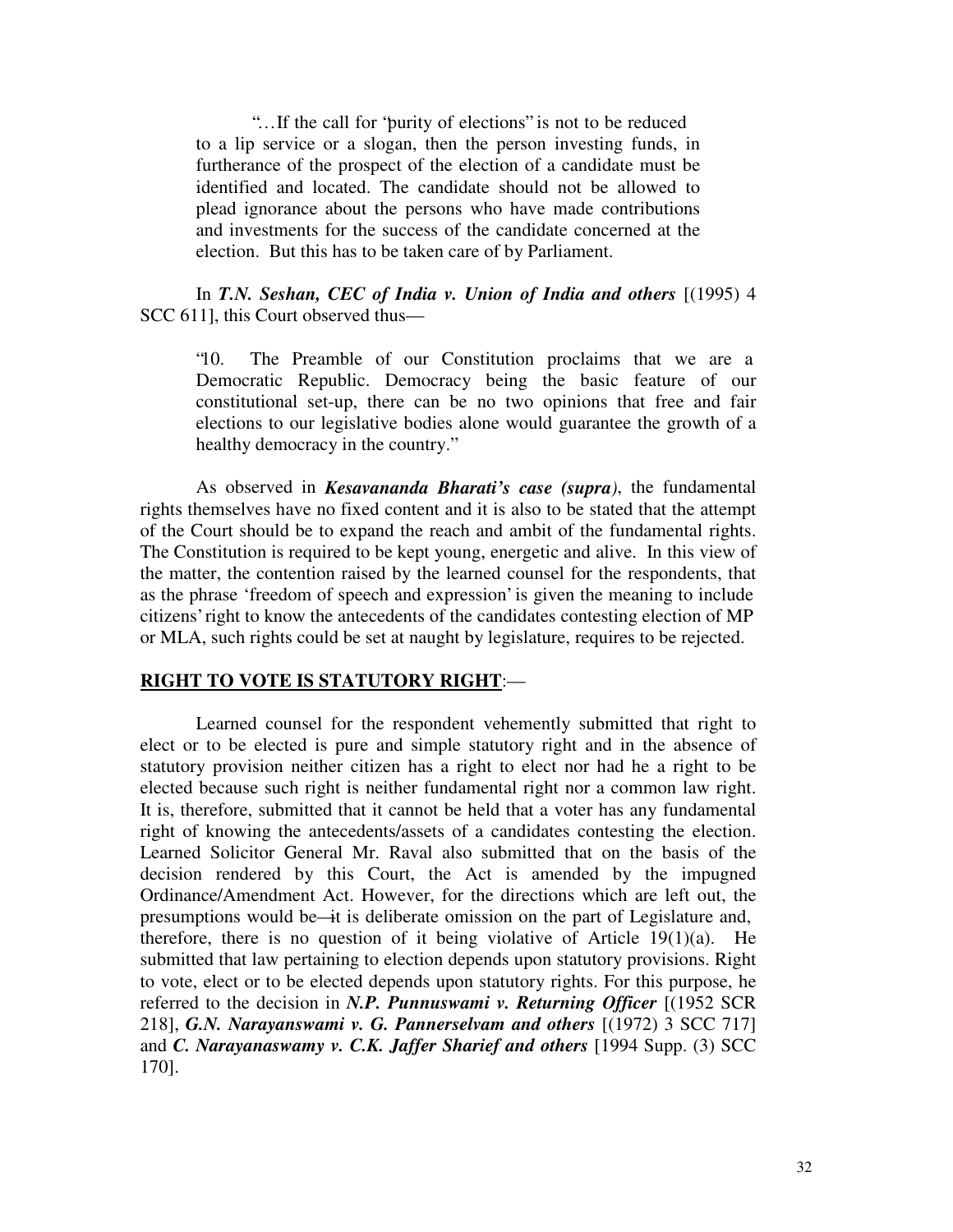There cannot be any dispute that the right to vote or stand as a candidate for election and decision with regard to violation of election law is not a civil right but is a creature of statute or special law and would be subject to the limitations envisaged therein. It is for the Legislature to examine and provide provisions relating to validity of election and the jurisdiction of the Court would be limited in accordance with such law which creates such election Tribunal.

In case of *N.P. Punnuswami (supra)*, a person whose nomination paper was rejected, filed a writ of certiorari, which was dismissed on the ground that it had no jurisdiction to interfere with the order of the Returning officer by reason of Article 329(b) of the Constitution.

In the case of *G.N. Narayanswami (supra)*, this Court was dealing with the election petition wherein the issue which was required to be decided was whether the respondent was not qualified to stand for election to the Graduates constituency on all or any of the grounds set out by the petitioner in paragraphs 7 to 9 of the election petition. The Court referred to Article 171 and thereafter observed that the term 'electorate' used in Article  $171(3)(a)(b)(c)$  has neither been defined by the Constitution nor in any enactment by Parliament. The Court thereafter referred to the definition of 'elector' given in Section  $2(1)(a)$  of the RP Act and held that considering the language as well as the legislative history of Articles 171 and 173 of the Constitution and Section 6 of the RP Act, there could be a presumption of deliberate omission of the qualification that the representative of the Graduates should also be graduate.

Similarly, in *C. Narayanaswamy's case (supra)*, the Court was dealing with the validity of an election of a candidate on the ground of alleged corrupt practice as provided under Section 123(1)(A) of the Act and in that context the Court held that right of a person to question the validity of an election is dependent on a conditions prescribed in the different Sections of the Act and the Rules framed thereunder. The Court thereafter held that as the Act does not provide that any expenditure incurred by a political party or by any other association or body of persons or any individual other than the candidate or his election agent, it shall not be deemed to be expenditure in connection with the election or authorised by a candidate or his election agent for the purpose of subsection (1) of Section 77 read with Rule 90.

Learned counsel further referred to the decisions in *Jyoti Basu & ors. V. Debi Ghoshal & ors.* [(1982) 1 SCC 691] wherein similar observations are made by this Court while deciding election petition:

"8. A right to elect, fundamental though it is to democracy, is, anomalously enough, neither a fundamental right nor a Common Law Right. It is pure and simple, a statutory right. So is the right to be elected. So is the right to dispute an election. Outside of statute, there is no right to elect, no right to be elected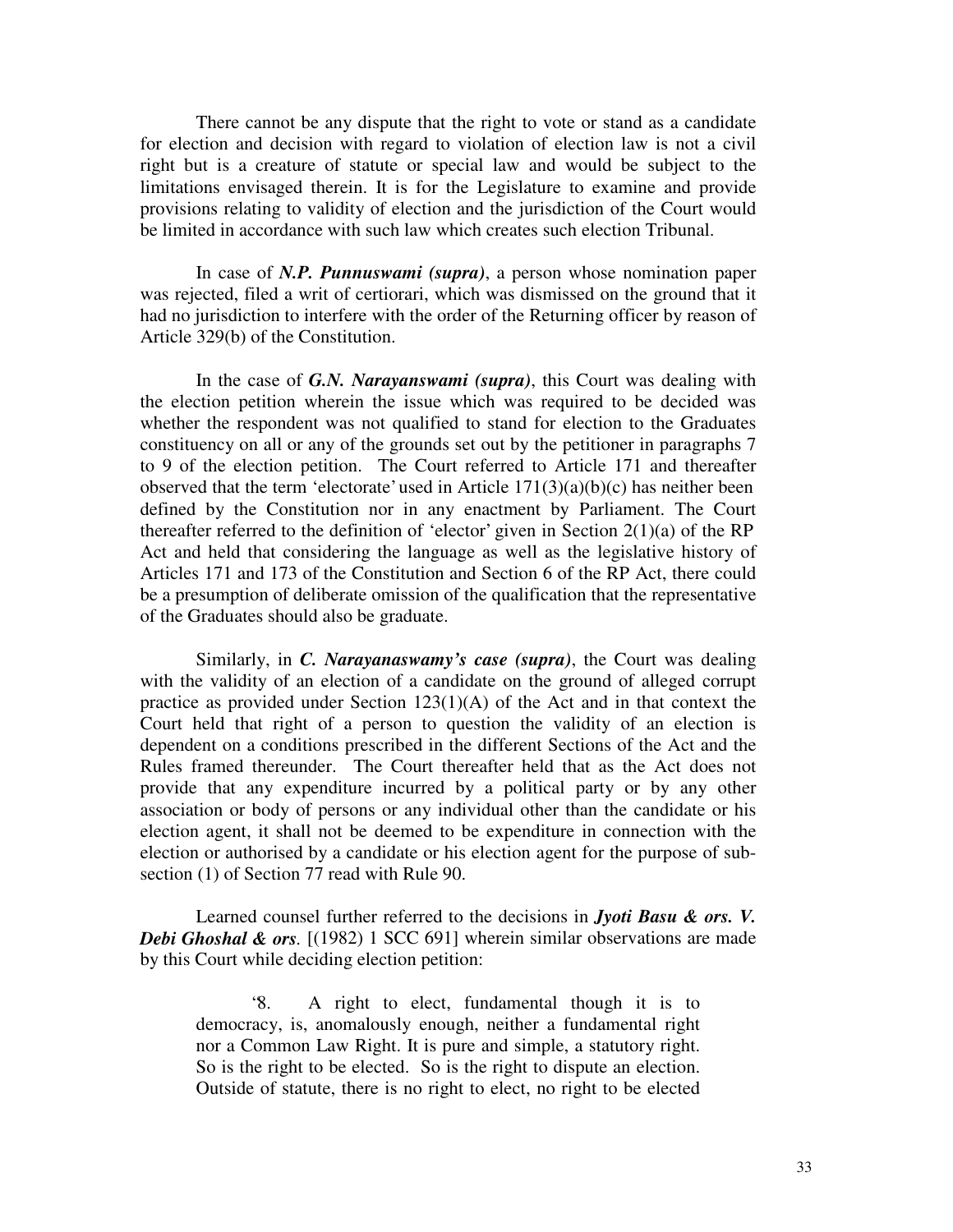and no right to dispute an election. Statutory creations they are, and therefore, subject to statutory limitations. …. Concepts familiar to Common Law and Equity must remain strangers to Election Law unless statutorily embodied. A Court has no right to resort to them on considerations of alleged policy because policy in such matters as those, relating to the trial of election disputes, is what the statue lays down. … We have already referred to the Scheme of the Act. We have noticed the necessity to rid ourselves of notions based on Common Law or Equity. We see that we must seek an answer to the question within the four corners of the statute. What does the Act say?

It has to be stated that in an election petition challenging the validity of election, rights of the parties are governed by the statutory provisions for setting aside the election but this would not mean that a citizen who has right to be a voter and elect his representative in the Lok Sabha or Legislative Assembly has no fundamental right. Such a voter who is otherwise eligible to cast vote to elect his representative has statutory right under the Act to be a voter and has also a fundamental right as enshrined in Chapter-III. Merely because a citizen is a voter or has a right to elect his representative as per the Act, his fundamental rights could not be abridged, controlled or restricted by statutory provisions except as permissible under the Constitution. If any statutory provision abridges fundamental right, that statutory provision would be void. It also requires to be well understood that democracy based on adult franchise is part of the basic structure of the Constitution. The right of adult to take part in election process either as a voter or a candidate could be restricted by a valid law which does not offend Constitutional provisions. Hence, the aforesaid judgments have no bearing on the question whether a citizen who is voter has fundamental right to know antecedents of his candidate. It cannot be held that as there is deliberate omission in law, the right of the voter to know antecedents of the candidates, which is his fundamental right under Article 19(1)(1), is taken away.

Mr. Raval, learned Solicitor General submitted that an enactment can not be struck down on the ground that Court thinks it unjustified. Members of the Parliament or the Legislature are representatives of the people and are supposed to know and be aware of what is good and bad for the people. The Court can not sit in the judgment over their wisdom. He relied upon the decisions rendered by this Court in *Dr. P. Nalla Thampy Terah v. Union of India & Ors.* [1985 Suppl. SC 189] wherein the Court considered the validity of Section 77(1) of the Act and referred to report of the *Santhanam Committee on Prevention of Corruption*, which says (para 10):

"The public belief in the prevalence of corruption at high political levels has been strengthened by the manner in which funds are collected by political parties, especially at the time of elections. Such suspicions attach not only to the ruling party but to all parties, as often the opposition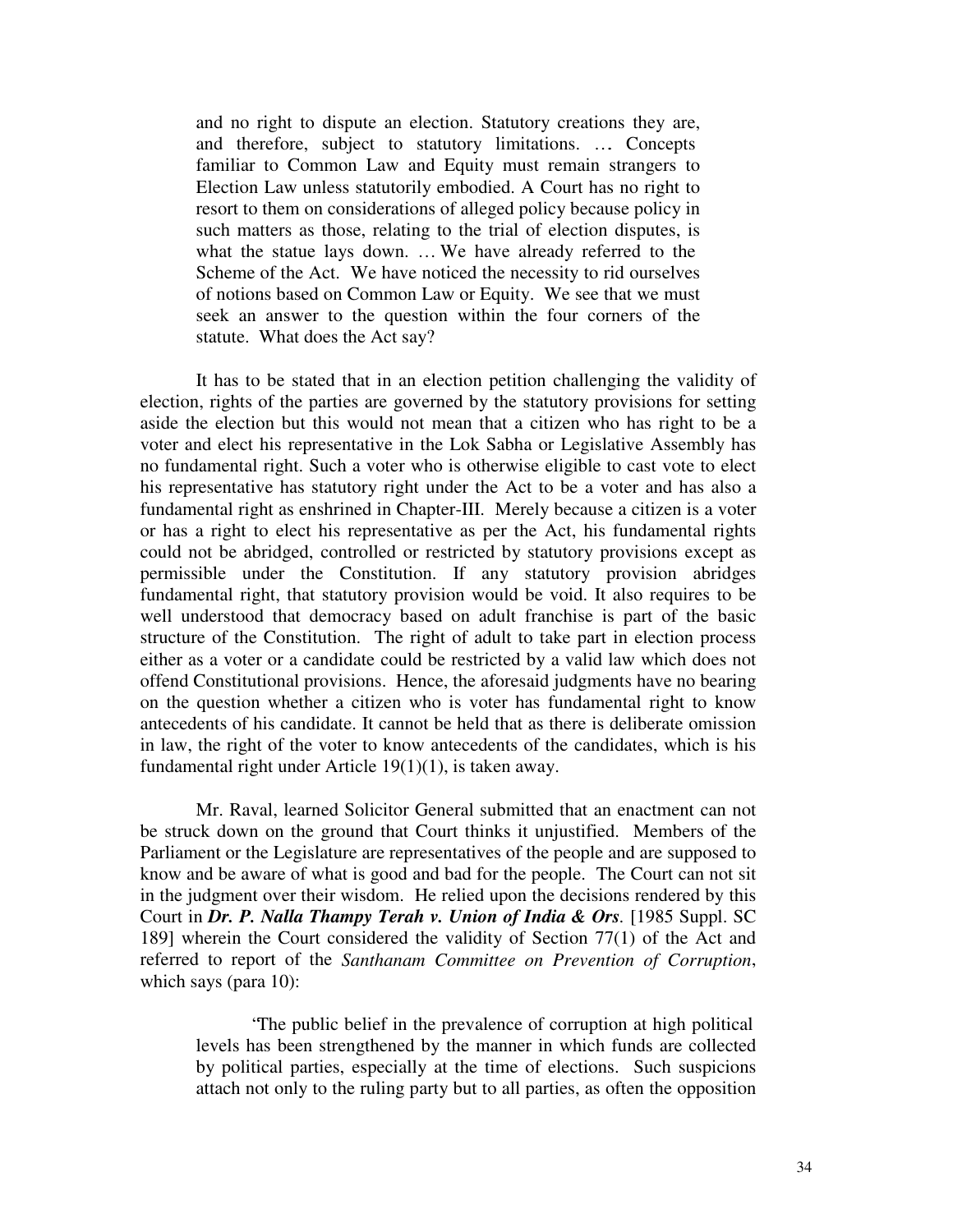can also support private vested interests as well as members of the Government party. It is, therefore, essential that the conduct of political parties should be regulated in this matter by strict principles in relation to collection of funds and electioneering. It has to be frankly recognised that political parties cannot be run and elections cannot be fought without large funds. But these funds should come openly from the supporters or sympathisers of the parties concerned."

The Court also referred to various decisions and thereafter held thus:—

"13. We have referred to this large data in order to show that the influence of big money on the election process is regarded universally as an evil of great magnitude. *But then, the question which we, as Judges, have to consider is whether the provision contained in Explanation 1 suffers from any constitutional infirmity and, particularly, whether it violates Article 14***.** On that question we find it difficult, reluctantly though, to accept the contention that Explanation 1 offends against the right to equality. Under that provision, (1) a political party or (ii) any other association or body of persons or (iii) any individual other than the candidate of his election agent, can incur expenses, without any limitation whatsoever, in connection with the election of a candidate. Such expenses are not deemed to be expenditure in connection with the election, incurred or authorised by the candidate or by his election agent for the purposes of Section  $77(1)$ ."

Learned Solicitor General heavily relied upon paragraph 19, wherein the Court observed thus:—

"The petitioner is not unjustified in criticising the provision contained in Explanation 1 as diluting the principle of free and fair elections, which is the cornerstone of any democratic polity.*But, it is not for us to lay down policies in matters pertaining to elections. If the provisions of the law violate the Constitution, they have to be struck* down. We cannot, however, negate a law on the ground that we do not approve of the policy which underlies it."

From the aforesaid discussion it is apparent that the Court in that case we dealing with the validity of the Explanation-I and was deciding whether it suffered from any Constitutional *infirmity*, particularly, whether it was violative of Article 14. The question of Article 19(1)(1) was not required to be considered and the Court had not even touched it. At the same time, there cannot be any dispute that if the provisions of the law violate the Constitutional provisions, they have to be struck down and that is what is required to be done in the presence case. It is made clear that no provision is nullified on the ground that the Court does not approve the underlying the policy of the enactment.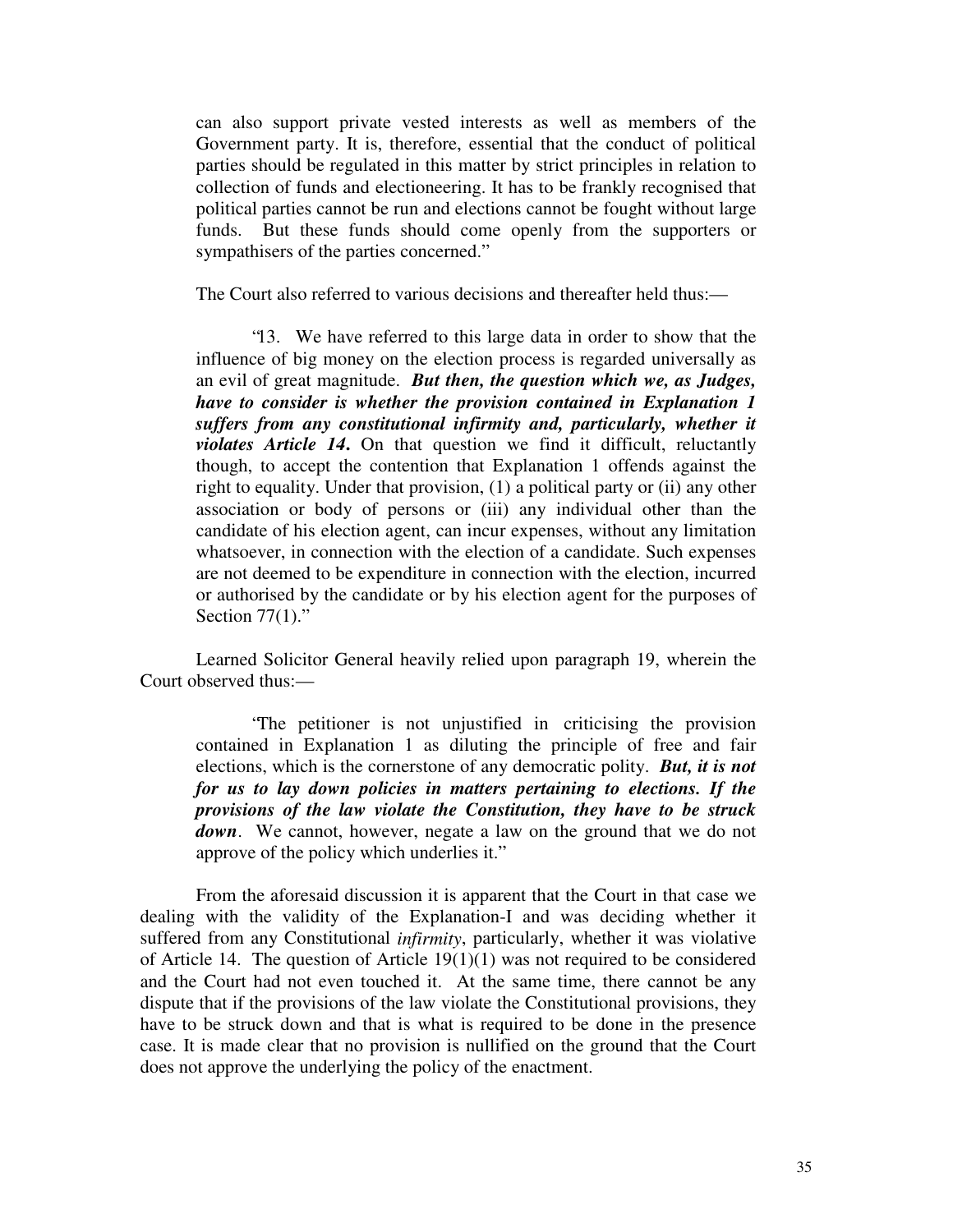As against this, Mr. Sachar, learned senior counsel senior counsel rightly referred to a decision rendered by this Court **in** *Bennett Coleman & Co. & Ors. v. Union of India & Ors.* [(1972) 2 SCC 788], where similar contentions were raised and negatived while imposing restrictions by Newspaper Control order. The Court's relevant discussion is as under:—

"31. Article 19(1)(a) provides that all citizens shall have the right to freedom of speech and expression, Article 19(2) states that nothing in sub-clause (a) of clause (1) shall affect the operation of any existing law, or prevent the State from making any law, insofar as such law imposes reasonable restrictions on the exercise of the right conferred by the said sub-clause in the interests of the security of the State: friendly relations with foreign States, public order, decency or morality, or in relation to contempt of court, defamation or incitement to an offence. *Although Article 19(1)(a) does not mention the freedom of the Press, it is the settled view of this Court that freedom of speech and expression includes freedom of the Press and circulation*.

32. In the *Express Newspapers case (supra)* it is said that there can be no doubt that liberty of the Press is an essential part of the freedom of speech and expression guaranteed by Article 19(1)(a). The Press has the right of free propagation and free circulation without any previous restraint on publication. *If a law were to single out the Press for laying down prohibitive burdens on it that would restrict the circulation, penalise its freedom of choice as to personnel, prevent newspapers from being started and compel the press to Government aid. This would violate Article 19(1)(a) and would fall outside the protection afforded by Article 19(2).*

33. In *Sakal Papers case (supra)* it is said that the freedom of speech and expression guaranteed by Article 19(1) gives a citizen the right to propagate and publish his ideas to disseminate them, to circulate them either by words of mouth or by writing. This right extends not merely to the matter it is entitled to circulate but also to the volume of circulation. In *Sakal Papers case (supra)* the Newspaper (Price and Page) Act, 1956 empowered the Government to regulate the prices of newspapers in relation to their pages and sizes and to regulate the allocation of space for advertisement matter. The Government fixed the maximum number of pages that might be published by a newspaper according to the price charged. The Government prescribed the number of supplements that would be issued. This Court held that the Act and the Order placed restraints on the freedom of the press to circulate. *The Court also held that the freedom of speech could not be*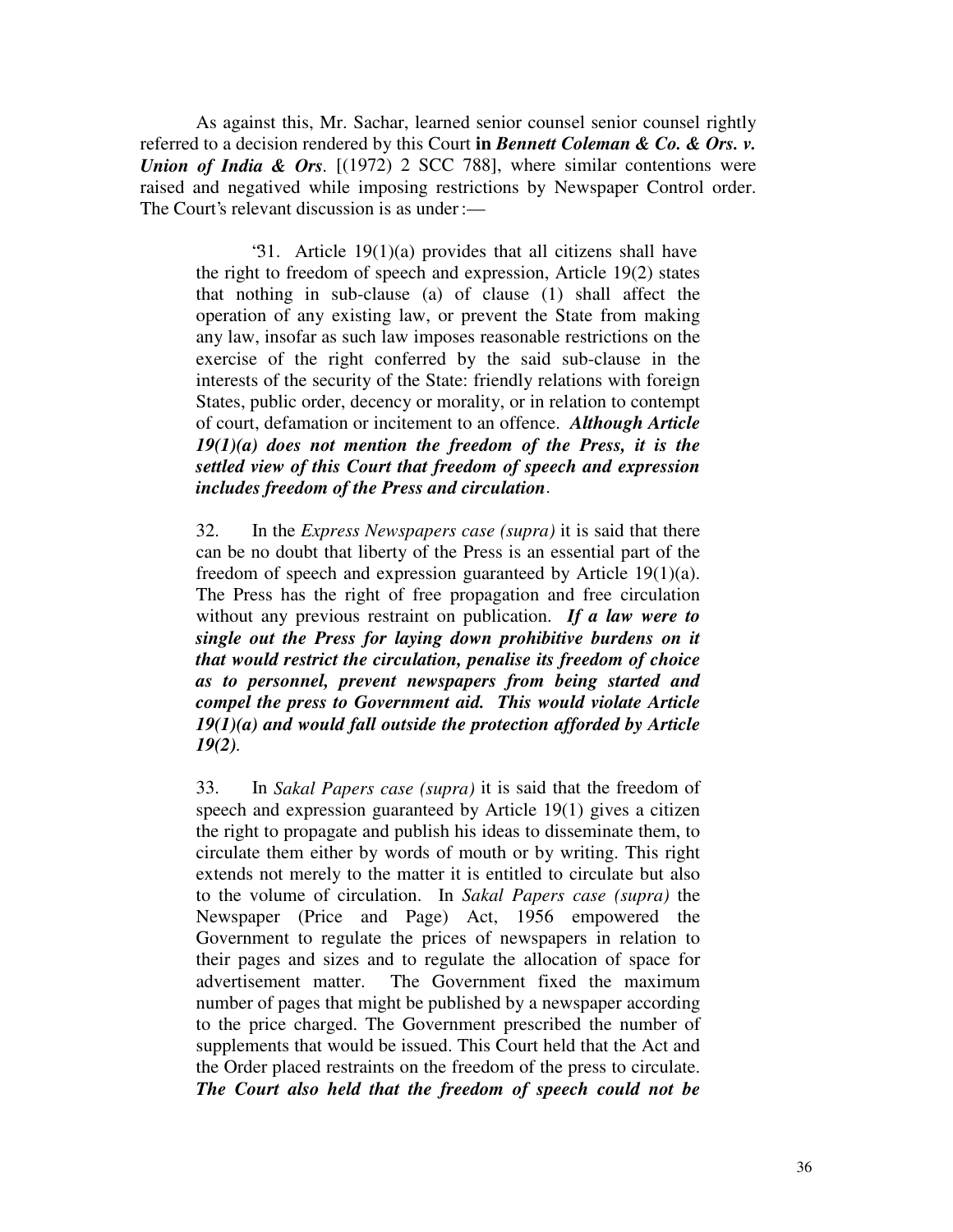## *restricted for the purpose of regulating the commercial aspects of activities of the newspapers."*

The Court also dealt with the contention that newsprint policy does not directly deal with the fundamental right mentioned in Article 19(1)(a). It was also contended that regulatory statutes which do not control the content of speech but incidentally limit the ventured exercise are not regarded as a type of law. Any incidental limitation or incidental restriction on freedom of speech is permissible as the same is essential to the furtherance of important governmental interest in regulating speech and freedom. The Court negatived the said contention and in para 39 held thus:—

> "39. Mr. Palkhivala said that the tests of pith and substance of the subject-matter and of direct and incidental effect of the legislation are relevant to questions of legislative competence but they are irrelevant to the question of infringement of fundamental rights. In our view this is a sound and correct approach to interpretation of legislative measures and State action in relation to fundamental rights. *The true test is whether the effect of the impugned action is to take away or abridge fundamental rights.* If it be assumed that the direct object of the law or action has to be direct abridgement of the right of free speech by the impugned law or action it is to be related to the directness of effect and not to the directness of the subject matter of the impeached law or action. The action may have a direct effect on a fundamental right although its direct subject-matter may be different."

The Court observed in Paragraph 80 at page 823:—

"… The faith in the popular Government rests on the old dictum, "let the people have the truth and the freedom to discuss it and all will go well." The liberty of the press remains an "Art of the Covenant" in every democracy."

Further, the freedom of speech and expression, as has been held repeatedly, is basic to and indivisible from a democratic polity. It includes right to impart and receive information**. [***Secretary, Min. Information & Broadcasting (supra)].* Restriction to the said right could be only as provided in Article 19(2). This aspect is also discussed in paragraph 151 (page 270) thus:

"Article 19(1)(a) declares that all citizens shall have the right of freedom of speech and expression. Clause (2) of Article 19, at the same time, provides that nothing in sub-clause (i) of clause (1)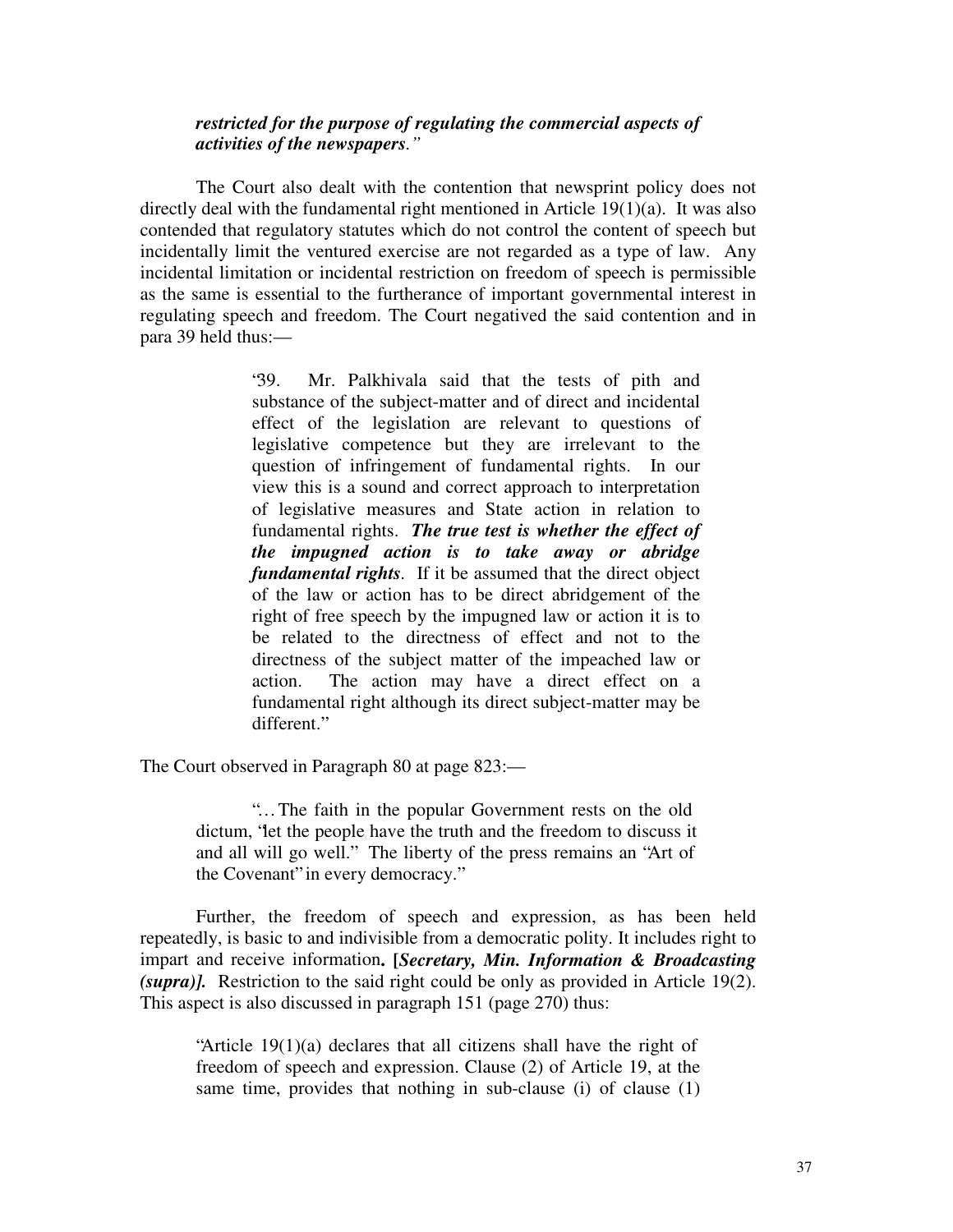shall affect the operation of any existing law or prevent the State from making any law, insofar as such law imposes reasonable restrictions on the exercise of the right conferred by the said subclause in the interests of the sovereignty and integrity of India, the security of the State, friendly relations with the foreign States, public order, decency or morality or in relation to contempt of courts, defamation or incitement of an offence. The grounds upon which reasonable restrictions can be placed upon the freedom of speech and expression are designed firstly to ensure that the said right is not exercised in such a manner as to threaten the sovereignty and integrity of India, security of the State, friendly relations with the foreign States, Public order, decency or morality. Similarly, the said right cannot be so exercised as to amount to contempt of court, defamation or incitement of an offence. Existing laws providing such restrictions are saved and the State is free to make laws in future imposing such restrictions. The grounds aforesaid are conceived in the interest of ensuring and maintaining conditions in which the said right can meaningfully and peacefully be exercised by the citizens of this country."

Hence, in our view, right of a voter to know bio-data of a candidate is the foundation of democracy. The old dictum—let the people have the truth and the freedom to discuss it and all will go well with the Government—should prevail.

The true test for deciding the validity of the Act is—whether it takes away or abridges fundamental rights of the citizens? If there is direct abridgement of fundamental right of freedom of speech and expression the law would be invalid.

Before parting with the case, there is one aspect which is to be dealt with. After the judgment in *Association for Democratic Reforms case*, the Election Commission gave certain directions in implementation of the judgment by its Order No.3/ER/2002/JS-II/Vol-111, dated  $28<sup>th</sup>$  June, 2002. In the course of arguments, learned Solicitor General as well as learned senior counsel appearing for the intervenor (B.J.P.) pointed out that direction no. 4 is beyond the competence of the Election Commission and moreover, it is not necessary to give effect to the judgment of this Court. The said direction reads as follows:

"Furnishing of any wrong or incomplete information or suppression of any material information by any candidate in or from the said affidavit may also result in the rejection of his nomination paper where such wrong or incomplete information or suppression of material information is considered by the returning officer to be a defect of substantial character, apart from inviting penal consequences under the Indian Penal Code for furnishing wrong information to a public servant or suppression of material facts before him: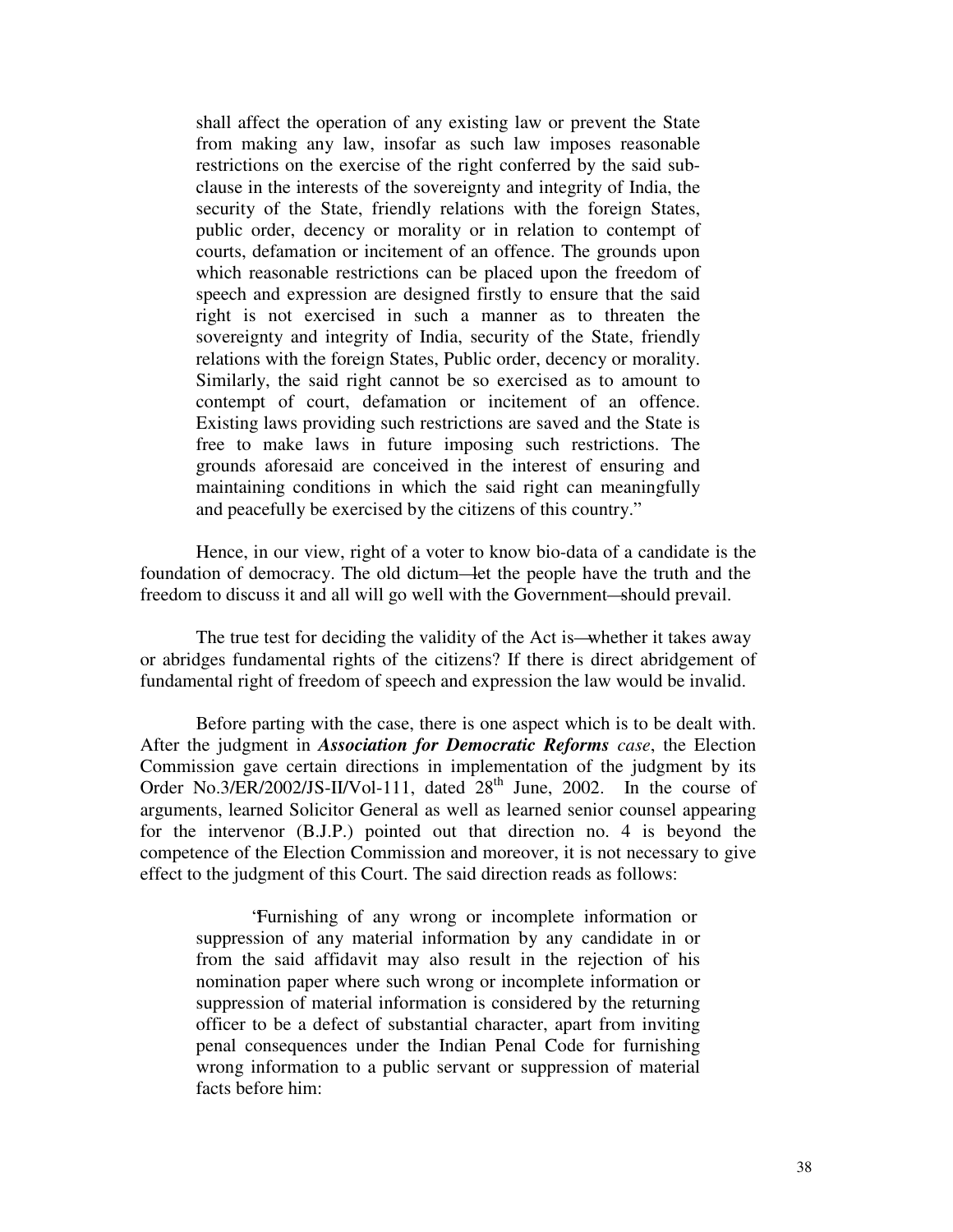Provided that only such information shall be considered to be wrong or incomplete or amounting to suppression of material information as is capable of easy verification by the returning officer by reference to documentary proof adduced before him in the summary inquiry conducted by him at the time of scrutiny of nominations under section 36(2) of the Representation of the People Act, 1951, and only the information so verified shall be taken into account by him for further consideration of the question whether the same is a defect of substantial character."

While no exception can be taken to the insistence of affidavit with regard to the matters specified in the judgment **in** *Association for Democratic Reform case,* the direction to reject the nomination paper for furnishing wrong information or concealing material information or concealing material information and providing for a summary enquiry at the time of scrutiny of the nominations, cannot be justified. In the case of assets and liabilities, it would be very difficult for the returning officer to consider the truth or otherwise of the details furnished with reference to the 'Documentary proof.' Very often, in such matters the documentary proof may not be clinching and the candidate concerned may be handicapped to rebut the allegation then and there. If sufficient time is provided, he may be able to produce proof to contradict the objector's version. It is true that the aforesaid directions issued by the Election Commission are not under challenge but at the same time *prima facie* it appears that the Election commission is required to revise its instructions in the light of directions issued in *Association for Democratic Reforms case (supra)* and as provided under the Representation of the People Act and its  $3<sup>rd</sup>$  Amendment.

Finally, after the amendment application was granted, following additional contentions were raised:—

- 1. Notice should be issued to the Attorney General as vires of the Act is challenged.
- 2. Parliament in its wisdom and after due deliberation has amended the Act and has also incorporated the directions issued by this Court in its earlier judgment in *Association for Democratic Reforms (supra)* including the direction for declaration of assets and liabilities of every elected candidate for a House of Parliament. They are also required to declare assets of their spouse and dependent children.

The contention that notice is required to be issued to the Attorney General as vires of the Act is challenged, is of no substance because Union of India is partly respondent and on its behalf learned Solicitor General is appearing before the Court. He has forcefully raised the contentions which were required to be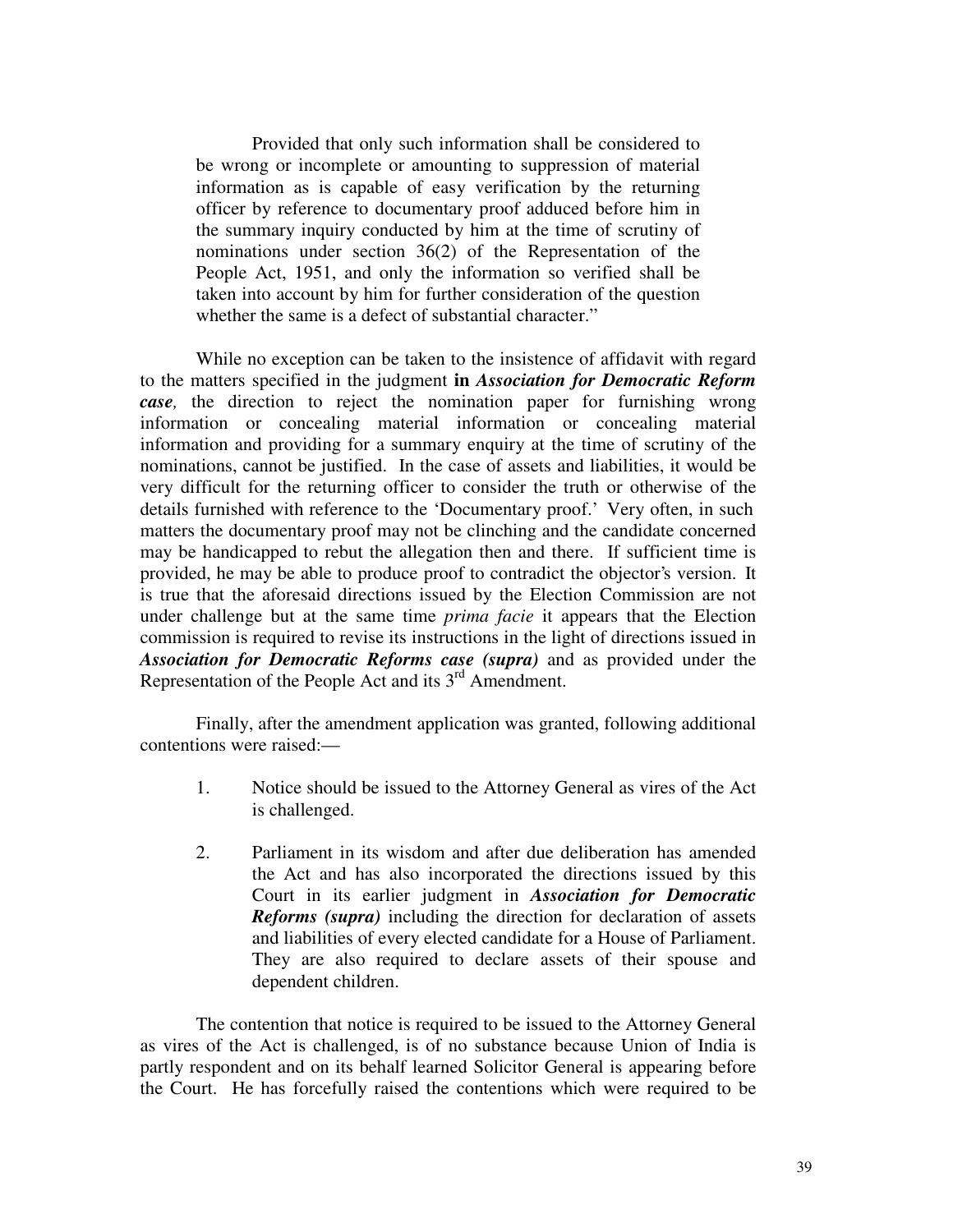raised at the time of hearing of the matter. So, service of notice to learned Attorney General would be nothing but empty formality and the contention is raised for the sake of raising such contention.

Further, we have also reproduced certain recommendations of the National Commission to Review the Working of the Constitution in the earlier paragraphs and have also relied upon the same. In the report, the Commission has recommended that any person charged with any offence punishable with imprisonment for a maximum term of five years or more should be disqualified for being chosen as, or for being, a member of Parliament or Legislature of a State on the expiry of a period of one year from the date the charge were framed against him by the Court in that offence. The Commission has also recommended that every candidate at the time of election must declare his assets and liabilities along with those of his close relatives and all candidates should be required under law to declare their assets and liabilities by an affidavit and the details so given by them should be made public. Again, the legislators should be required under law to submit their returns about their liabilities every year and a final statement in this regard at the end of their term of office. Many such other recommendations are reproduced in earlier paragraphs.

With regard to the second contention, it has already been dealt with in previous paragraphs.

What emerges from the above discussion can be summarised thus:—

(A) The legislature can remove the basis of a decision rendered by a competent Court thereby rendering that decision ineffective but the legislature has no power to ask the instrumentalities of the State to disobey or disregard the decisions given by the Court. A declaration that an order made by a Court of law is void is normally a part of the judicial function. Legislature cannot declare that decision rendered by the Court is not binding or is of no effect.

It is true that legislature is entitled to change the law with retrospective effect which forms the basis of a judicial decision. This exercise of power is subject to constitutional provision, therefore, it cannot enact a law which is violative of fundamental right.

(B) Section 33-B which provides that notwithstanding anything contained in the judgment of any court or directions issued by the Election Commission, no candidate shall be liable to disclose or furnish any such information in respect of his election which is not required to be disclosed or furnished under the Act or the Rules made thereunder, is on the face of it beyond the legislative competence, as this Court has held that voter has a fundamental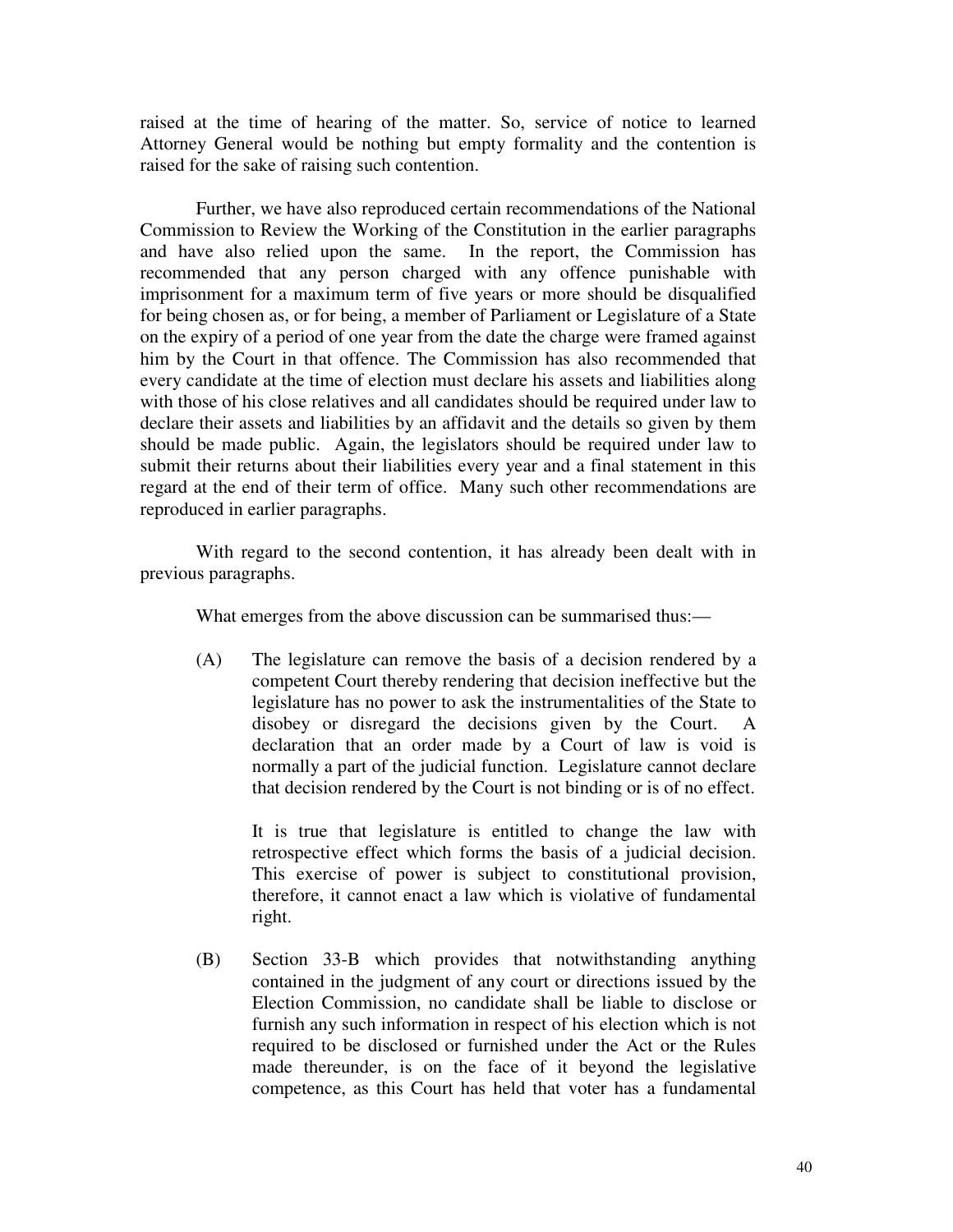right under Article 19(1)(a) to know the antecedents of a candidate for various reasons recorded in the earlier judgment as well as in this judgment.

Amended Act does not wholly cover the directions issued by this Court. On the contrary, it provides that candidate would not be bound to furnish certain information as directed by this Court.

- (C) The judgment rendered by this Court in *Association for Democratic Reforms (supra)* has attained finality, therefore, there is no question of interpreting constitutional provision which calls for reference under Article 145(3).
- (D) The contention that as there is no specific fundamental right conferred on a voter by an statutory provision to know the antecedents of a candidate, the directions given by this Court are against the statutory provisions are, on the face of it, without any substance. In an election petition challenging the validity of an election of a particular candidate, the statutory provisions would govern respective rights of the parties. However, voters' fundamental right to know antecedents of a candidate is independent of statutory rights under the election law. A voter is first citizen of this country and apart from statutory rights, he is having fundamental rights conferred by the Constitution. Members of a democratic society should be sufficiently informed so that they may cast their votes intelligently in favour of persons who are to govern them. Right to vote would be meaningless unless the citizens are well informed about the antecedents of a candidate. There can be little doubt that exposure to public gaze and scrutiny is one of the surest means to cleanse our democratic governing system and to have competent legislatures.
- (E) It is established that fundamental rights themselves have no fixed content, most of them are empty vessels into which each generation must pour its content in the light of its experience. The attempt of the Court should be to expand the reach and ambit of the fundamental rights by process of judicial interpretation. During last more than half a decade, it has been so done by this Court consistently. There cannot be any distinction between the fundamental rights mentioned in Chapter-III of the Constitution and the declaration of such rights on the basis of the judgments rendered by this Court.

In the result, Section 33-B of the Amended Act is held to be illegal, null and void. However, this judgment would not have any retrospective effect but would be prospective. Writ petitions stand disposed of accordingly.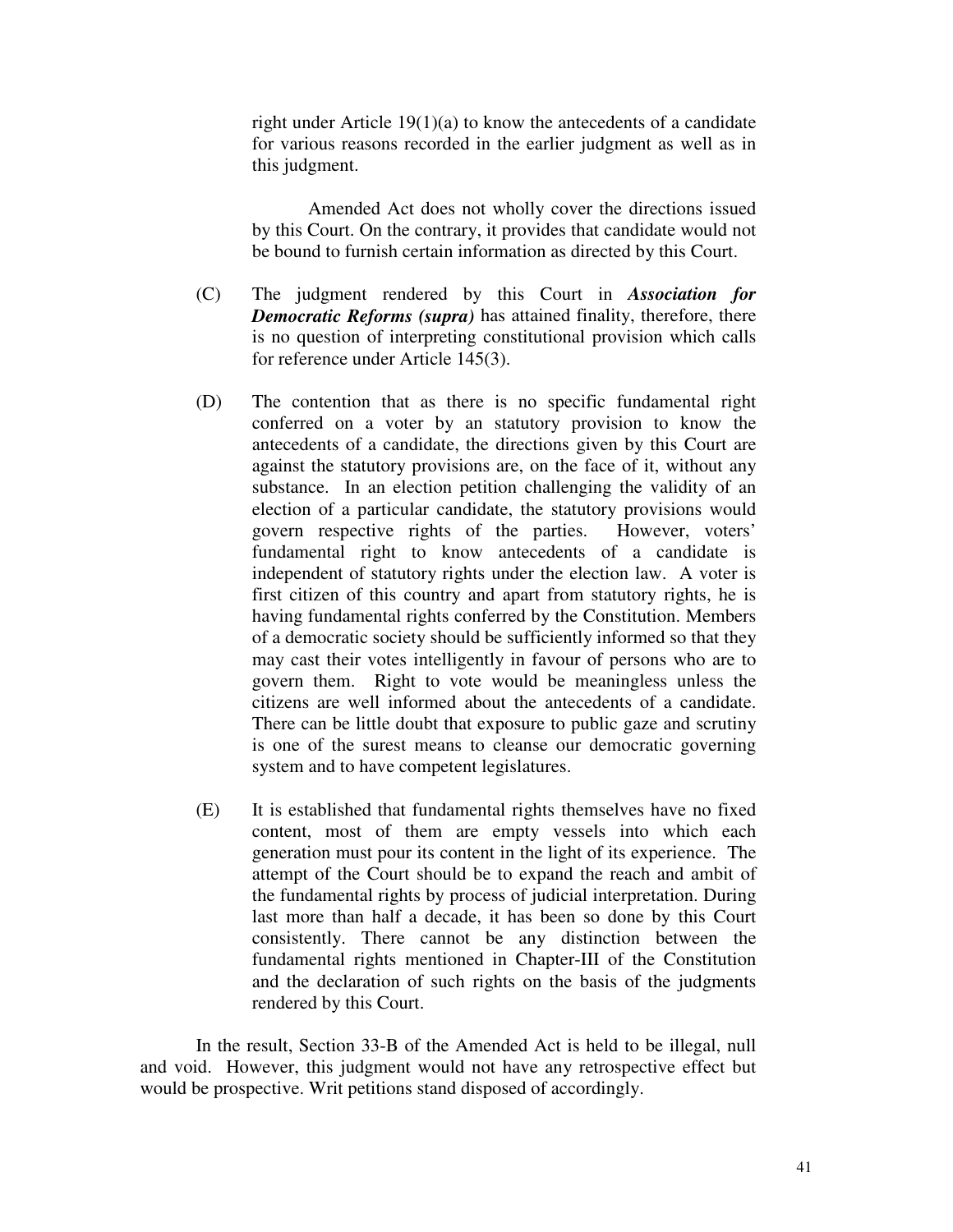………………………………………..J. (M.B. SHAH)

New Delhi: March 13, 2003.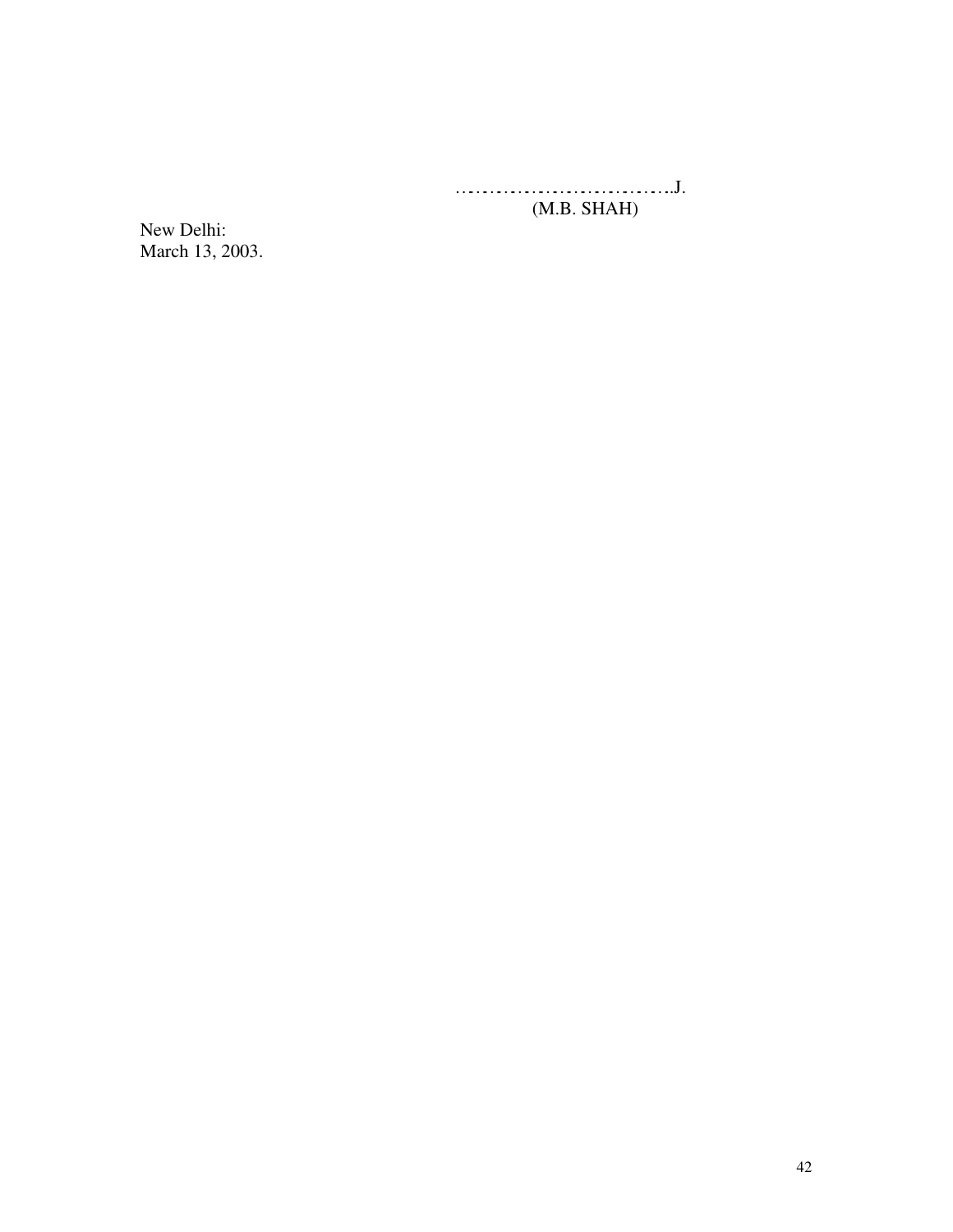# IN THE SUPREME COURT OF INDIA CIVIL APPELLATE JURISDICTION

### **WRIT PETITION (CIVIL) NO.490 OF 2002**

People's Union for Civil Liberties (PUCL) and Anr. …Petitioners

Versus

Union of India and Anr. …Respondents

### WITH

### **WRIT PETITION (CIVIL) No.509 OF 2002**

#### **AND**

#### **WRIT PETITION (CIVIL) No. 515 of 2002**

## **J U D G M E N T**

#### P. Venkatarama Reddi J.

The width and amplitude of the right to information about the candidates contesting elections to the Parliament or State Legislature in the context of the citizen's right to vote broadly falls for consideration in these writ petitions under Article 32 of the Constitution. While I respectfully agree with the conclusion that Section 33(B) of the Representation of the People Act, 1951 does not pass the test of constitutionality, I have come across a limited area of disagreement on certain aspects, especially pertaining to the extent of disclosures that could be insisted upon by the Court in the light of legislation on the subject. Moreover, the importance and intricacies of the subject-matter and the virgin ground trodden by this Court in *Union of India Vs. Association for Democratic Reforms* [(2002) 5 SCC 294] to bring the right to information of the voter within the sweep of Article 19(1)(a) has impelled me to elucidate and clarify certain crucial aspects. Hence, this separate opinion.

### I. (1) Freedom of expression and right to information

In the Constitution of our democratic Republic, among the fundamental freedoms, freedom of speech and expression shines radiantly in the firmament of Part III. We must take legitimate pride that this cherished freedom has grown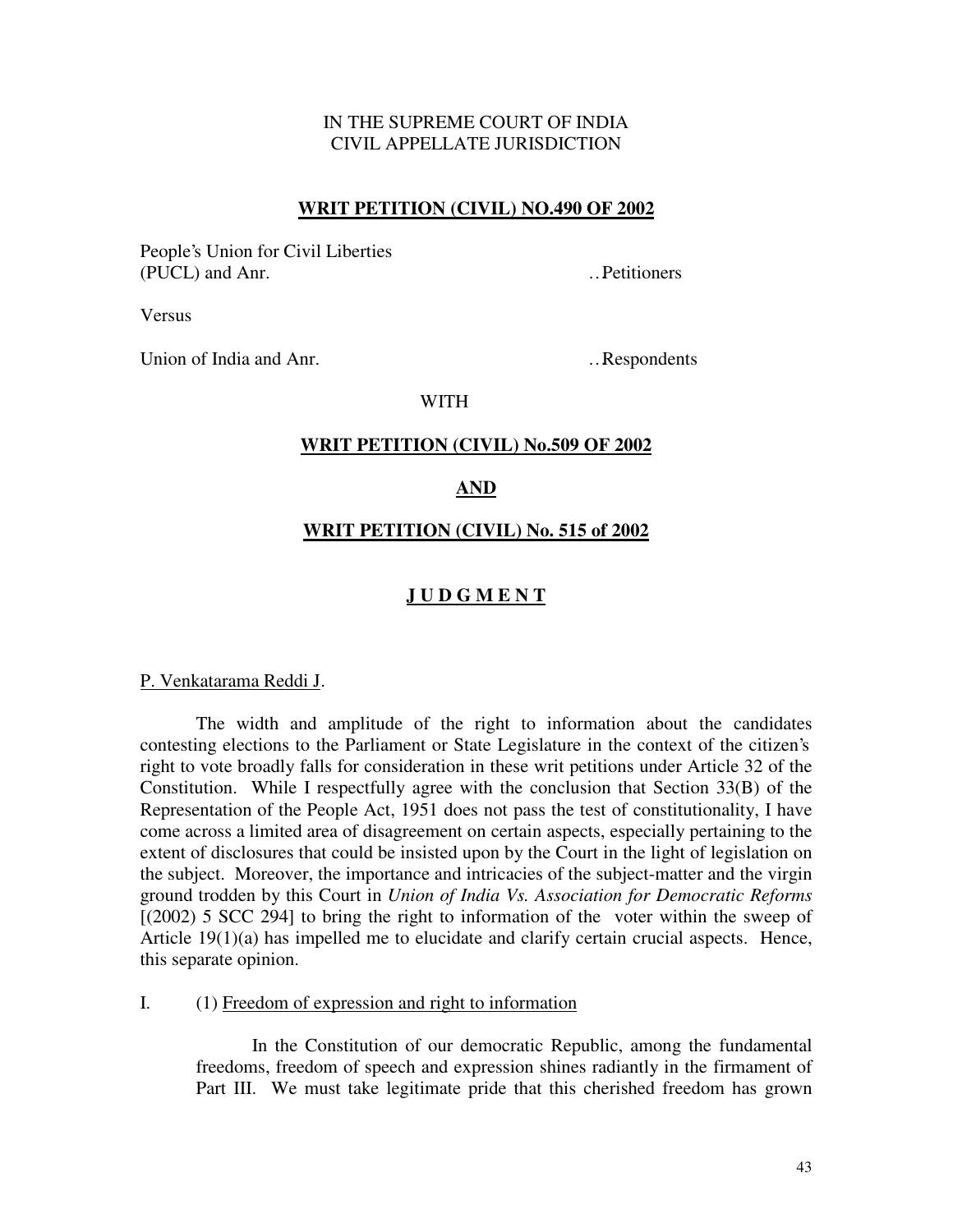from strength in the post independent era. It has been constantly nourished and shaped to new dimensions in tune with the contemporary needs by the constitutional Courts. Barring a few aberrations, the Executive Government and the Political Parties too have not lagged behind in safeguarding this valuable right which is the insignia of democratic culture of a nation. Nurtured by this right, Press and electronic media have emerged as powerful instruments to mould the public opinion and to educate, entertain and enlighten the public.

Freedom of speech and expression, just as equality clause and the guarantee of life and liberty has been very broadly construed by this Court right from 1950s. It has been variously described as a `basic human right', `a natural right' and the like. It embraces within its scope the freedom of propagation and inter-change of ideas, dissemination of information which would help formation of one's opinion and viewpoint and debates on matters of public concern. The importance which our Constitution-makers wanted to attach to this freedom is evident from the fact that reasonable restrictions on that right could be placed by law only on the limited grounds specified in Article 19(2), not to speak of inherent limitations of the right.

In due course of time, several species of rights unenumerated in Article 19(1)(a) have branched off from the genus of the Article through the process of interpretation by this apex Court. One such right is the `right to information'. Perhaps, the first decision which has adverted to this right is *State of U.P. Vs. Raj Narain* [(1976) 4 SCC 428]. `The right to know', it was observed by Mathew, J. "which is derived from the concept of freedom of speech, though not absolute is a factor which should make one wary, when secrecy is claimed for transactions which can, at any rate, have no repercussion on public security". It was said very aptly  $-$ 

"In a Government of responsibility like ours, where all the agents of the public must be responsible for their conduct, there can be but few secrets. The people of this country have a right to know every public act, everything that is done in a public way, by their public functionaries."

The next milestone which showed the way for concretizing this right is the decision in *S.P. Gupta Vs. Union of India* [(1981) Suppl. SCC Page 87] in which this Court dealt with the issue of High Court Judges' transfer. Bhagwati, J. observed –

"The concept of an open government is the direct emanation from the right to know which seems to be implicit in the right of free speech and expression guaranteed under Article 19(1)(a). Therefore, disclosure of information in regard to the functioning of the Government must be the rule and secrecy an exception…."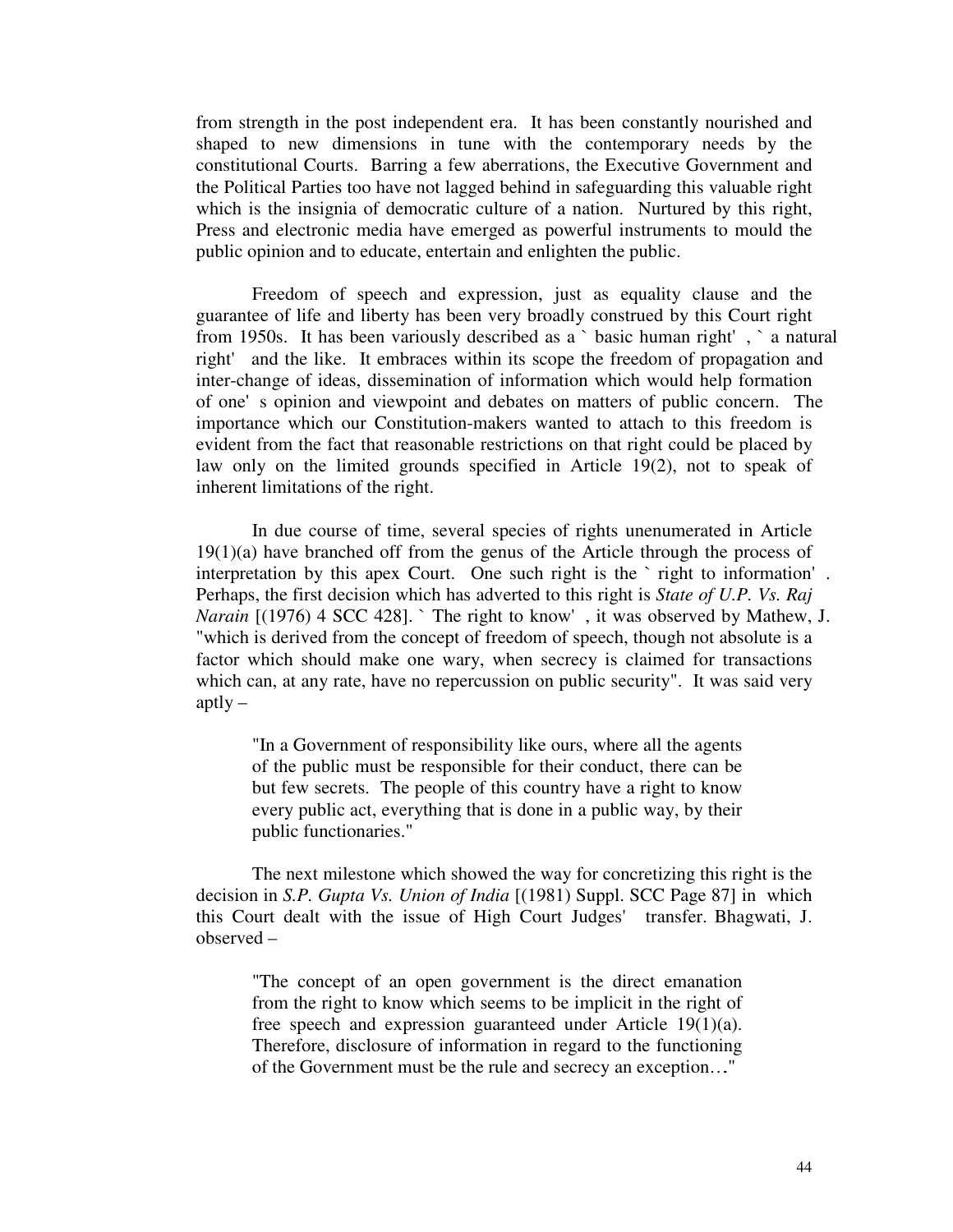People's right to know about governmental affairs was emphasized in the following words:

"No democratic Government can survive without accountability and the basic postulate of accountability is that the people should have information about the functioning of the Government. It is only when people know how Government is functioning that they can fulfill the role which democracy assigns to them and make democracy a really effective participatory democracy."

These two decisions have recognized that the right of the citizens to obtain information on matters relating to public acts flows from the fundamental right enshrined in Article  $19(1)(a)$ . The pertinent observations made by the learned Judges in these two cases were in the context of the question whether the privilege under Section 123 of the Evidence Act could be claimed by the State in respect of the Blue Book in the first case, i.e., *Raj Narain'scase* (supra) and the file throwing light on the consultation process with the Chief Justice, in the second case. Though the scope and ambit of Article 19(1)(a) vis-à-vis the right to information did not directly arise for consideration in those two landmark decisions, the observations quoted supra have certain amount of relevance in evaluating the nature and character of the right.

Then, we have the decision in *Dinesh Trivedi Vs. Union of India* [(1997) 4 SCC 306]. This Court was confronted with the issue whether background papers and investigatory reports which were referred to in Vohra Committee's Report could be compelled to be made public. The following observations of Ahmadi, C.J. are quite pertinent:-

"In modern Constitutional democracies, it is axiomatic that citizens have a right to know about the affairs of the Government which, having been elected by them, seeks to formulate sound policies of governance aimed at their welfare. However, like all other rights, even this right has recognized limitations; it is, by no means, absolute."

The proposition expressed by Mathew, J. in *Raj Narain's Case (supra)*was quoted with approval.

The next decision which deserves reference is the case of *Secretary, Ministry of I & B vs. Cricket Association of Bengal* [(1995) 2 SCC Page 161]. Has an organizer or producer of any event a right to get the event telecast through an agency of his choice whether national or foreign? That was the primary question decided in that case. It was highlighted that the right to impart and receive information is a part of the fundamental right under Article 19(1)(a) of the Constitution. On this point, Sawant, J. has this to say at Paragragh 75—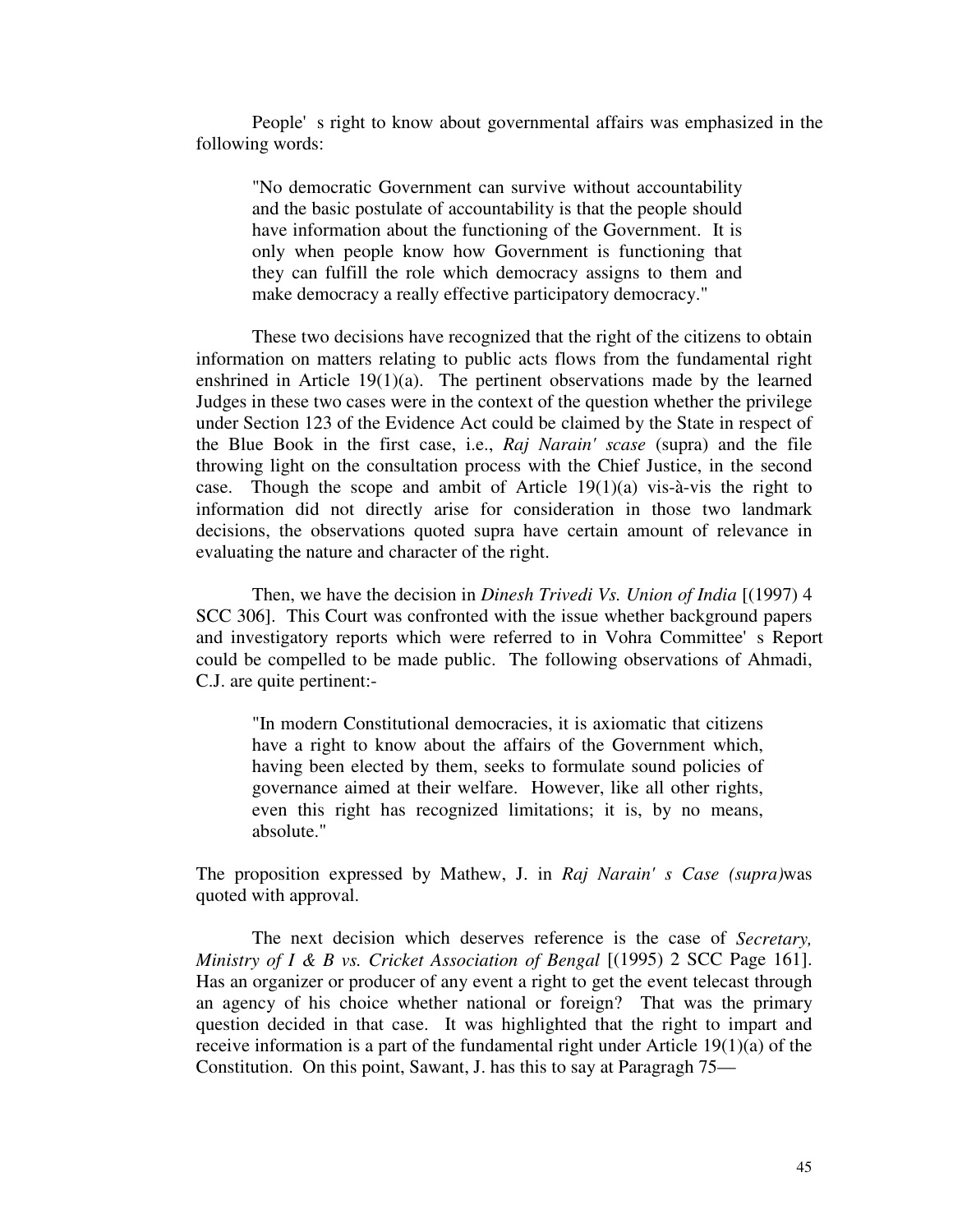"The right to impart and receive information is a species of the right of freedom of speech and expression guaranteed by Article 19(1)(a) of the Constitution. A citizen has a fundamental right to use the best means of imparting and receiving information and as such to have an access to telecasting for the purpose. However, this right to have an access to telecasting has limitations on account of the use of the public property…."

Jeevan Reddy, J. spoke more or less in the same voice:

"The right of free speech and expression includes the right to receive and impart information. For ensuring the free speech right of the citizens of this country, it is necessary that the citizens have the benefit of plurality of views and a range of opinions on all public issues. A successful democracy posits an `aware' citizenry. Diversity of opinions, views, ideas and ideologies is essential to enable the citizens to arrive at informed judgement on all issues touching them."

A conspectus of these cases would reveal that the right to receive and impart information was considered in the context of privilege pleaded by the State in relation to confidential documents relating to public affairs and the freedom of electronic media in broadcasting/telecasting certain events.

## *1. (2). Right to information the context of the voter's right to know the details of contesting candidates and the right of the media and others to enlighten the voter.*

For the first time in *Union of India Vs. Association for Democratic Reforms' case (supra)*, which is the forerunner to the present controversy, the right to know about the candidate standing for election has been brought within the sweep of Article  $19(1)(a)$ . There can be no doubt that by doing so, a new dimension has been given to the right embodied in Article 19(1)(a) through a creative approach dictated by the need to improve and refine the political process of election. In carving out this right, the Court had not traversed a beaten track but took a fresh path. It must be noted that the right to information evolved by this Court in the said case is qualitatively different from the right to get information about public affairs or the right to receive information through the Press and electronic media, though to a certain extent, there may be overlapping. The right to information of the voter/citizen is sought to be enforced against an individual who intends to become a public figure and the information relates to his personal matters. Secondly, that right cannot materialize without State's intervention. The State or its instrumentality has to compel a subject to make the information available to public, by means of legislation or orders having the force of law. With respect, I am unable to share the view that it stands on the same footing as right to telecast and the right to view the sports and games or other items of entertainment through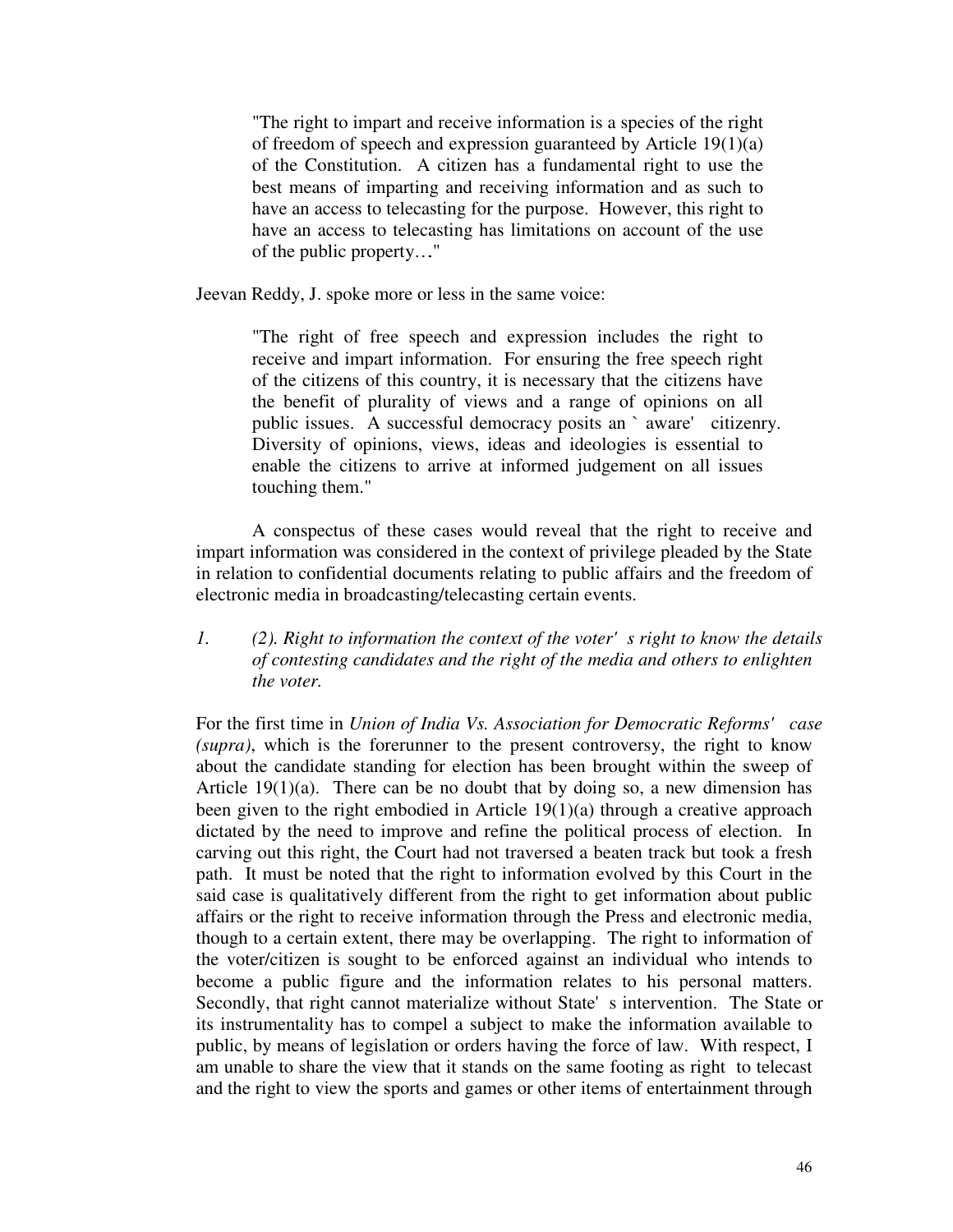television (vide observations at Paragraph 38 of *Association for Democratic Reforms case*). One more observation at Paragraph 30 to the effect that "the decision making process of a voter would include his right to know about public functionaries who are required to be elected by him" needs explanation. Till a candidate gets elected and enters the House, it would not be appropriate to refer to him as a public functionary. Therefore, the right to know about a public act done by a public functionary to which we find reference in *Raj Narain'* case (supra) is not the same thing as the right to know about the antecedents of the candidate contesting for the election. Nevertheless, the conclusion reached by the Court that the voter has such a right and that the right falls within the realm of freedom of speech and expression guaranteed by Article 19(1)(a) can be justified on good and substantial grounds. To this aspect, I will advert a little later. Before that, I would like to say that it would have been in the fitness of the things if the case [*U.O.I. Vs. Association for Democratic Reforms*] was referred to the Constitution Bench as per the mandate of Article 145(3) for the reason that a new dimension has been added to the concept of freedom of expression so as to bring within its ambit a new species of right to information. Apparently, no such request was made at the hearing and all parties invited the decision of three Judge Bench. The law has been laid down therein elevating the right to secure information about a contesting candidate to the position of a fundamental right. That decision has been duly taken note of by the Parliament and acted upon by the Election Commission. It has attained finality. At this state, it would not be appropriate to set the clock back and refer the matter to Constitution Bench to test the correctness of the view taken in that case. I agree with my learned brother Shah, J. in this respect. However, I would prefer to give reasons of my own -- may not be very different from what the learned Judge had expressed, to demonstrate that the proposition laid down by this Court rests on a firm Constitutional basis.

I shall now proceed to elucidate as to how the right to know the details about the contesting candidate should be regarded as a part of the freedom of expression guaranteed by Article 19(1)(a). This issue has to be viewed from more than one angle--from the point of view of the voter, the public viz., representatives of Press, organizations such as the petitioners which are interested in taking up public issues and thirdly from the point of view of the persons seeking election to the legislative bodies.

The trite saying that ` democracy is for the people, of the people and by the people' has to be remembered for ever. In a democratic republic, it is the will of the people that is paramount and becomes the basis of the authority of the Government. The will is expressed in periodic elections based on universal adult suffrage held by means of secret ballot. It is through the ballot that the voter expresses his choice or preference for a candidate. "Voting is formal expression of will or opinion by the person entitled to exercise the right on the subject or issue", as observed by this Court in *Lily Thomas Vs. Speaker, Lok Sabha* [(1993) 4 SCC 234] quoting from Black's Law Dictionary. The citizens of the country are enabled to take part in the Government through their chosen representatives. In a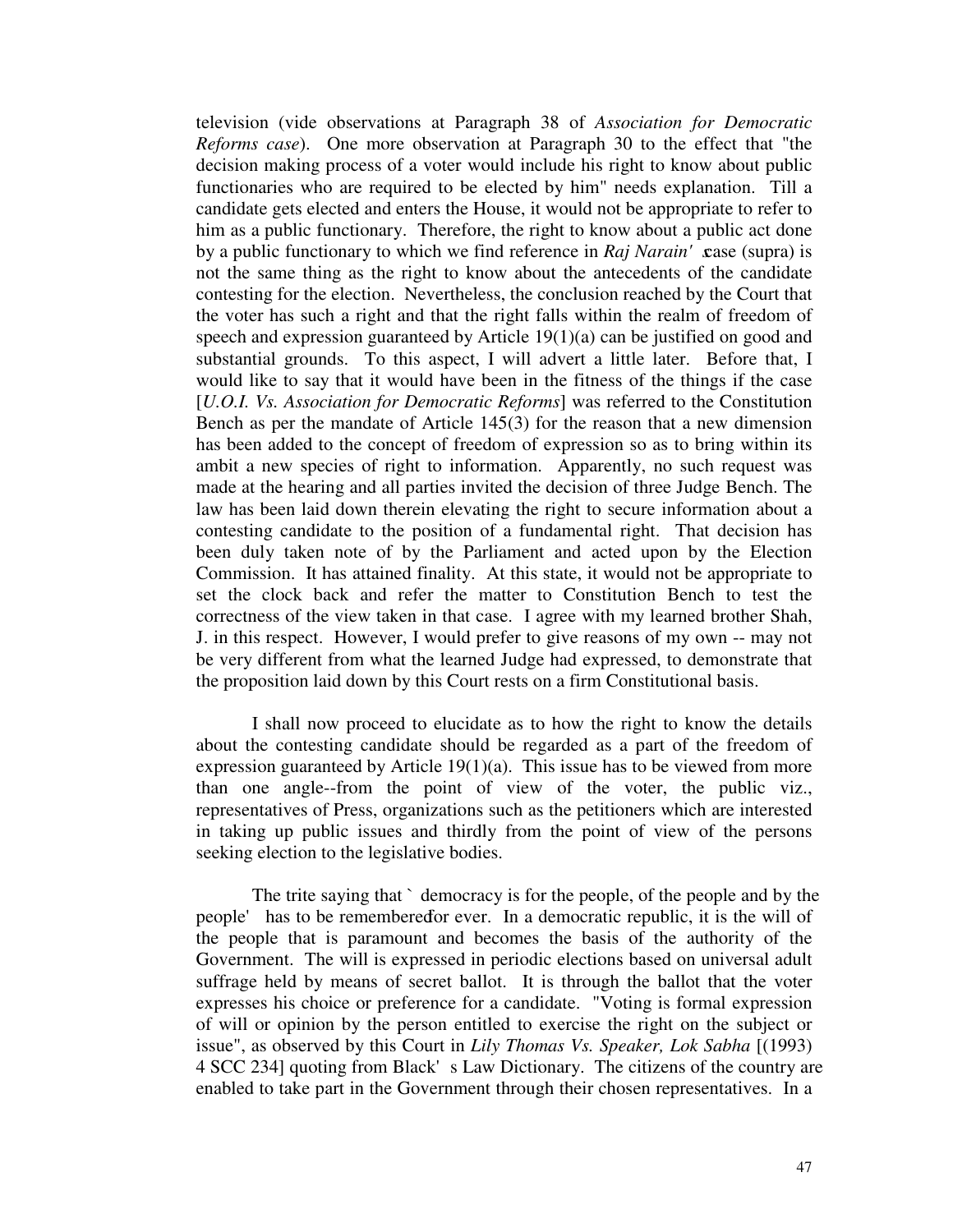Parliamentary democracy like ours, the Government of the day is responsible to the people through their elected representatives. The elected representative acts or is supposed to act as a live link between the people and the Government. The people's representatives fill the role of aw-makers and custodians of Government. People look to them for ventilation and redressal of their grievances. They are the focal point of the will and authority of the people at large. The moment they put in papers for contesting the election, they are subjected to public gaze and public scrutiny. The character, strength and weakness of the candidate is widely debated. Nothing is therefore more important for sustenance of democratic polity than the voter making an intelligent and rational choice of his or her representative. For this, the voter should be in a position to effectively formulate his/her opinion and to ultimately express that opinion through ballot by casting the vote. The concomitant of the right to vote which is the basic postulate of democracy is thus two fold: first, formulation of opinion about the candidates and second, the expression of choice by casting the vote in favour of the preferred candidate at the polling booth. The first step is complementary to the other. Many a voter will be handicapped in formulating the opinion and making a proper choice of the candidate unless the essential information regarding the candidate is available. The voter/citizen should have at least the basic information about the contesting candidate, such as his involvement in serious criminal offences. To scuttle the flow of information--relevant and essential would affect the electorate's ability to evaluate the candidate. Not only that, the information relating to the candidates will pave the way for public debate on the merits and demerits of the candidates. When once there is public disclosure of the relevant details concerning the candidates, the Press, as a media of mass communication and voluntary organizations vigilant enough to channel the public opinion on right lines will be able to disseminate the information and thereby enlighten and alert the public at large regarding the adverse antecedents of a candidate. It will go a long way in promoting the freedom of speech and expression. That goal would be accomplished in two ways. It will help the voter who is interested in seeking and receiving information about the candidate to form an opinion according to his or her conscience and best of judgment and secondly it will facilitate the Press and voluntary organizations in imparting information on a matter of vital public concern. An informed voter--whether he acquires information directly by keeping track of disclosures or through the Press and other channels of communication, will be able to fulfill his responsibility in a more satisfactory matter. An enlightened and informed citizenry would undoubtedly enhance democratic values. Thus, the availability of proper and relevant information about the candidate fosters and promotes the freedom of speech and expression both from the point of view of imparting and receiving the information. In turn, it would lead to the preservation of the integrity of electoral process which is so essential for the growth of democracy. Though I do not go to the extent of remarking that the election will be a farce if the candidates' antecedents are not known to the voters, I would say that such information will certainly be conducive to fairness in election process and integrity in public life. The disclosure of information would facilitate and augment the freedom of expression both from the point of view of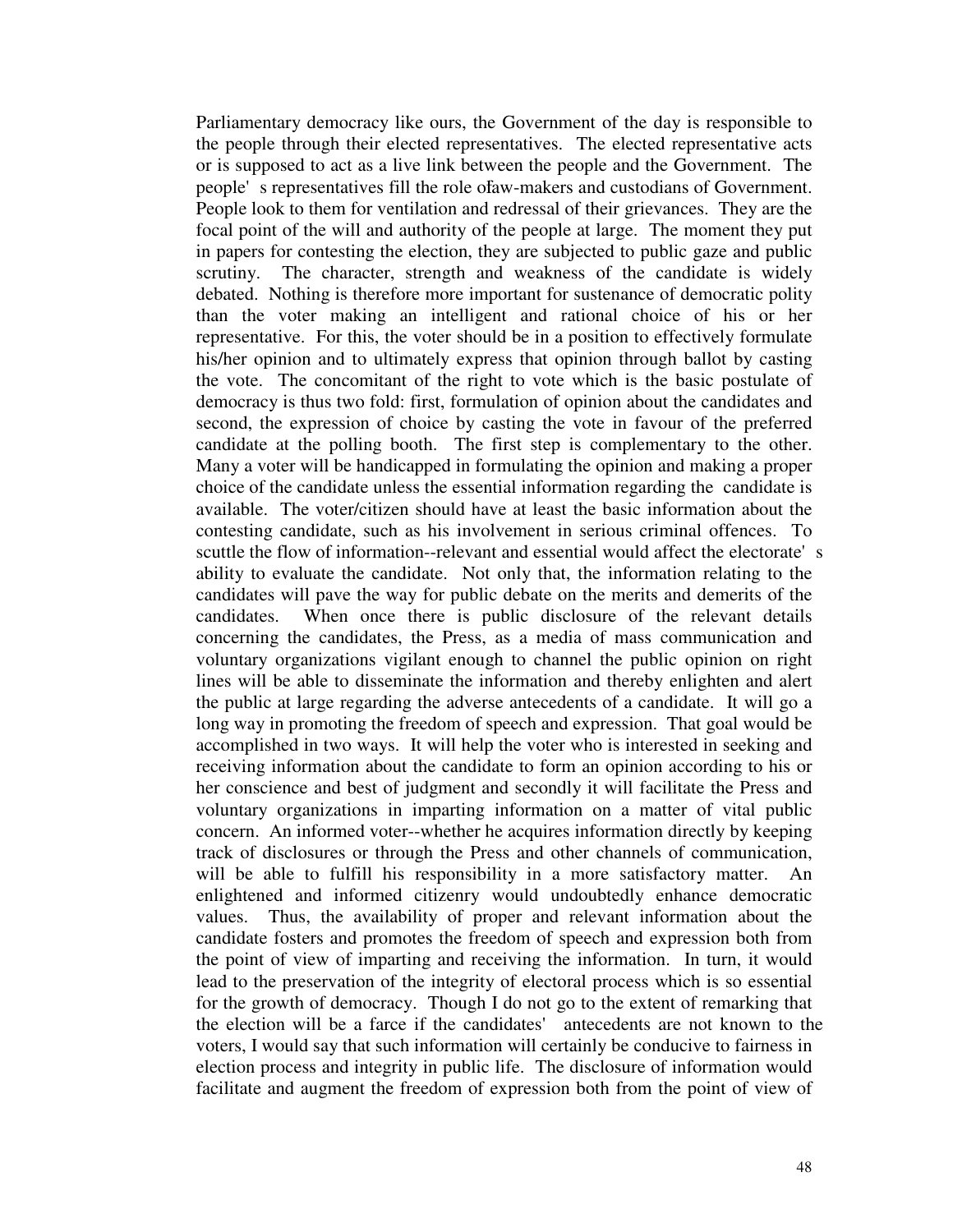the voter as well as the media through which the information is publicized and openly debated.

The problem can be approached from another angle. As observed by this Court in *Association for Democratic Reforms'* case (supra), a voter `speaks out or expresses by casting vote'. Freedom of expression, as contemplated by Article 19(1)(a) which in many respects overlaps and coincides with freedom of speech, has manifold meanings. It need not and ought not to be confined to expressing something in words orally or in writing. The act of manifesting by action or language is one of the meanings given in Ramanathan Iyer' *Law Lexicon* (edited by Justice Y.V. Chandrachud). Even a manifestation of an emotion, feeling etc., without words would amount to expression. The example given in *Collin's Dictionary of English language* (1983 reprint) is: "tears are an expression of grief", is quite apposite. Another shade of meaning is: "a look on the face that indicates mood or emotion; eg: a joyful expression". Communication of emotion and display of talent through music, painting, etc. is also a sort of expression. Having regard to the comprehensive meaning of phrase `expression', voting can be legitimately regarded as a form of expression. Ballot is the instrument by which the voter expresses his choice between candidates or in respect to propositions; and his `vote' is his choice or election, as expressed by his ballot (vide `*A Dictionary of Modern Legal Usage'*; 2<sup>nd</sup> Edition, by Garner Bryan A). "Opinion expressed, resolution or decision carried, by voting" is one of the meanings given to the expression `vote' in threw *Oxford Illustrated Dictionary*. It is well settled and it needs no emphasis that the fundamental right of freedom of speech and expression should be broadly construed and it has been so construed all these years. In the light of this, the dictum of the Court that the voter "speaks out or expresses by casting a vote" is apt and well founded. I would only reiterate and say that freedom of voting by expressing preference for a candidate is nothing but freedom of expressing oneself in relation to a matter of prime concern to the country and the voter himself.

## *1. (3) Right to vote is a Constitutional right though not a fundamental right but right to make choice by means of ballot is part of freedom of expression.*

The right to vote for the candidate of one's choice is of the essence of democratic polity. This right is recognized by our Constitution and it is given effect to in specific form by the Representation of the People Act. The Constituent Assembly debates reveal that the idea to treat the voting right as a fundamental right was dropped; nevertheless, it was decided to provide for it elsewhere in the Constitution. This move found its expression in Article 326 which enjoins that "the elections to the House of the People and to the Legislative Assembly of every State shall be on the basis of adult suffrage; that is to say, every person who is a citizen of India and who is not less than 21\* years of age, and is not otherwise disqualified under the Constitution or law on the ground of non-residence, unsoundness of mind, crime, corrupt or illegal practice -- shall be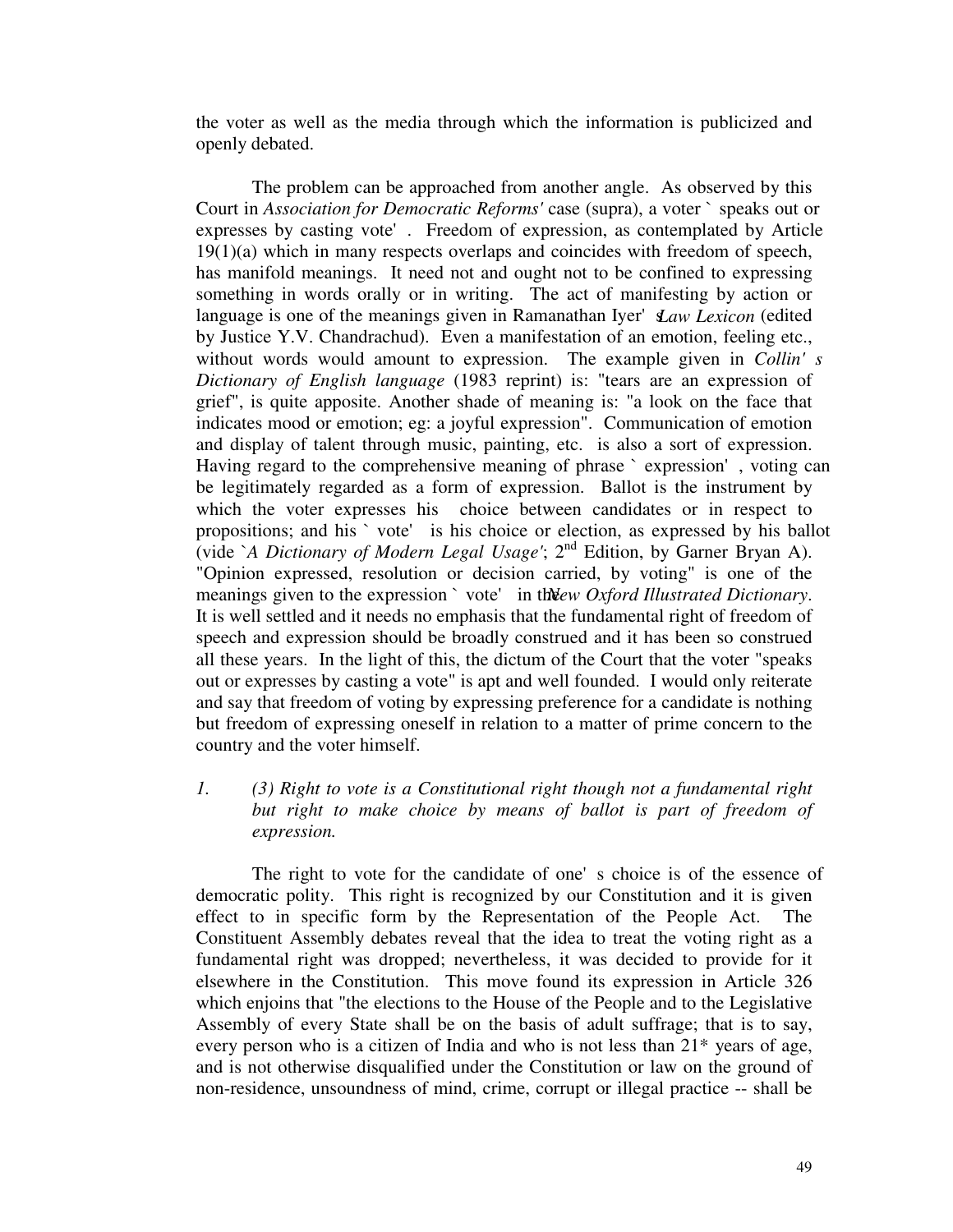entitled to be registered as voter at such election" (\* Now 18 years). However, case after case starting from *Ponnuswami'* case [(1952) SCR 218] characterized it as a statutory right. "The right to vote or stand as a candidate for election", it was observed in *Ponnuswami'* case "is not a civil right but is a creature of statute or special law and must be subject to the limitations imposed by it." It was further elaborated in the following words:

"Strictly speaking, it is the sole right of the Legislature to examine and determine all matters relating to the election of its own members, and if the legislature takes it out of its own hands and vests in a special tribunal an entirely new and unknown jurisdiction, that special jurisdiction should be exercised in accordance with the law which creates it."

In *Jyoti Basu Vs. Debi Ghosal* [1982 (3) SCR 318] this Court again pointed out in no uncertain terms that: "a right to elect, fundamental though it is to democracy, is, anomalously enough, neither a fundamental right nor a common law right. It is pure and simple a statutory right." With great reverence to the eminent Judges, I would like to clarify that the right to vote, if not a fundamental right, is certainly a constitutional right. The right originates from the Constitution and in accordance with the constitutional mandate contained in Article 326, the right has been shaped by the statute, namely, R.P. Act. That, in my understanding, is the correct legal position as regards the nature of the right to vote in elections to the House of people and Legislative Assemblies. It is not very accurate to describe it as a statutory right, pure and simple. Even with this clarification, the argument of the learned Solicitor General that the right to vote not being a fundamental right, the information which at best facilitates meaningful exercise of that right cannot be read as an integral part of any fundamental right, remains to be squarely met. Here, a distinction has to be drawn between the conferment of the right to vote on fulfillment of requisite criteria and the culmination of that right in the final act of expressing choice towards a particular candidate by means of ballot. Though the initial right cannot be placed on the pedestal of a fundamental right, but, at the stage when the voter goes to the polling booth and casts his vote, his freedom to express arises. The casting of vote in favour of one or the other candidate tantamounts to expression of his opinion and preference and that final stage in the exercise of voting right marks the accomplishment of freedom of expression of the voter. That is where Article  $19(1)(a)$  is attracted. Freedom of voting as distinct from right to vote is thus a species of freedom of expression and therefore carries with it the auxiliary and complementary rights such as right to secure information about the candidate which are conducive to the freedom. None of the decisions of this Court wherein the proposition that the right to vote is a pure and simple statutory right was declared and reiterated, considered the question whether the citizen's freedom of expression is or is not involved when a citizen entitled to vote casts his vote in favour of one or the other candidate. The issues that arose in *Ponnuswami'* xase and various cases cited by the learned Solicitor-General fall broadly within the realm of procedural or remedial aspects of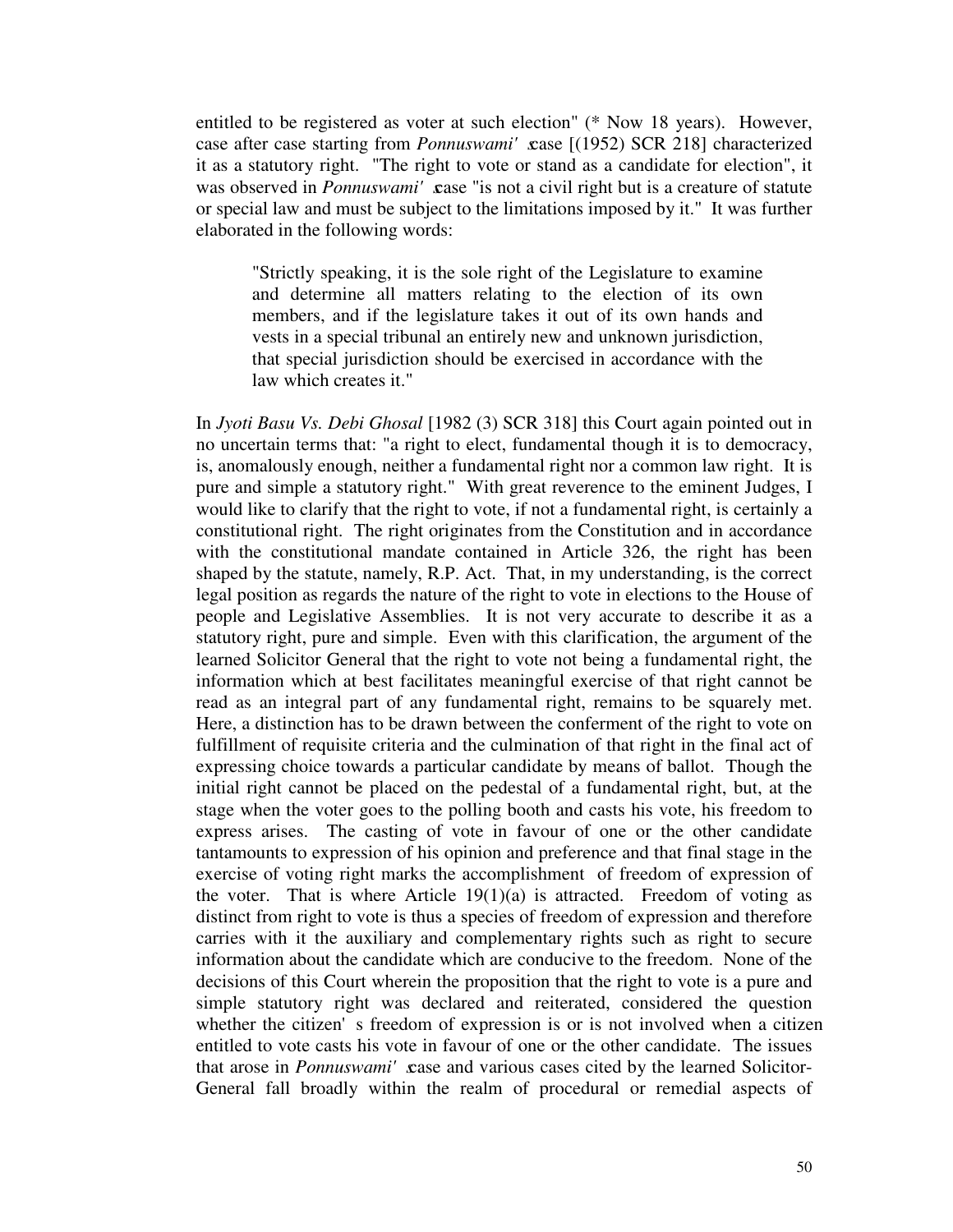challenging the election or the nomination of a candidate. None of these decisions, in my view, go counter to the proposition accepted by us that the fundamental right of freedom of expression sets in when a voter actually casts his vote. I, therefore, find no merit in the submission made by the learned Solicitor General that these writ petitions have to be referred to a larger bench in view of the apparent conflict. As already stated, the factual matrix and legal issues involved in those cases were different and the view, we are taking, does not go counter to the actual ratio of the said decisions rendered by the eminent Judges of this Court.

Reliance has been placed by the learned Solicitor General on the Constitution Bench decision in *Jamuna Prasad Vs. Lachhi Ram* [(1955) 1 SCR Page 608]. That was a case of special appeal to this Court against the decision of an Election Tribunal. Apart from assailing the finding of the Tribunal on the aspect of  $\degree$  corrupt practice', Sections 123(5) and 124(5) (as they stood then) of the R.P. Act were challenged as ultra vires Article 19(1)(a). The former provision declared the character assassination of a candidate as a major corrupt practice and the latter provision made an appeal to vote on the ground of caste a minor corrupt practice. The contention that these provisions impinged on the freedom of speech and expression was unhesitatingly rejected. The Court observed that those provisions did not stop a man from speaking. They merely prescribed conditions which must be observed if a citizen wanted to enter the Parliament. It was further observed that the right to stand as a candidate and contest an election is a special right created by the statute and can only be exercised on the conditions laid down by the statute. In that context, the Court made an observation that the fundamental right chapter had no bearing on the right to contest the election which is created by the statute and the appellant had no fundamental right to be elected as a member of Parliament. If a person wants to get elected, he must observe the rules laid down by law. So holding, those Sections were held to be *intra vires*. I do not think that this decision which dealt with the contesting candidate's rights and obligations has any bearing on the freedom of expression of the voter and the public in general in the context of elections. The remark that `the fundamental right chapter has no bearing on a right like this created by statute' cannot be divorced from the context in which it was made.

The learned senior counsel appearing for one of the interveners (B.J.P.) has advanced the contention that if the right to information is culled out from Article 19(1)(a) and read as an integral part of that right, it is fraught with dangerous consequences inasmuch as the grounds of reasonable restrictions which could be imposed are by far limited and therefore, the Government may be constrained to part with certain sensitive informations which would not be in public interest to disclose. This raises the larger question whether apart from the heads of restriction envisaged by sub-Article (2) of Article 19, certain inherent limitations should not be read into the Article, if it becomes necessary to do so in national or societal interest. The discussion on this aspect finds its echo in the separate opinion of Jeevan Reddy, J. in *Cricket Association'* xase (supra). The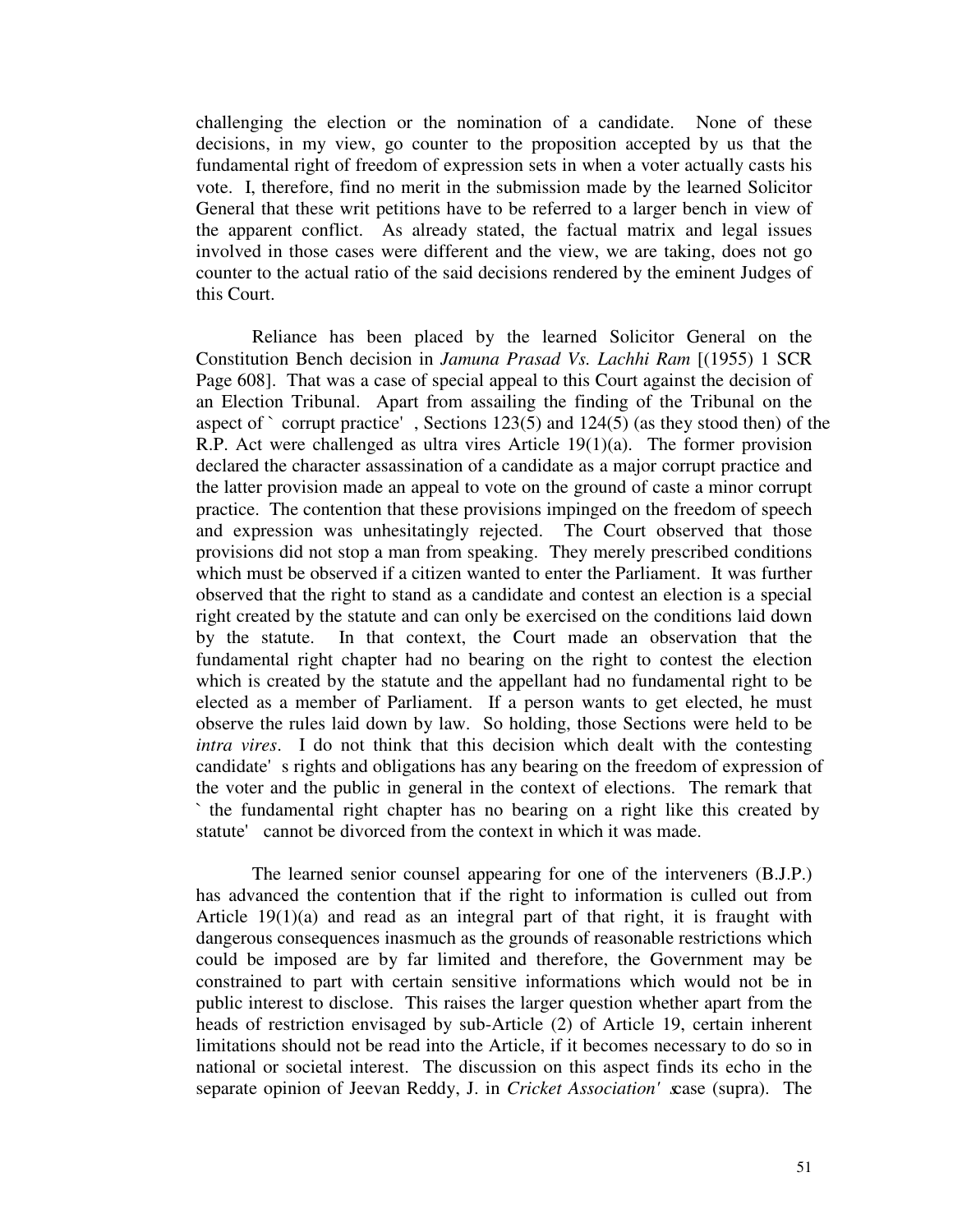learned Judge was of the view that the freedom of speech and expression cannot be so exercised as to endanger the interest of the nation or the interest of the society, even if the expression `national interest' or `public interest' has not been used in Article 19(2). It was pointed out that such implied limitation has been read into the first amendment of the U.S. Constitution which guarantees the freedom of speech and expression in unqualified terms.

The following observations of the U.S. Supreme Court in *Giltow Vs. New York* [(1924) 69 L.Ed. 1138] are very relevant in this context:

"It is a fundamental principle, long established, that the freedom of speech and of the Press which is secured by the Constitution does not confer an absolute right to speak or publish, without responsibility, whatever one may choose, or an unrestricted and unbridle license that gives immunity for every possible use of language, and prevents the punishment of those who abuse this freedom."

Whenever the rare situations of the kind anticipated by the learned counsel arise, the Constitution and the Courts are not helpless in checking the misuse and abuse of the freedom. Such a check need not necessarily be found strictly within the confines of Article 19(2).

II. Sections 33-A & 33-B of the Representation of people  $(3<sup>rd</sup>$  Amendment) Act, 2002--whether Section 33-A by itself effectively secures the voter's/citizen's right to information--whether Section 33-B is unconstitutional?

II. (1*) Section 33-A & 33-B of the Representation of People (3 rd Amendment) Act*:

Now I turn my attention to the discussion of core question, that is to say, whether the impunged legislation falls foul of Article 19(1)(a) for limiting the area of disclosure and whether the Parliament acted beyond its competence in deviating from the directives given by this Court to the Election Commission in *Democratic Reforms Association* case. By virtue of the Representation of the People (Amendment) Act, 2002 the only information which a prospective contestant is required to furnish apart from the information which he is obliged to disclose under the existing provisions is the information on two points: (i) Whether he is accused of any offence punishable with imprisonment for two years or more in a pending case in which a charge has been framed and: (ii) Whether he has been convicted of an offence (other than the offence referred to in sub-Sections (1) to (3) of Section 8) and sentenced to imprisonment for one year or more. On other points spelt out in this Court's judgment, the candidate is not liable to furnish any information and that is so, notwithstanding anything contained in any judgment or order of a Court OR any direction, order or instruction issued by the Election Commission. Omission to furnish the information as per the mandate of Section 33B and furnishing false information in that behalf is made punishable. That is the sum and substance of the two provisions namely, Section 33A and 33B.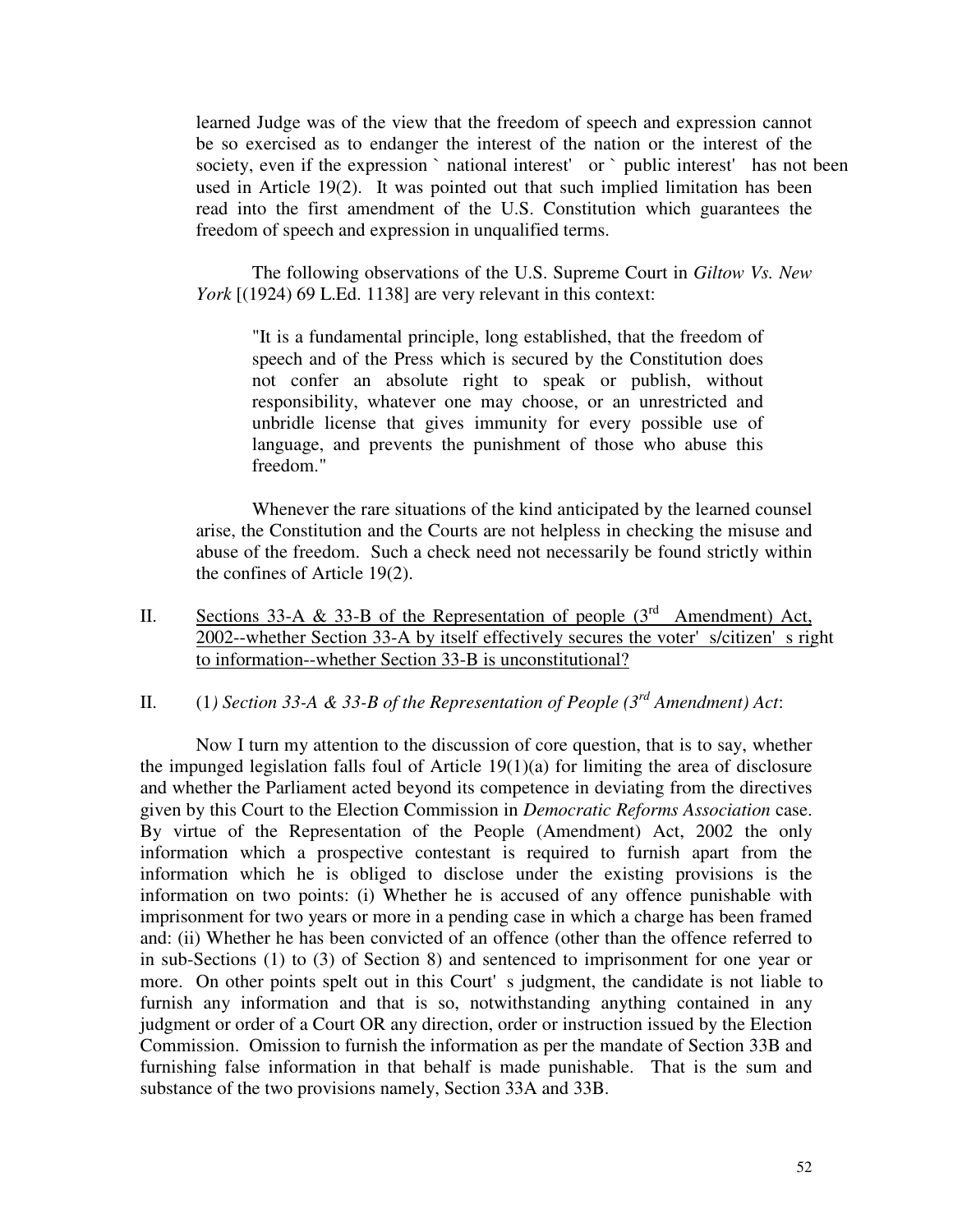The plain effect of the embargo contained in Section 33B is to nullify substantially the directives issued by the Election Commission pursuant to the judgment of this Court. At present, the instructions issued by the Election Commission could only operate in respect of the items specified in Section 33A and nothing more. It is for this reason that Section 33B has been challenged as ultra vires the Constitution both on the ground that it affects the fundamental right of the voter/citizen to get adequate information about the candidate and that the Parliament is incompetent to nullify the judgement of this Court. I shall briefly notice the rival contentions on this crucial issue.

## II. (2) *Contentions*:

Petitioners' contention is that the legislation on the subject of disclosure of particulars of candidates should adopt in entirety the directives issued by this Court to the Election Commission in the pre-ordinance period. Any dilution or deviation of those norms or directives would necessarily violate the fundamental right guaranteed by Article 19(1)(a) as interpreted by this Court and therefore the law, as enacted by Parliament, infringes the said guarantee. This contention has apparently been accepted by my learned brother M.B. Shah, J. The other view point presented on behalf of Union of India and one of the interveners is that the freedom of legislature in identifying and evolving the specific areas in which such information should be made public cannot be curtailed by reference to the ad hoc directives given by this Court in pre-ordinance period and the legislative wisdom of Parliament, especially in election matters, cannot be questioned. This is the position even if the right to know about the candidate is conceded to be part of the Article 19(1)(a). It is for the Parliament to decide to what extent and how far the information should be made available. In any case, it is submitted that the Court's verdict has been duly taken note of by Parliament and certain provisions have been made to promote the right to information vis-à-vis the contesting candidates. Section 33B is only a part of this exercise and it does not go counter to Article 19(1)(a) even though the scope of public disclosures has been limited to one important aspect only.

### II. (3) *Broad points for consideration*

A liberal but not a constricted approach in the matter of disclosure of information in relation to candidates seeking election is no doubt a desideratum. The wholesale adoption of the Court' sliktats on the various items of information while enacting the legislation would have received public approbation and would have been welcomed by public. It would have been in tune with the recommendations of various Commissions and even the statements made by eminent and responsible political personalities. However, the fact remains that the Parliament in its discretion did not go the whole hog, but chose to limiting the scope of mandated disclosures to one only of the important aspects highlighted in the judgement. The question remains to be considered whether in doing so, the Parliament outstepped its limits and enacted a law in violation of the guarantee enshrined in Article 19(1)(a) of the Constitution. The allied question is whether the Parliament has no option but to scrupulously adopt the directives given by this Court to the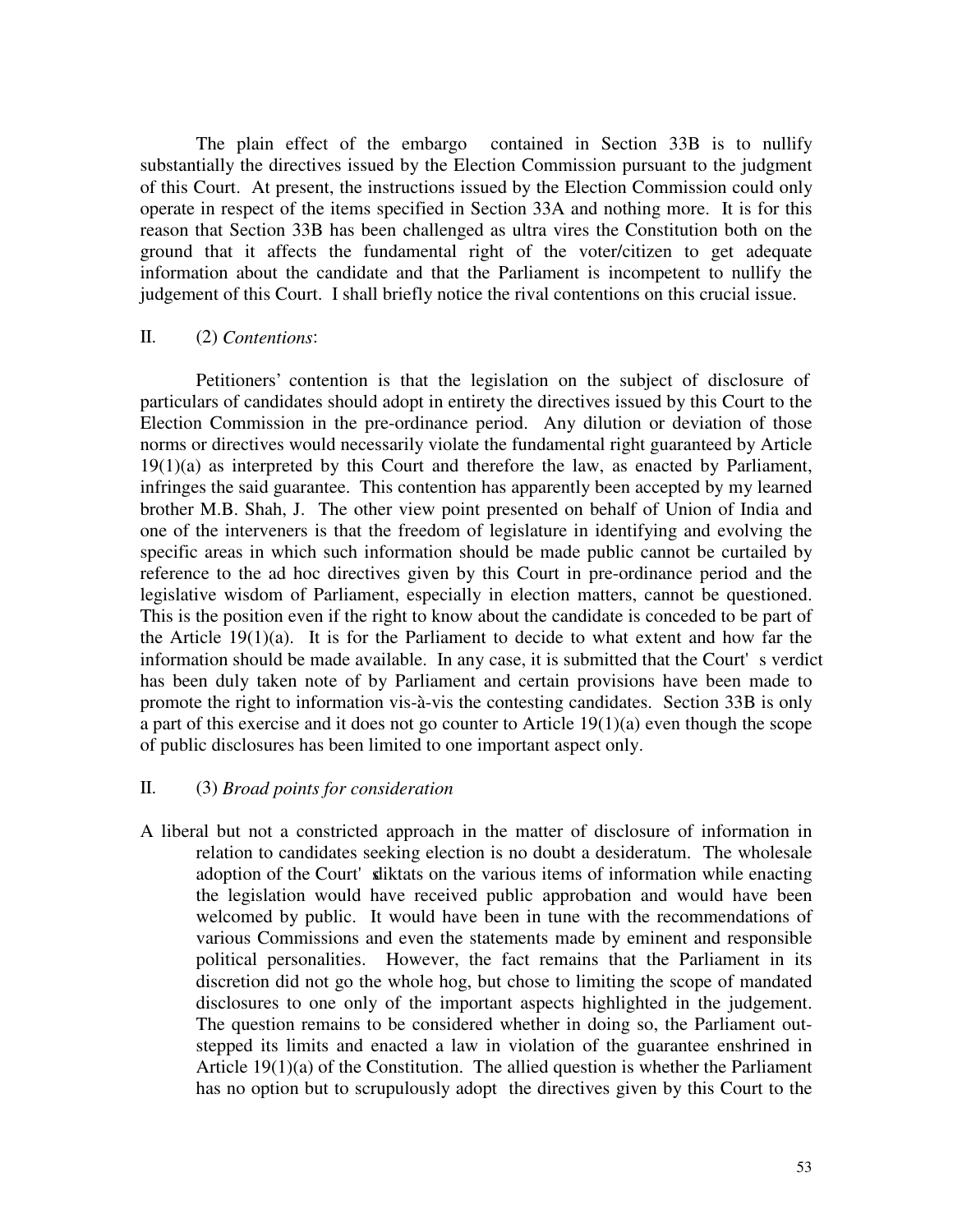Election Commission. Is it open to the Parliament to independently view the issue and formulate the parameters and contents of disclosure, though it has the effect of diluting or diminishing the scope of disclosures which, in the perception of the Court, were desirable? In considering these questions of far reaching importance from the Constitutional angle, it is necessary to have a clear idea of the ratio and implications of this Court's Judgment in the *Association for Democratic Reforms* case.

*II. (4) Analysis of the judgement in Association for Democratic Reforms case- whether and how far the directives given therein have impact on the Parliamentary legislation--Approach of Court in testing the legislation.*

The first proposition laid down by this Court in the said case is that a citizen/voter has the right to know about the antecedents of the contesting candidate and that right is a part of the fundamental right under Article 19(1)(a). In this context, M.B. Shah, J. observed that—

"… .Voter's speech or expression in case of election would include casting of votes, that is to say, voter speaks out or expresses by casting vote."

It was then pointed out that the information about the candidate to be selected is essential as it would be conducive to transparency and purity in the process of election. The next question considered was how best to enforce that right. The Court having noticed that there was void in the field in the sense that it was not covered by any legislative provision, gave directions to the Election Commission to fill the vacuum by requiring the candidate to furnish information on the specified aspects while filing the nomination paper. Five items of information which the Election Commission should call for from the prospective candidates were spelt out by the Court. Two of them relate to criminal background of the candidate and pendency of criminal cases against him. Points 3 & 4 relate to assets and liabilities of the candidate and his/her family. The last one is about the educational qualifications of the candidate. The legal basis and the justification for issuing such directives to the Commission has been stated thus (vide paragraphs  $19 \&$ 20):

"19. At the outset, we would say that it is not possible for this Court to give any directions for amending the Act or the statutory Rules. It is for Parliament to amend the Act and the Rules. It is also established law that no direction can be given which would be contrary to the Act and the Rules.

 $X$  x  $X$  x  $X$ 

20. However, it is equally settled that in case when the Act or Rules are silent on a particular subject and the authority implementing the same has constitutional or statutory power to implement it, the Court can necessarily issue directions or orders on the said subject to fill the vacuum or void till the suitable law is enacted."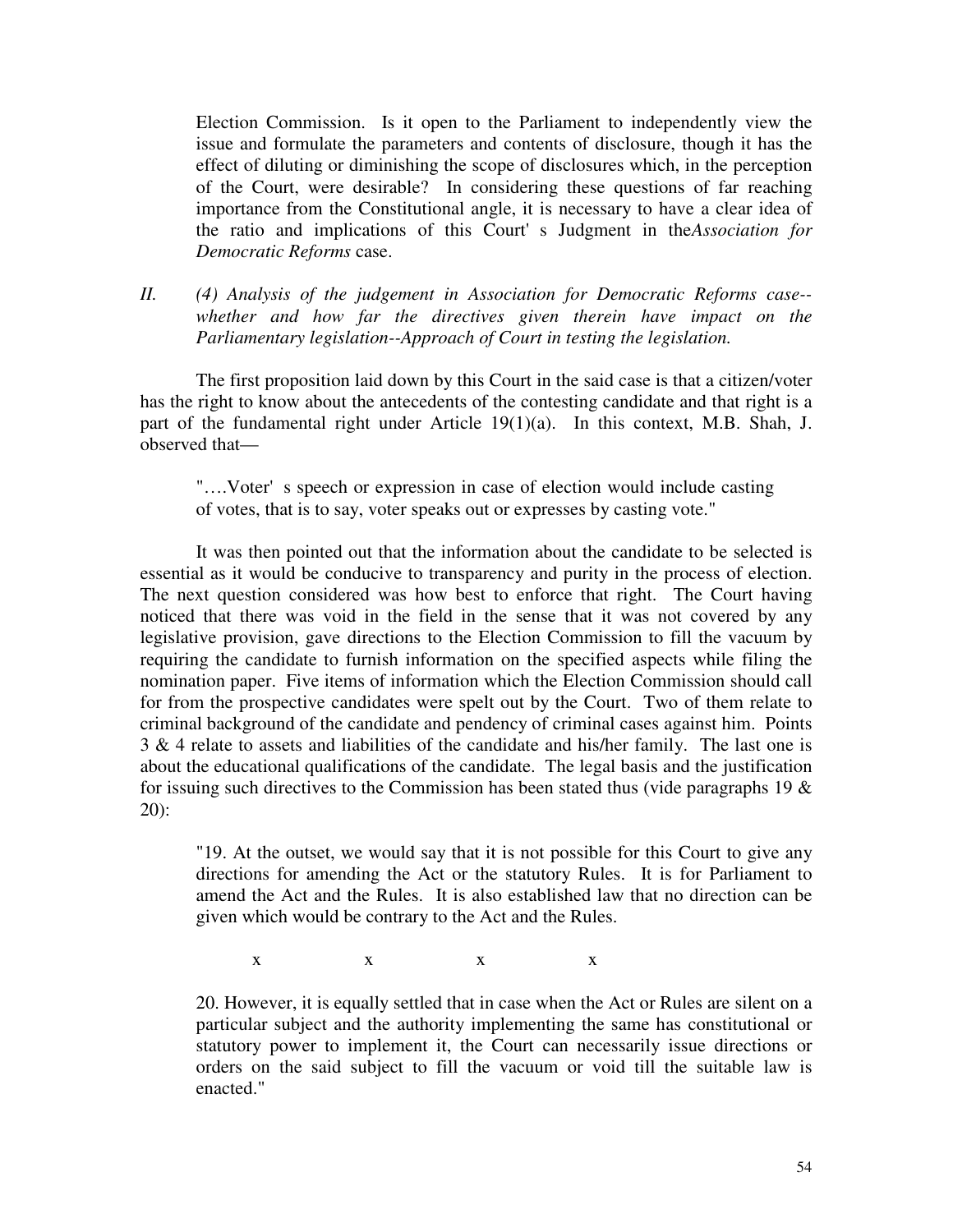Again, at paragraph 49 it was emphasized--

"It is to be stated that the Election Commission has from time to time issued instructions/orders to meet with the situation where the field is unoccupied by the legislation. Hence, the norms and modalities to carry out and give effect to the aforesaid directions should be drawn up properly by the Election Commission as early as possible."

Thus, the Court was conscious of the fact that the Election Commission could act in the matter only so long as the field is not covered by legislation. The Court also felt that the vacuum or void should be suitably filled so that the right to information concerning a candidate would soon become a reality. In other words, till the Parliament applied its mind and came forward with appropriate legislation to give effect to the right available to a voter-citizen, the Court felt that the said goal has to be translated into action through the media of Election Commission, which is endowed with `residuary power' to regulate the election process in the best interests of the electorate. Instead of leaving it to the Commission and with a view to give quietus to the possible controversies that might arise, the Court considered it expedient to spell out five points (broadly falling into three categories) on which the information has to be called for from the contesting candidate. In the very nature of things, the directives given by the Court were intended to operate only till the law was made by legislature and in that sense ` protempore' in nature. The five directives cannot be considered to be rigid theorems -- inflexible and immutable, but only reflect the perception and tentative thinking of the Court at a point of time when the legislature did not address itself to the question.

When the Parliament, in the aftermath of the verdict of this Court, deliberated and thought it fit to secure the right to information to a citizen only to a limited extent (having a bearing on criminal antecedents), a fresh look has to be necessarily taken by the Court and the validity of the law made has to be tested on a clean slate. It must be remembered that the right to get information which is a corollary to the fundamental right to free speech and expression has no fixed connotation. Its contours and parameters cannot be precisely defined and the Court in my understanding, never meant to do so. It is often a matter of perception and approach. How far to go and where to stop? These are the questions to be pondered over by the Legislature and the Constitutional Court called upon to decide the question of validity of legislation. For instance, many voters/citizens may like to have more complete information--a sort of bio-data of the candidate starting from his school days such as his academic career, the properties which he had before and after entering into politics, the details of his income and tax payments for the last one decade and sources of acquisition of his and his family's wealth. Can it be said that all such information which will no doubt enable the voter and public to have a comprehensive idea of the contesting candidate, should be disclosed by a prospective candidate and that the failure to provide for it by law would infringe the fundamental right under Article  $19(1)(a)$ ? The preponderance of view would be that it is not reasonable to compel a candidate to make disclosures affecting his privacy to that extent in the guise of effectuating the right to information. A line has to be drawn somewhere. While there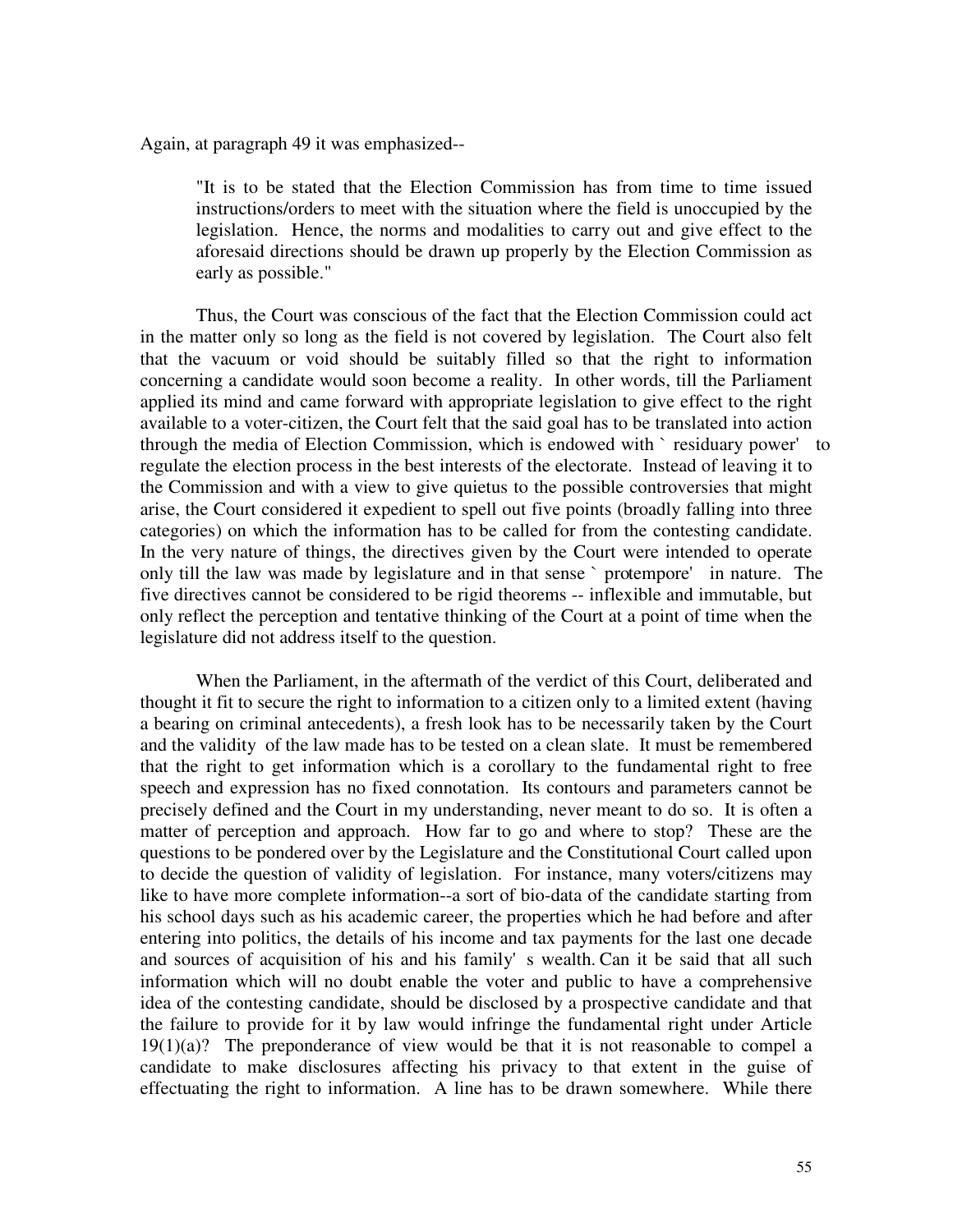cannot be a lip service to the valuable right to information, it should not be stretched too far. At the same time, the essence and substratum of the right has to be preserved and promoted, when once it is brought within the fold of fundamental right. A balanced but not a rigid approach, is needed in identifying and defining the parameters of the right which the voter/citizen has. The standards to be applied to disclosures vis-à-vis public affairs and governance AND the disclosures relating to personal life and bio-data of a candidate cannot be the same. The measure or yardstick will be somewhat different. It should not be forgotten that the candidates' right to privacy is one of the many factors that could be kept in view, though that right is always subject to overriding public interest.

In my view, the points of disclosure spelt out by this Court in the *Association for Democratic Reforms* case should serve as broad indicators or parameters in enacting the legislation for the purpose of securing the right to information about the candidate. The paradigms set by the Court, though pro tempore in nature as clarified supra, are entitled to due weight. If the legislature in utter disregard of the indicators enunciated by this Court proceeds to make a legislation providing only for a semblance or pittance of information or omits to provide for disclosure on certain essential points, the law would then fall to pass the muster of Article  $19(1)(a)$ . Though certain amount of deviation from the aspects of disclosure spelt out by this Court is not impermissible, a substantial departure cannot be countenanced. The legislative provision should be such as to promote the right to information to a reasonable extent, if not to the fullest extent on details of concern to the voters and citizens at large. While enacting the legislation, the legislature has to ensure that the fundamental right to know about the candidate is reasonably secured and information which is crucial, by any objective standards, is not denied. It is for the Constitutional Court in exercise of its judicial review power to judge whether the areas of disclosure carved out by the Legislature are reasonably adequate to safeguard the citizens' right to information. The Court has to take a holistic view and adopt a balanced approach, keeping in view the twin principles that the citizens' right to information to know about the personal details of a candidate is not an unlimited right and that at any rate, it has no fixed concept and the legislature has freedom to choose between two reasonable alternatives. It is not a proper approach to test the validity of legislation only from the stand point whether the legislation implicitly and word to word gives effect to the directives issued by the Court as an ad hoc measure when the field was unoccupied by legislation. Once legislation is made, this Court has to make an independent assessment in the process of evaluating whether the items of information statutorily ordained are reasonably adequate to secure the right of information to the voter so as to facilitate him to form a fairly clear opinion on the merits and demerits of the candidates. In embarking on this exercise, as already stated, this Court's directives on the points of disclosure even if they be tentative or ad hoc in nature, cannot be brushed aside, but should be given due weight. But, I reiterate that the shape of legislation need not be solely controlled by the directives issued to the Election Commission to meet an ad hoc situation. As I said earlier, the right to information cannot be placed in straight jacket formulae and the perceptions regarding the extent and amplitude of this right are bound to vary.

#### III. Section 33-B is unconstitutional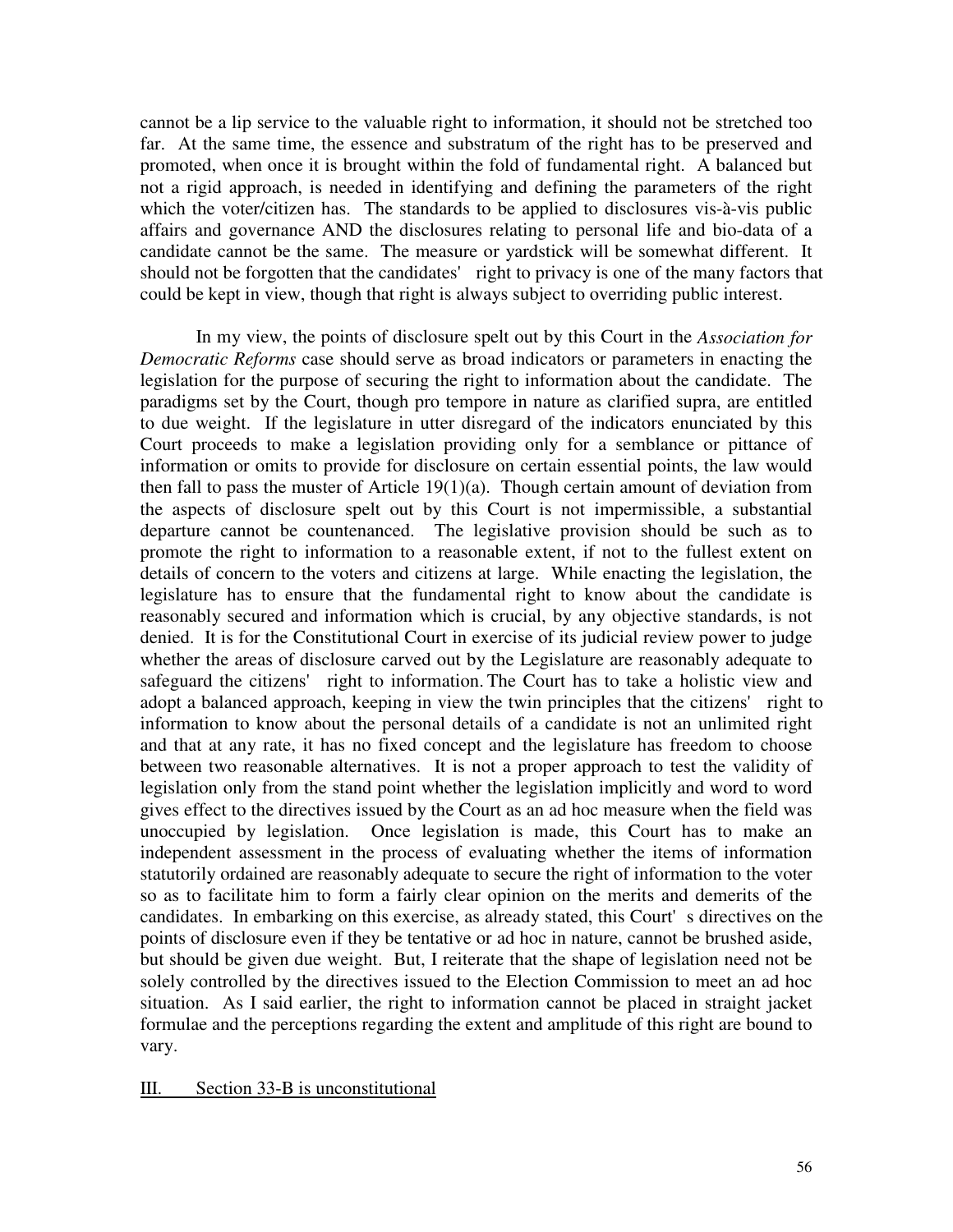#### IV. (1) *The right to information cannot be frozen and stagnated*.

In my view, the Constitutional validity of Section 33B has to be judged from the above angle and perspective. Considered in that light, I agree with the conclusion of M.B. Shah, J. that Section 33B does not pass the test of Constitutionality. The reasons are more than one. Firstly, when the right to secure information about a contesting candidate is recognized as an integral part of fundamental right as it ought to be, it follows that its ambit, amplitude and parameters cannot be chained and circumscribed for all time to come by declaring that no information, other than that specifically laid down in the Act, should be required to be given. When the legislation delimiting the areas of disclosure was enacted, it may be that the Parliament felt that the disclosure on other aspects was not necessary for the time being. Assuming that the guarantee of right to information is not violated by making a departure from the paradigms set by the Court, it is not open to the Parliament to stop all further disclosures concerning the candidate in future. In other words, a blanket ban on dissemination of information other than that spelt out in the enactment, irrespective of need of the hour and the future exigencies and expedients is, in my view, impermissible. It must be remembered that the concept of freedom of speech and expression does not remain static. The felt necessities of the times coupled with experiences drawn from the past may give rise to the need to insist on additional information on the aspects not provided for by law. New situations and march of events may demand the flow of additional facets of information. The right to information should be allowed to grow rather than being frozen and stagnated; but the mandate of Section 33B prefaced by the non obstante clause impedes the flow of such information conducive to the freedom of expression. In the face of the prohibition under Section 33B, the Election Commission which is entrusted with the function of monitoring and supervising the election process will have to sit back with a sense of helplessness inspite of the pressing need for insisting on additional information. Even the Court may at times feel handicapped in taking necessary remedial steps to enforce the right to information. In my view, the legislative injunction curtailing the nature of information to be furnished by the contesting candidates only to the specific matters provided for by the legislation and nothing more would emasculate the fundamental right to freedom of expression of which the right to information is a part. The very objective of recognizing the right to information as part of the fundamental right under Article 19(1)(a) in order to ensure free and fair elections would be frustrated if the ban prescribed by Section 33B is taken to its logical effect.

## III. (2) *Impugned legislation fails to effectuate right to information on certain vital aspects*.

The second reason why Section 33B should be condemned is that by blocking the ambit of disclosures only to what has been specifically provided for by the amendment, the Parliament failed to give effect to one of the vital aspects of information, viz.,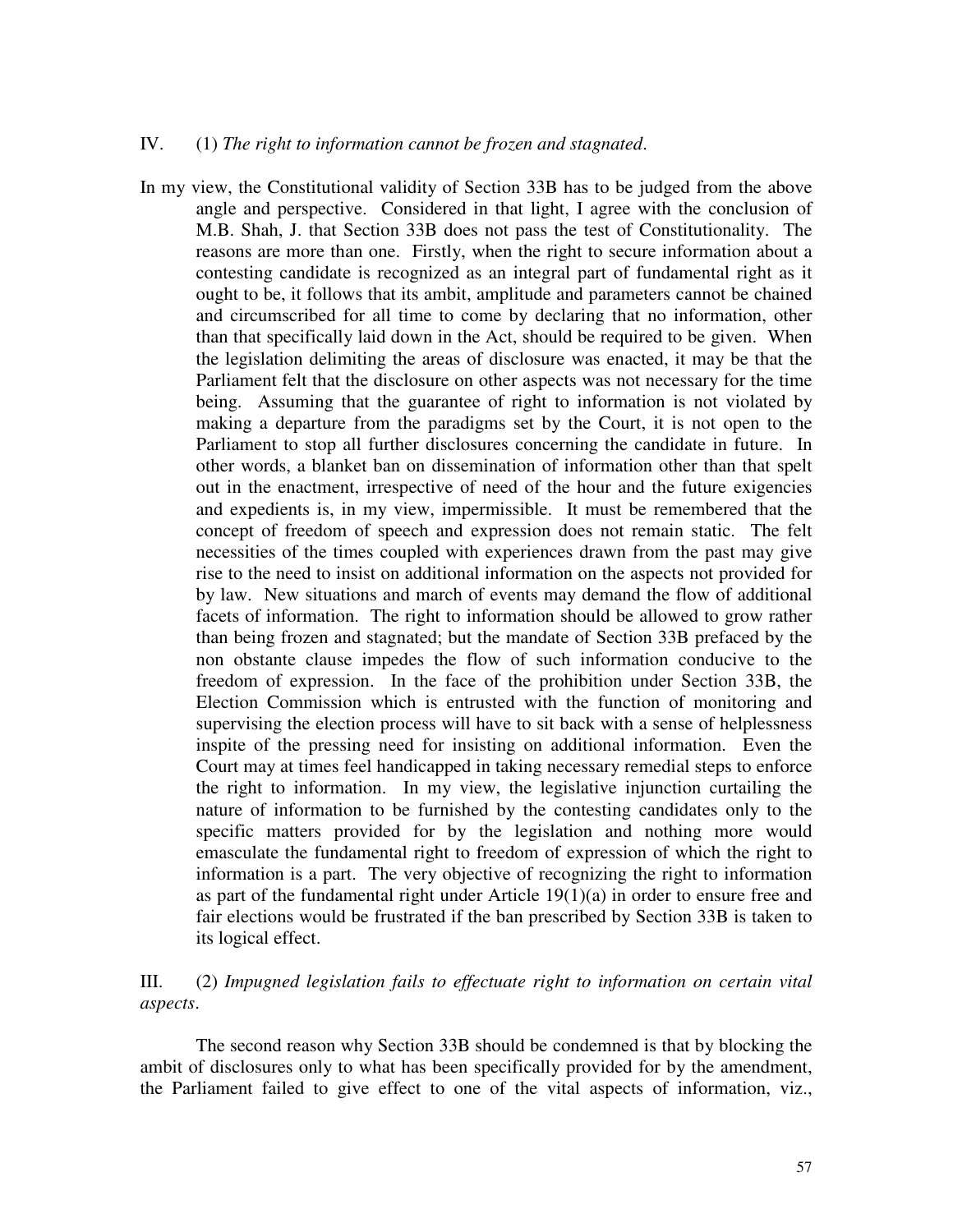disclosure of assets and liabilities and thus failed in substantial measure to give effect to the right to information as a part of the freedom of expression. The right to information which is now provided for by the legislature no doubt relates to one of the essential points but in ignoring the other essential aspect relating to assets and liabilities as discussed hereinafter, the Parliament has unduly restricted the ambit of information which the citizens should have and thereby impinged on the guarantee enshrined in Article 19(1)(a).

# III. (3) *How far the principle that the Legislature cannot encroach upon the judicial sphere applies*.

It is a second principle of constitutional jurisprudence that the only way to render a judicial decision ineffective is to enact a valid law by way of amendment or otherwise fundamentally altering the basis of the judgment either prospectively or retrospectively. The legislature cannot overrule or supersede a judgment of the Court without lawfully removing the defect or infirmity pointed out by the Court because it is obvious that the legislature cannot trench on the judicial power vested in the Courts. Relying on this principle, it is contended that the decision of apex Constitutional Court cannot be set at naught in the manner in which it has been done by the impugned legislation. As a sequel, it is further contended that the question of altering the basis of judgment or curing the defect does not arise in the instant case as the Parliament cannot pass a law in curtailment of fundamental right recognized, amplified and enforced by this Court.

The contention that the fundamental basis of the decision in *Association for Democratic Reforms* case has not at all been altered by the Parliament, does not appeal to me. I have discussed at length the real scope and ratio of the judgment and the nature and character of directives given by this Court to the Election Commission. As observed earlier, those directions are pro tempore in nature when there was vacuum in the field. When once the Parliament stepped in and passed the legislation providing for right of information, may be on certain limited aspects, the void must be deemed to have been filled up and the judgment works itself out, though the proposition laid down and observations made in the context of Article 19(1)(a) on the need to secure information to the citizens will hold good. Now the new legislation has to be tested on the touchstone of Article 19(1)(a). Of course, in doing so, the decision of this Court should be given due weight and there cannot be marked departure from the items of information considered essential by this Court to effectuate the fundamental right to information. Viewed in this light, it must be held that the Parliament did not by law provide for disclosure of information on certain crucial points such as assets and liabilities and at the same time, placed an embargo on calling for further informations by enacting Section 33B. That is where Section 33B of the impugned amendment Act does not pass the muster of Article  $19(1)(a)$ , as interpreted by this Court.

#### V. Right to information with reference to specific aspects.

I shall now discuss the specifics of the problem. With a view to promote the right to information, this Court gave certain directives to the Election Commission which, as I have already clarified, were ad hoc in nature. The Election Commission was directed to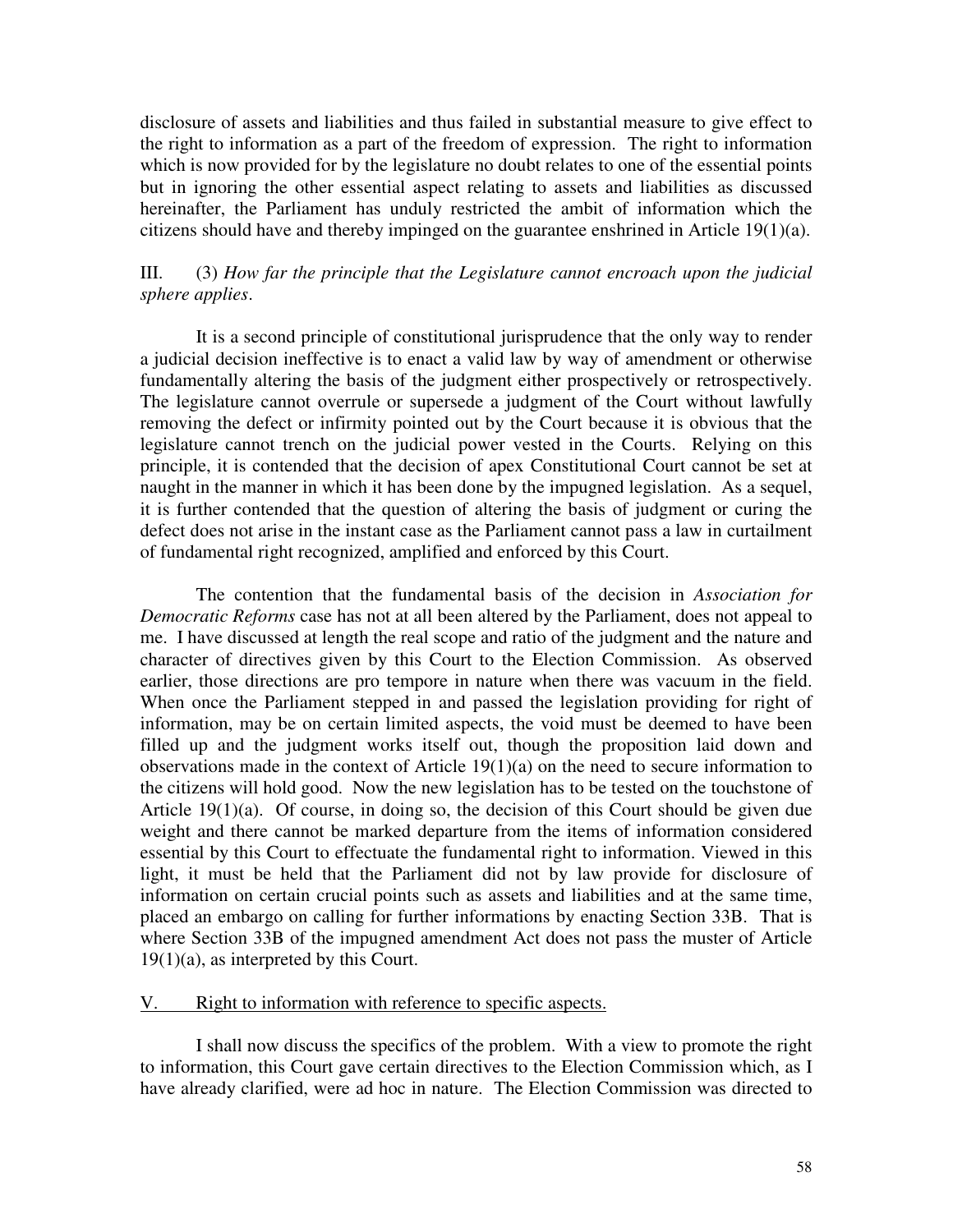call for details from the contesting candidates broadly on three points, namely, (i) criminal record, (ii) assets and liabilities and (iii) educational qualification. The third amendment to R.P. Act which was preceded by an Ordinance provided for disclosure of information. How far the third amendment to the Representation of the People Act, 2002 safeguards the right of information which is a part of the guaranteed right under Article  $19(1)(a)$ , is the question to be considered now with specific reference to each of the three points spelt out in the judgment of this Court in *Association for Democratic Reforms* case.

## VI. (1) *Criminal background and pending criminal cases against candidates--Section 33A of the R.P. (3 rd Amendment) Act:*

As regards the first aspect, namely criminal record, the directives in *Association for Democratic Reforms* case are two fold: "(i) whether the candidate is convicted/acquitted/discharged or any criminal case in the past--if any, whether he is punished with imprisonment or fine and (ii) prior to six months of filling of nomination, whether the candidate is an accused in any pending case of any offence punishable with imprisonment for two years or more and in which charge is framed or cognizance is taken by the Court of law." As regards the second directive, the Parliament has substantially proceeded on the same lines and made it obligatory to the candidate to furnish information as to whether he is accused of any offence punishable with imprisonment for two years or more in a pending case in which a charge has been framed by the competent Court. However, the case in which cognizance has been taken but charge has not been framed is not covered by Clause (i) of Section 33A(I). The Parliament having taken the right step of compelling disclosure of the pendency of cases relating to major offences, there is no good reason why it failed to provide for the disclosure of the cases of the same nature of which cognizance has been taken by the Court. It is common knowledge that on account of variety of reasons such as the delaying tactics of one or the other accused and inadequacies of prosecuting machinery, framing of formal charges get delayed considerably, especially in serious cases where committal procedure has to be gone through. On that account the voter/citizen shall not be denied information regarding cognizance taken by the Court of an offence punishable with imprisonment for two years or more. The citizen's right to information, when once it is recognized to be part of the fundamental right under Article 19(1)(a), cannot be truncated in the manner in which it has been done. Clause (i) of Section 33(A)(I) therefore falls short of the avowed goal to effectuate the right of information on a vital aspect. Cases in which cognizance has been taken should therefore be comprehended within the area of information accessible to the voters/citizens, in addition to what is provided for in Clause (i) of Section 33A.

Coming to Clause (ii) of Section 33A(I), the Parliament broadly followed the pattern shown by the Court itself. This Court thought it fit to draw a line between major/serious offences and minor/non-serious offences while giving direction No.2 (vide Para 48). If so, the legislative thinking that this distinction should also hold good in regard to past cases cannot be faulted on the ground that the said clause fails to provide adequate information about the candidate. If the Parliament felt that the convictions and sentences of the long past related to petty/non serious offences need not be made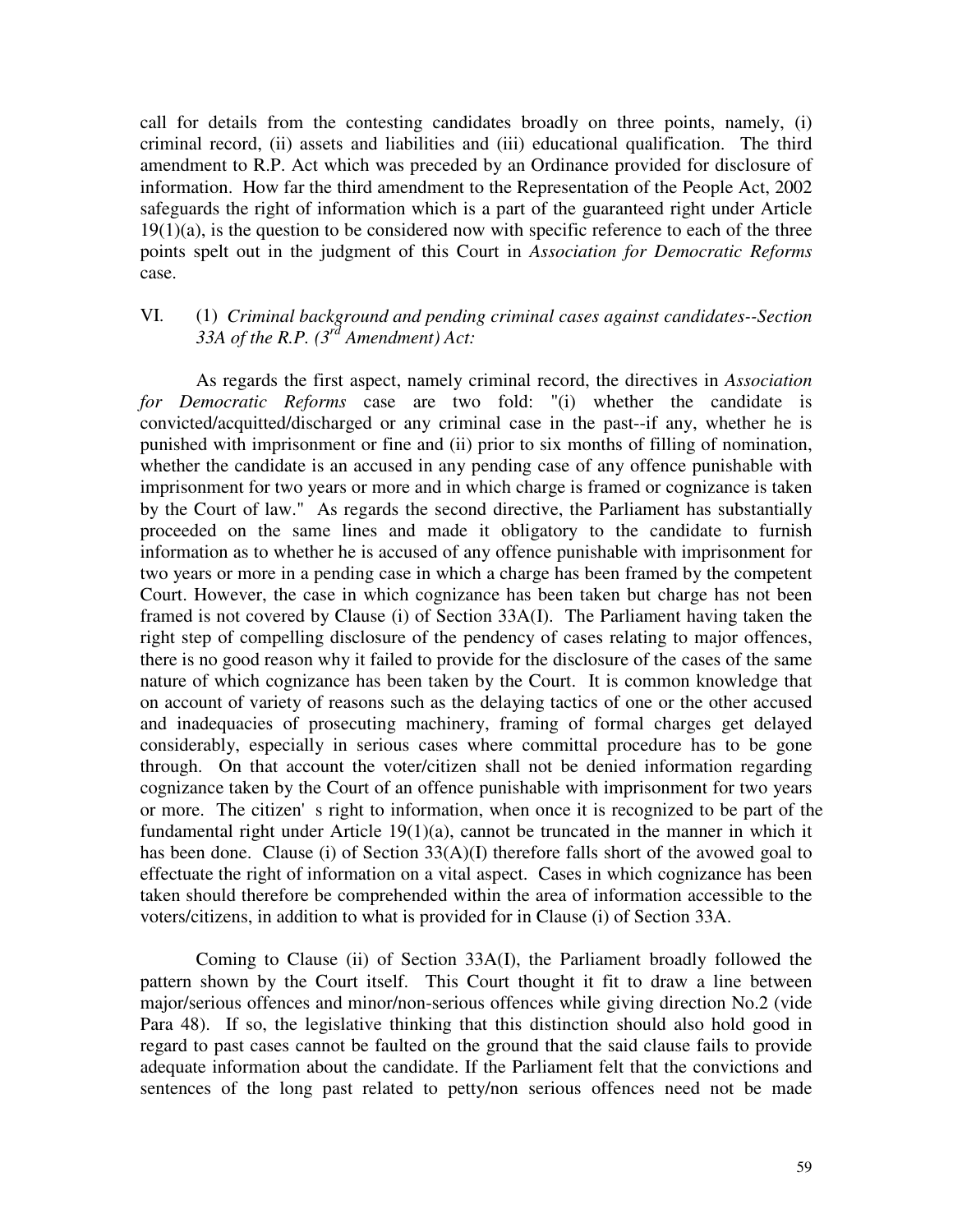available to electorate, it cannot be definitely said that the valuable right to information becomes a casuality. Very often, such offences by and large may not involve moral turpitude. It is not uncommon, as one of the learned senior counsel pointed out that the political personalities are prosecuted for politically related activities such as holding demonstrations and visited with the punishment of fine or short imprisonment. Information regarding such instances may not be of real importance to the electorate in judging the worth of the relative merits of the candidates. At any rate, it is a matter of perception and balancing of various factors, as observed supra. The legislative judgment cannot be faulted merely for the reason that the pro tempore directions of this Court have not been scrupulously followed. As regards acquittals, it is reasonable to take the view that such information will not be of much relevance in as much as acquittal prima facie implies that the accused is not connected with the crime or the prosecution has no legs to stand. It is not reasonable to expect that from the factum of prosecution resulting in the acquittal, the voters/citizens would be able to judge the candidate better. On the other hand, such information in general has the potential to send misleading signals about the honesty and integrity of the candidate.

I am therefore of the view that as regards past criminal record, what the Parliament has provided for is fairly adequate.

One more aspect which needs a brief comment is the exclusion of offences referred to in sub-Sections (1) and (2) of Section 8 of the R.P. Act, 1951. Section 8 deals with disqualification on conviction for certain offences. Those offences are of serious nature from the point of view of national and societal interest. Even the existing provisions, viz., Rule 4A inserted by Conduct of Elections (Amendment) Rules, 2002 make a provision for disclosure of such offences in the nomination form. Hence, such offences have been excluded from the ambit of Clause (ii) of Section 33A.

## *III.* (2) *Assets and liabilities*

Disclosure of assets and liabilities is another thorny issue. If the right to information is to be meaningful and if it is to serve its avowed purpose, I am of the considered view that the candidate entering the electoral contest should be required to disclose the assets and liabilities (barring articles of household use). A member of Parliament or State Legislature is an elected representative occupying high public office and at the same time, he is a `public servant' within the meaning of Prevention of Corruption Act as ruled by this Court in the case of *P.V. Narasimha Rao Vs. State* [(1998) 4 SCC 626]. They are the repositories of public trust. They have public duties to perform. It is borne out by experience that by virtue of the office they hold there is a real potential for misuse. The public awareness of financial position of the candidate will go a long way in forming an opinion whether the candidate, after election to the office had amassed wealth either in his own name or in the name of family members viz., spouse and dependent children. At the time when the candidate seeks re-election, the citizens/voters can have a comparative idea of the assets before and after the election so as to assess whether the high public office had possibly been used for selfaggrandizement. Incidentally, the disclosure will serve as a check against misuse of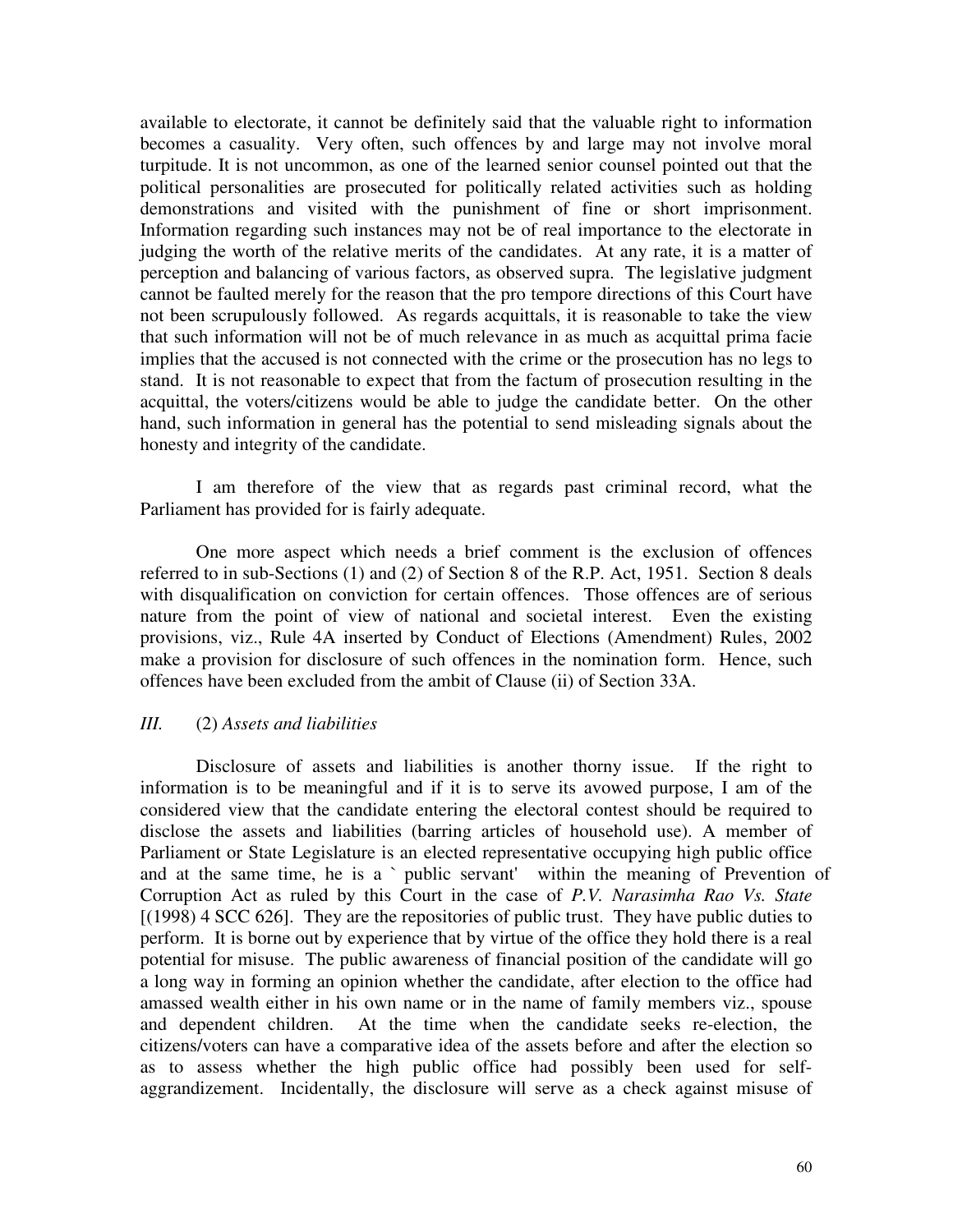power for making quick money--a malady which nobody can deny, has been pervading the political spectrum of our democratic nation. As regards liabilities, the disclosure will enable the voter to know, inter alia, whether the candidate has outstanding dues payable to public financial institutions or the Government. Such information has a relevant bearing on the antecedents and the propensities of the candidate in his dealings with public money. `Assets and liabilities' is one of the important aspects to which extensive reference has been made in *Association for Democratic Reforms* case. The Court did consider it, after an elaborate discussion, as a vital piece of information as far as the voter is concerned. But unfortunately, the observations made by this Court in this regard have been given a short shrift by the Parliament with little realization that they have significant bearing on the right to get information from the contesting candidates and such information is necessary to give effect to the freedom of expression.

As regards the purpose of disclosure of assets and liabilities, I would like to make it clear that it is not meant to evaluate whether the candidate is financially sound or has sufficient money to spend in the election. Poor or rich are alike entitled to contest the election. Every citizen has equal accessibility in public arena. If the information is meant to mobilize public opinion in favour of an affluent/financially sound candidate, the tenet of socialistic democracy and the concept of equality so firmly embedded in our Constitution will be distorted. I cannot also share the view that this information on assets would enable the public to verify whether unaccounted money played a part in contesting the election. So long as the Explanation-1 to Section 77 of R.P. Act, 1951 stands and the contributions can legitimately come from any source, it is not possible for a citizen/voter to cause a verification to be made on those lines. In my opinion, the real purposes of seeking information in regard to assets and liabilities are those which I adverted to in the preceding paragraph. It may serve other purposes also, but I have confined myself to the relevancy of such disclosure vis-à-vis right to information only.

It has been contended with much force that the right to information made available to the voters/citizens by judicial interpretation has to be balanced with the right of privacy of the spouse of the contesting candidate and any insistence on the disclosure of assets and liabilities of the spouse invades his/her right to privacy which is implied in Article 21. After giving anxious consideration to this argument, I am unable to uphold the same. In this context, I would like to recall the apt words of Mathew J. in *Gobind Vs. State of M.P.* [(1975) 2 SCC 148]. While analyzing the right to privacy as an ingredient of Article 21, it was observed:

"There can be no doubt that privacy-dignity claims deserve to be examined with care and to be denied only when an important countervailing interest is shown to be superior" (emphasis supplied).

It was then said succinctly:

"If the Court does find that a claimed right is entitled to protection as a fundamental privacy right, a law infringing it must satisfy the compelling State interest test. Then the question would be whether a State interest is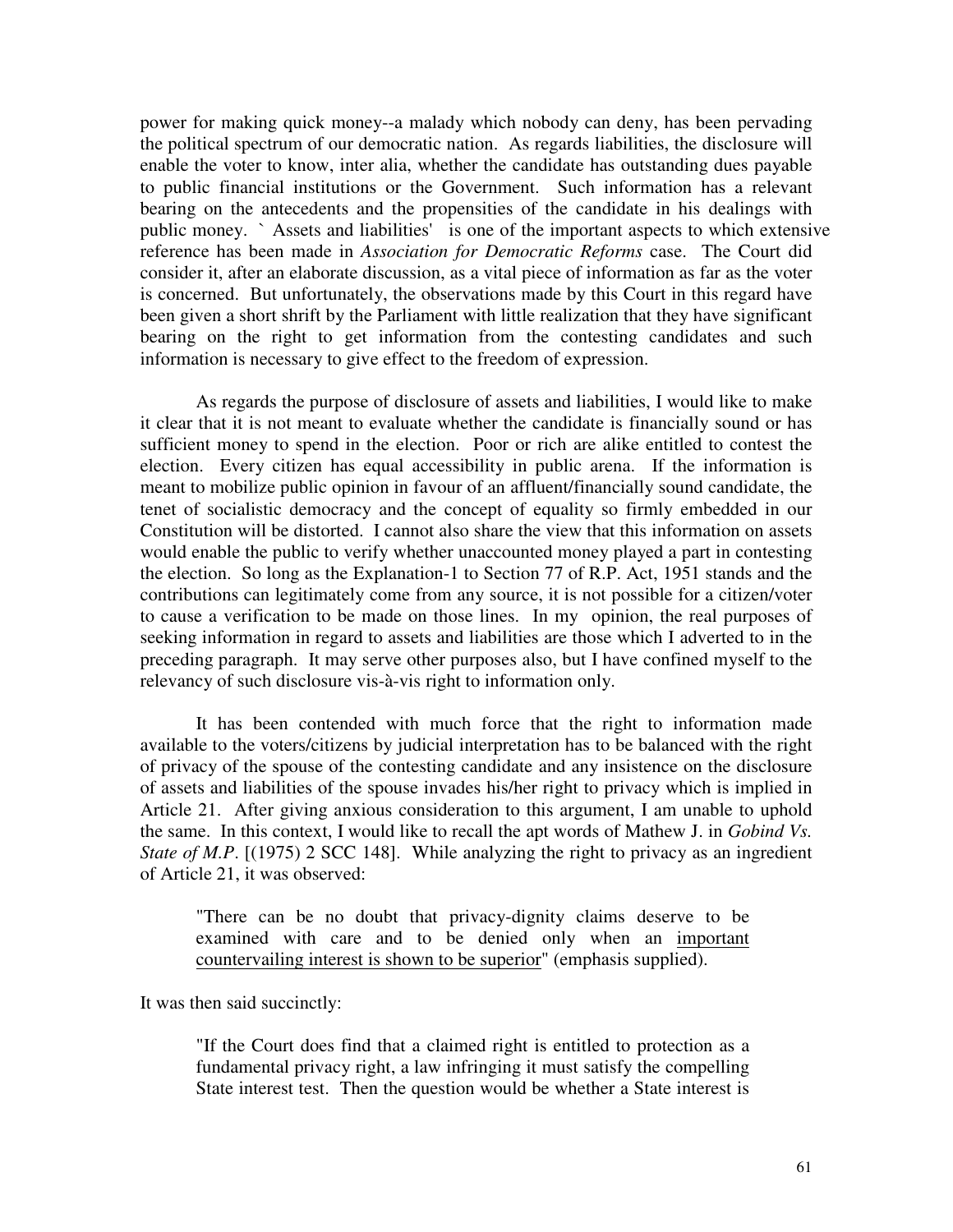of such paramount importance as would justify an infringement of the right."

It was further explained--

"Privacy primarily concerns the individual. It therefore relates to and overlaps with the concept of liberty. The most serious advocate of privacy must confess that there are serious problems of defining the essence and scope of the right. Privacy interest in autonomy must also be placed in the context of other rights and values."

By calling upon the contesting candidate to disclose the assets and liabilities of his/her spouse, the fundamental right to information of a voter/citizen is thereby promoted. When there is a competition between the right to privacy of an individual and the right to information of the citizens, the former right has to be subordinated to the latter right as it serves larger public interest. The right to know about the candidate who intends to become a public figure and a representative of the people would not be effective and real if only truncated information of the assets and liabilities is given. It cannot be denied that the family relationship and social order in our country is such that the husband and wife look to the properties held by them as belonging to the family for all practical purposes, though in the eye of law the properties may distinctly belong to each of them. By and large, there exists a sort of unity of interest in the properties held by spouses. The property being kept in the name of the spouse *benami* is not unknown in our country. In this situation, it could be said that a countervailing or paramount interest is involved in requiring a candidate who chooses to subject himself/herself to public gaze and scrutiny to furnish the details of assets and liabilities of the spouse as well. That is one way of looking at the problem. More important, it is to be noted that the Parliament itself accepted in principle that not only the assets of the elected candidates but also his or her spouse and dependent children should be disclosed to the constitutional authority and the right of privacy should not come in the way of such disclosure; but the hitch lies in the fact that the disclosure has to be made to the Speaker or Chairman of the House after he or she is elected. No provision has been made for giving access to the details filed with the presiding officer of the House. By doing so, the Parliament has omitted to give effect to the principle, which it rightly accepted as a step in aid to promote integrity in public life. Having accepted the need to insist on disclosure of assets and liabilities of the elected candidate together with those of other family members, the Parliament refrained from making a provision for furnishing the information at the time of filing the nomination. This has resulted in jeopardizing the right to information implicitly guaranteed by Article 19(1)(a). Therefore, the provision made in Section 75A regarding declaration of assets and liabilities of the elected candidates to the presiding officer has failed to effectuate the right to information and the freedom of expression of the voters/citizens.

# *IV.* (3) *Educational qualifications*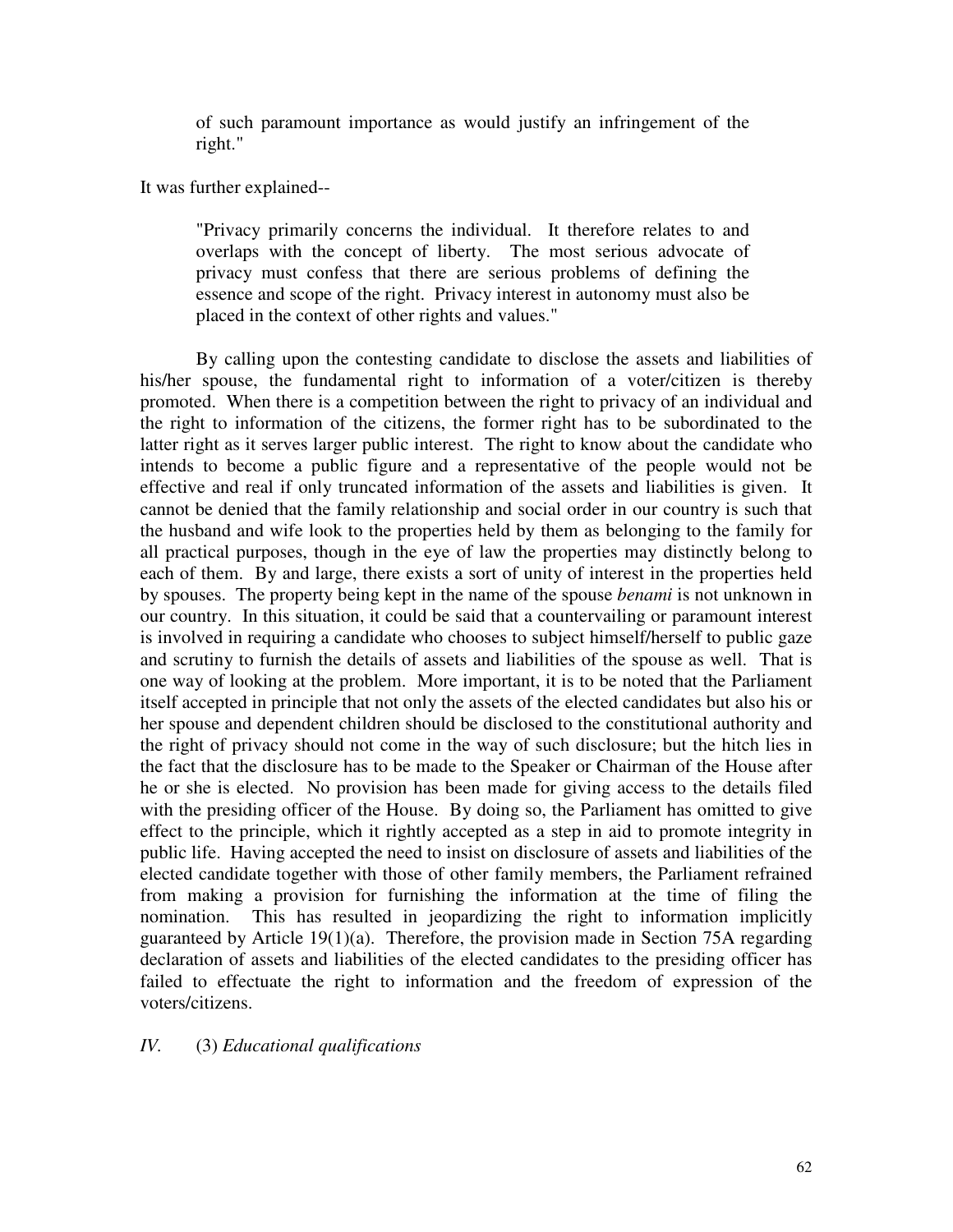The last item left for discussion is about educational qualifications. In my view, the disclosure of information regarding educational qualifications of a candidate is not an essential component of the right to information flowing from Article 19(1)(a). By not providing for disclosure of educational qualifications, it cannot be said that the Parliament violated the guarantee of Article 19(1)(a). Consistent with the principle of adult suffrage, the Constitution has not prescribed any educational qualification for being Member of the House of the People or Legislative Assembly. That apart, I am inclined the think that the information relating to educational qualifications of contesting candidates does not serve any useful purpose in the present context and scenario. It is a well known fact that barring a few exceptions, most of the candidates elected to Parliament or the State Legislatures are fairly educated even if they are not Graduates or Post-Graduates. To think of illiterate candidates is based on a factually incorrect assumption. To say that well educated persons such as those having graduate and postgraduate qualifications will be able to serve the people better and conduct themselves in a better way inside and outside the House is nothing but overlooking the stark realities. The experience and events in public life and the Legislatures have demonstrated that the dividing line between the well educated and less educated from the point of view of his/her caliber and culture is rather thin. Much depends on the character of the individual, the sense of devotion to duty and the sense of concern to the welfare of the people. These characteristics are not the monopoly of well educated persons. I do not think that it is necessary to supply information to the voter to facilitate him to indulge in an infructuous exercise of comparing the educational qualifications of the candidates. It may be that certain candidates having exceptionally high qualifications in specialized field may prove useful to the society, but it is natural to expect that such candidates would voluntarily come forward with an account of their own academic and other talents as a part of their election programme. Viewed from any angle, the information regarding educational qualifications is not a vital and useful piece of information to the voter, in ultimate analysis. At any rate, two views are reasonably possible. Therefore, it is not possible to hold that the Parliament should have necessarily made the provision for disclosure of information regarding educational qualifications of the candidates.

## V. Conclusions:

Finally, the summary of my conclusions:

- 1. Securing information on the basic details concerning the candidates contesting for elections to the Parliament or State Legislature promotes freedom of expression and therefore the right to information forms an integral part of Article  $19(1)(a)$ . This right to information is, however, qualitatively different from the right to get information about public affairs or the right to receive information through the Press and electronic media, though, to a certain extent, there may be overlapping.
- 2. The right to vote at the elections to the House of people or Legislative Assembly is a constitutional right but not merely a statutory right; freedom of voting as distinct from right to vote is a facet of the fundamental right enshrined in Article 19(1)(a).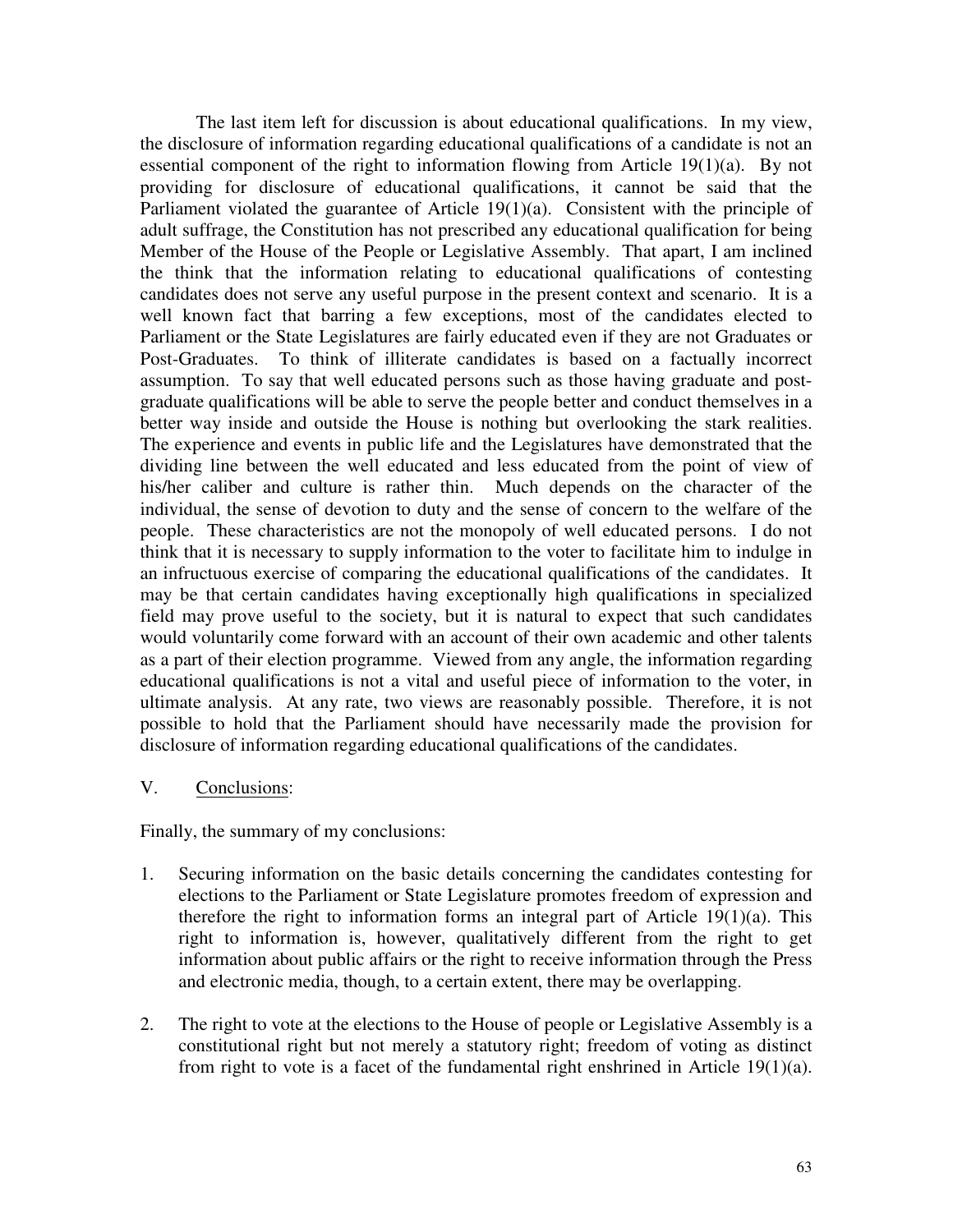The casting of vote in favour of one or the other candidate marks the accomplishment of freedom of expression of the voter.

- 3. The directives given by this Court in *Union of India Vs. Association of Democratic Reforms* [(2002) 5 SCC 294] were intended to operate only till the law was made by the Legislature and in that sense `protempore' in nature. Once legislation is made, the Court has to make an independent assessment in order to evaluate whether the items of information statutorily ordained are reasonably adequate to secure the right of information available to the voter/citizen. In embarking on this exercise, the points of disclosure indicated by this Court, even if they be tentative or ad hoc in nature, should be given due weight and substantial departure therefrom cannot be countenanced.
- 4. The Court has to take a holistic view and adopt a balanced approach in examining the legislation providing for right to information and laying down the parameters of that right.
- 5. Section 33B inserted by the Representation of People  $(3<sup>rd</sup>$  Amendment) Act, 2002 does not pass the test of constitutionality firstly for the reason that it imposes blanket ban on dissemination of information other than that spelt out in the enactment irrespective of the need of the hour and the future exigencies and expedients and secondly for the reason that the ban operates despite the fact that the disclosure of information now provided for is deficient and inadequate.
- 6. The right to information provided for by the Parliament under Section 33A in regard to the pending criminal cases and past involvement in such cases is reasonably adequate to safeguard the right to information vested in the voter/citizen. However, there is no good reason for excluding the pending cases in which cognizance has been taken by Court from the ambit of disclosure.
- 7. The provision made in Section 75A regarding declaration of assets and liabilities of the elected candidates to the Speaker or the Chairman of the House has failed to effectuate the right to information and the freedom of expression of the voters/citizens. Having accepted the need to insist on disclosure of assets and liabilities of the elected candidate together with those of spouse or dependent children, the Parliament ought to have made a provision for furnishing this information at the time of filing the nomination. Failure to do so has resulted in the violation of guarantee under Article 19(1)(a).
- 8. The failure to provide for disclosure of educational qualification does not, in practical terms, infringe the freedom of expression.
- 9. The Election Commission has to issue revised instructions to ensure implementation of Section 33A subject to what is laid down in this judgment regarding the cases in which cognizance has been taken. The Election Commission's orders related to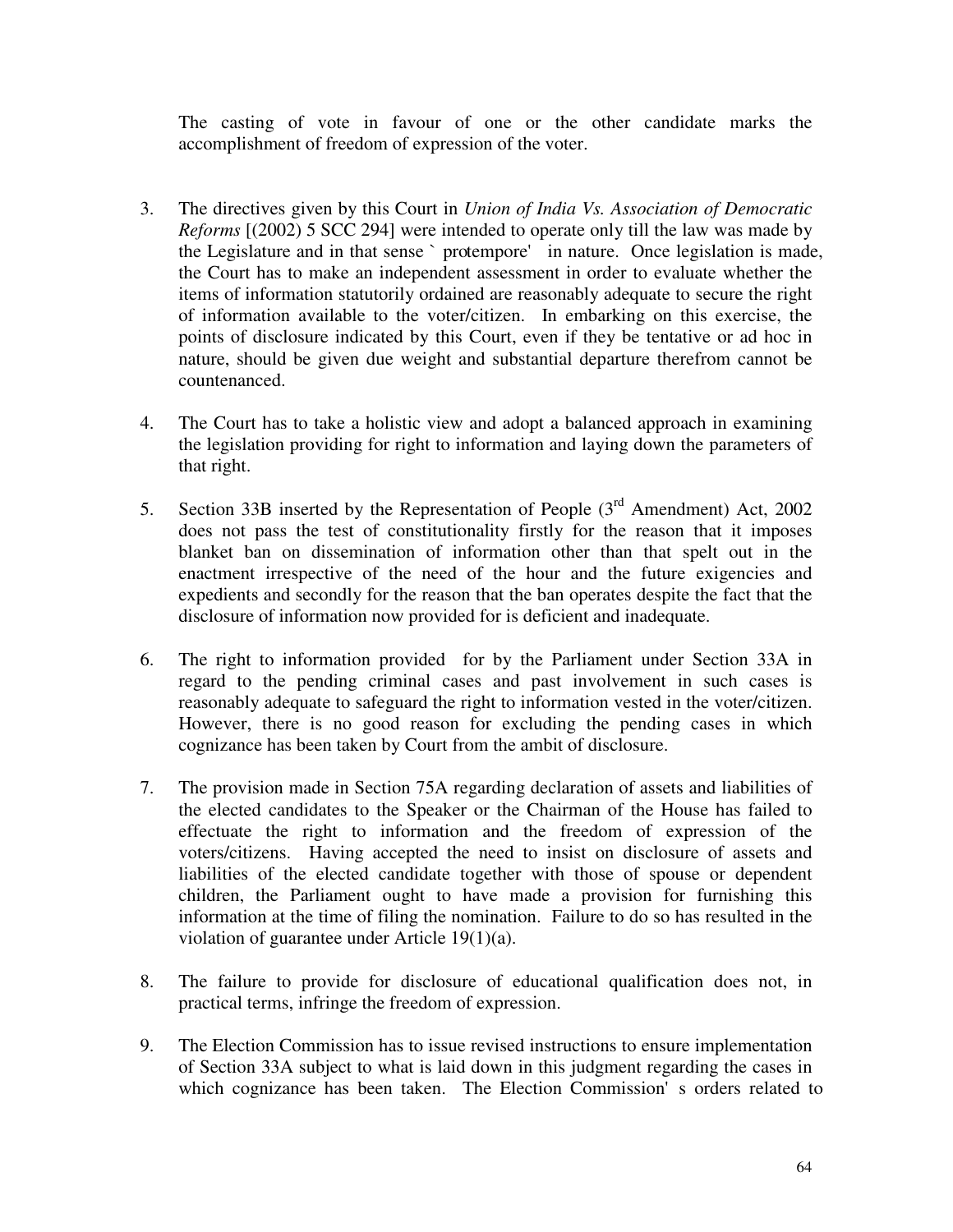disclosure of assets and liabilities will still hold good and continue to be operative. However, direction No.4 of para 14 insofar as verification of assets and liabilities by means of summary enquiry and rejection of nomination paper on the ground of furnishing wrong information or suppressing material information should not be enforced.

Accordingly, the writ petitions stand disposed of without costs.

New Delhi, means that the contract of the contract of the contract of the contract of the contract of the contract of the contract of the contract of the contract of the contract of the contract of the contract of the cont March 13, 2003 (P.V. Reddi)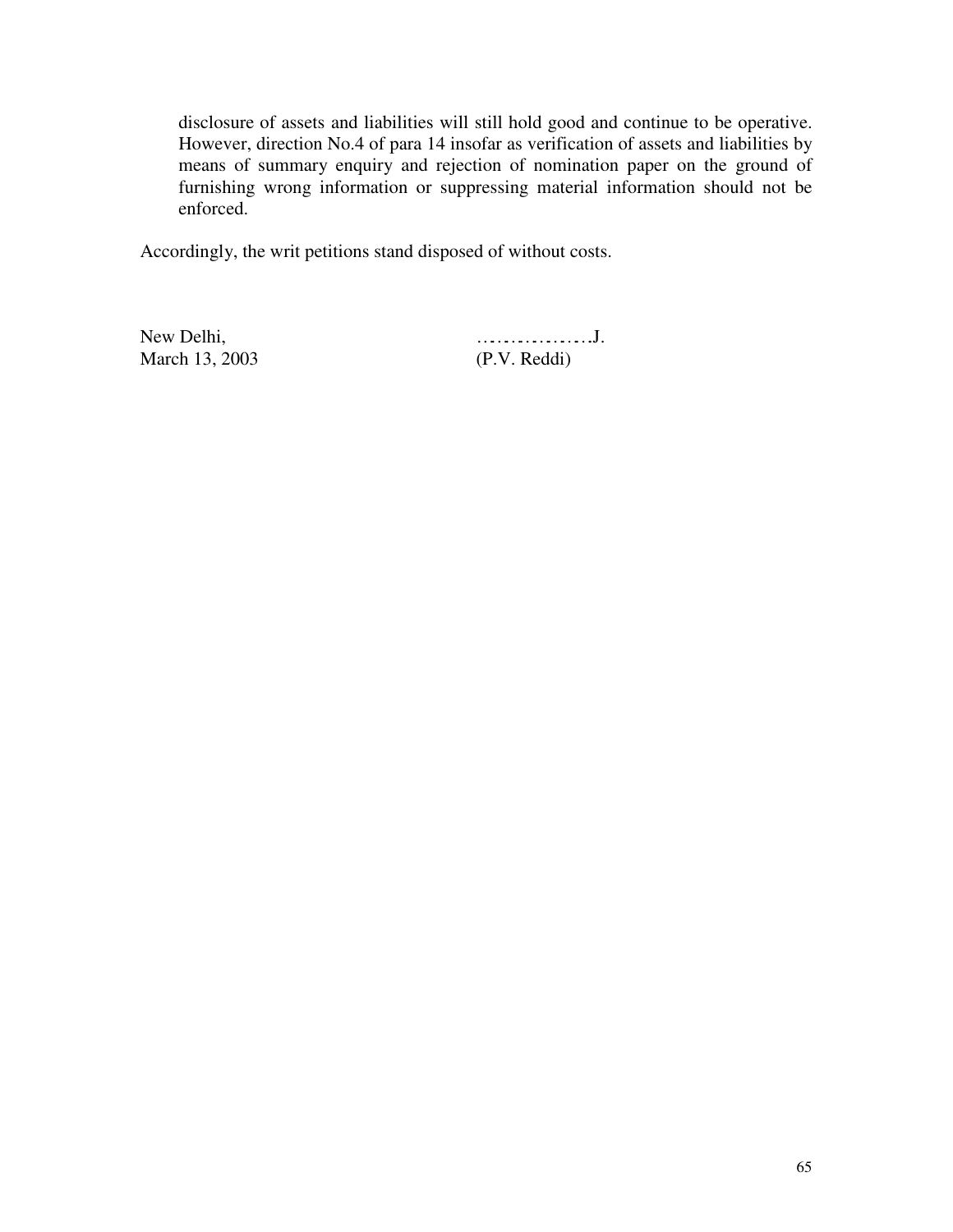## IN THE SUPREME COURT OF INDIA CIVIL ORIGINAL JURISDICTION

## **Writ Petition (Civil) No.490 of 2002 etc**.

People's Union for Civil Liberties (PUCL) and another methods are settled and another methods with the settlement of  $\sim$  Petitioners

Vs.

Union of India and another methods with the subset of India and another methods with the subset of  $\sim$  Respondents

With

### **Writ Petition Nos.509/2002 & 515/2002**

## **J U D G M E N T**

Dharmadhikari J.

I have carefully gone through the well considered separate opinions of Brothers MB Shah J. and P.V. Reddi JJ. Both the learned judges have come to a common conclusion that Section 33B inserted in the Representation of People Act, 1951 by Amendment Ordinance 4 of 2002, which on repeal is succeeded by  $3<sup>rd</sup>$  Amendment Act of 2002, is liable to be declared invalid being violative of Article 19(1)(a) of the Constitution.

I am in respectful agreement with the above conclusion reached in common by both the

learned brothers. I would, however, like to supplement the above conclusion.

The reports of the advisory Commission set up one after the other by the Government to which a reference has been made by Brother Shah J, highlight the present political scenario where money-power and muscle-power have substantially polluted and perverted and democratic processes in India. To control the ill-effects of money-power and muscle-power the Commissions recommend that election system should be overhauled and drastically changed lest democracy would become a teasing illusion to common citizens of this country. Not only a half-hearted attempt in the direction of reform of the election system is to be taken, as has been done by the present legislation by amending some provisions of the Act here and there, but a much improved election system is required to be evolved to make the election process both transparent and accountable so that influence of tainted money and physical force of criminals do not make democracy a farce – Citizen's fundamental `right of Information' should be recognised and fully effectuated. This freedom of a citizen to participate and choose a candidate at an election is distinct from exercise of his right as a voter which is to be regulated by statutory law on the election like the R.P. Act.